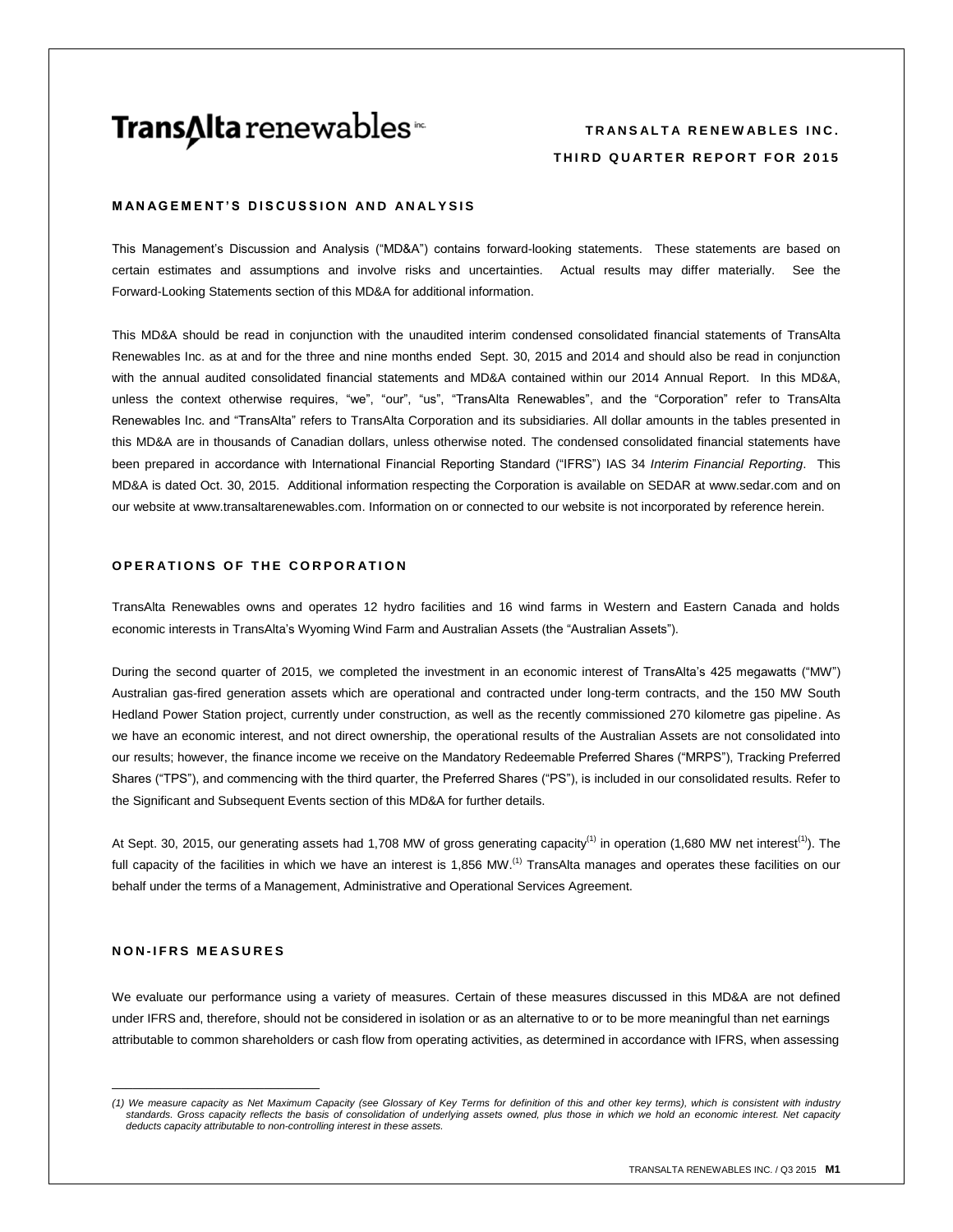our financial performance or liquidity. These measures may not be comparable to similar measures presented by other issuers and should not be considered in isolation or as a substitute for measures prepared in accordance with IFRS. Starting with the current quarter, we have adjusted the way certain of these measures are calculated. Comparative and year-to-date comparable measures have been restated accordingly. See the Non-IFRS Measures section of this MD&A for additional information.

# **H I G H L I G H T S**

#### *Consolidated Highlights*

|                                                                                   | 3 months ended Sept. 30 |        | 9 months ended Sept. 30 |         |
|-----------------------------------------------------------------------------------|-------------------------|--------|-------------------------|---------|
|                                                                                   | 2015                    | 2014   | 2015                    | 2014    |
| Gas installed capacity (MW)                                                       | 425                     |        | 425                     |         |
| Renewables installed capacity (MW)                                                | 1,283                   | 1,283  | 1,283                   | 1,283   |
| Renewable energy production (GWh) <sup>(1)</sup>                                  | 623                     | 612    | 2,279                   | 2,336   |
| Revenues                                                                          | 41,254                  | 42,596 | 160,687                 | 160,574 |
| Net earnings (loss) attributable to common shareholders                           | 60,655                  | (31)   | 87,472                  | 26,993  |
| Comparable net earnings (loss) attributable to common shareholders <sup>(2)</sup> | 21,200                  | (31)   | 63,293                  | 26,993  |
| Comparable EBITDA <sup>(2)</sup>                                                  | 57,709                  | 29,611 | 166,192                 | 122,784 |
| Adjusted funds from operations <sup>(2)</sup>                                     | 38,887                  | 17,013 | 120,896                 | 85,381  |
| Cash flow from operating activities                                               | 39,695                  | 17,318 | 129,632                 | 98,310  |
| Comparable cash available for distribution <sup>(2)</sup>                         | 27,488                  | 6,056  | 98,321                  | 47,149  |
| Net earnings per share attributable to common                                     |                         |        |                         |         |
| shareholders, basic and diluted <sup>(3)</sup>                                    | 0.32                    |        | 0.56                    | 0.24    |
| Comparable net earnings per share <sup>(2)(3)</sup>                               | 0.11                    |        | 0.41                    | 0.24    |
| Adjusted funds from operations per share <sup>(2)(3)</sup>                        | 0.20                    | 0.15   | 0.78                    | 0.74    |
| Comparable cash available for distribution per share <sup>(2)(3)</sup>            | 0.14                    | 0.05   | 0.63                    | 0.41    |
| Dividends paid per common share <sup>(3)</sup>                                    | 0.21                    | 0.19   | 0.60                    | 0.58    |
|                                                                                   |                         |        |                         |         |

| As at                       | Sept. 30, 2015 | Dec. 31, 2014 |
|-----------------------------|----------------|---------------|
| Total assets                | 3.246.990      | 1.964.157     |
| Total long-term liabilities | 948.394        | 682.005       |

## *Third Quarter Highlights*

- Comparable earnings before interest, taxes, depreciation, and amortization ("EBITDA") increased \$28.1 million in the quarter compared to the same period last year, primarily due to the increase in income following the investment in TransAlta's Australian Assets.
- Adjusted funds from operations ("AFFO") increased \$21.9 million in the quarter compared to the same period last year, primarily due to the increase in comparable EBITDA, partially offset by sustaining capital expenditures associated with planned maintenance of the Australian Assets.
- Renewable energy production increased 11 gigawatt hours ("GWh") to 623 GWh compared to the same period in 2014, primarily due to higher wind volumes in Western Canada and fewer outages at the Western Canada hydro facilities, offset by lower wind volumes in Eastern Canada.

*\_\_\_\_\_\_\_\_\_\_\_\_\_\_\_\_\_\_\_\_\_\_\_\_\_\_\_\_\_*

*<sup>(1)</sup> Includes production from our economic interest in the Wyoming Wind Farm and excludes Australian gas-fired generation.*

*<sup>(2)</sup> These items are not defined under IFRS and the way they are calculated changed in the current quarter. Presenting these items from period to period provides management and investors with the ability to evaluate earnings and cash flow trends more readily in comparison with prior periods' results. Refer to the Non-* IFRS Measures section of this MD&A for further discussion of these items, including, where applicable, reconciliations to measures calculated in accordance  *with IFRS.* 

*<sup>(3)</sup> Amounts in this and other tables are presented in whole numbers to the nearest two decimals.*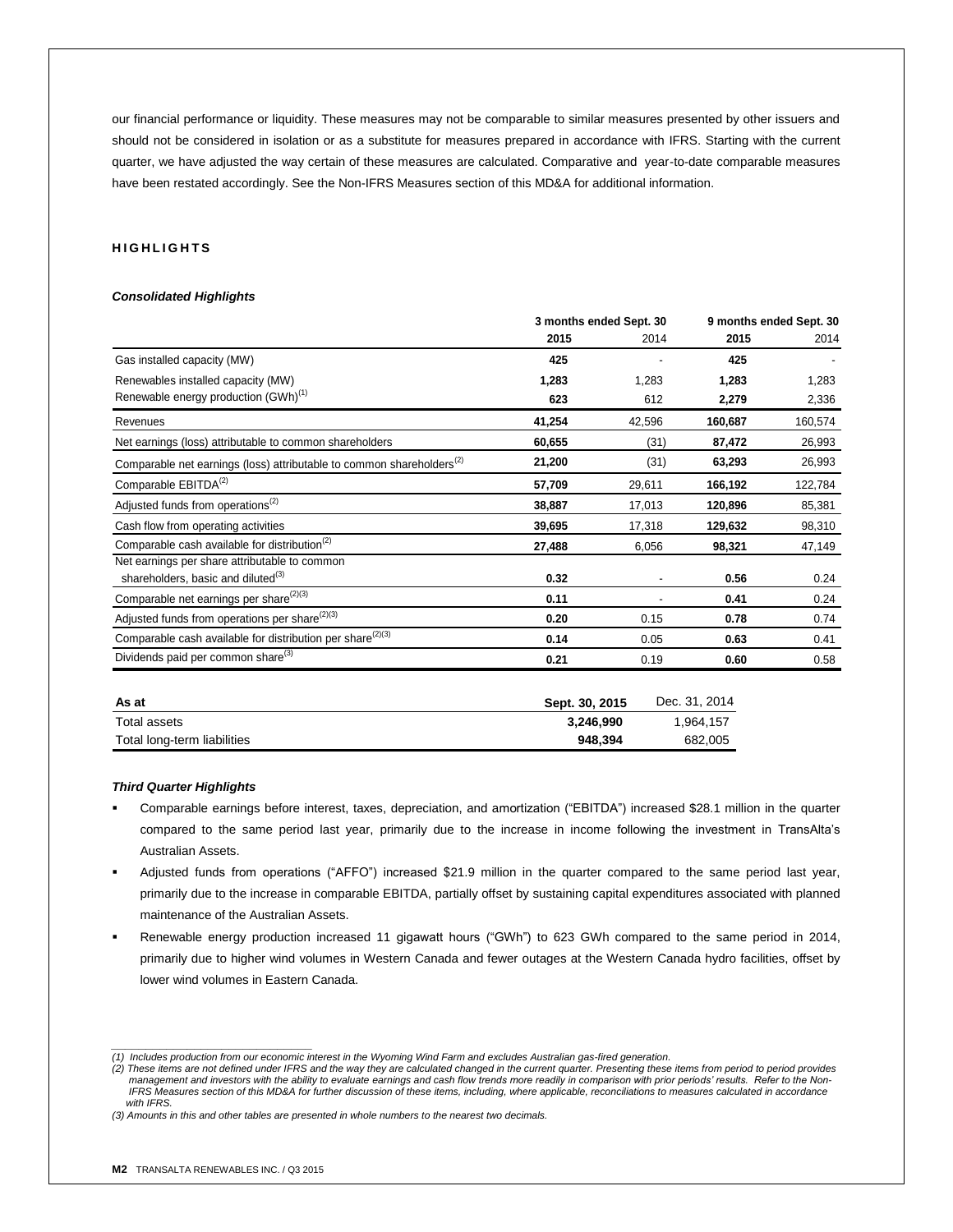- Comparable net earnings attributable to common shareholders increased by \$21.2 million, primarily due to the increase in comparable EBITDA, partially offset by foreign exchange losses due to the effect of the decreasing value of the Australian dollar on some of our investments in TransAlta's Australian Assets. Risks of changes in foreign currencies impacting our cash flows from this investment are mitigated for the period extending to June 30, 2020, and accordingly, this unrealized loss relates to investment balances anticipated to be outstanding after that date.
- Reported net earnings attributable to common shareholders increased by \$60.7 million, as reported earnings were impacted by the fair value gain on our liability-classified convertible shares, partially offset by foreign exchange losses from the economic hedge on contribution commitment and higher deferred tax charges.
- Comparable cash available for distribution ("CAFD") increased \$21.4 million in the quarter primarily due to higher AFFO.

## *Year-To-Date Highlights*

- The increase in comparable EBITDA is primarily consistent with sources of variances noted in respect of the third quarter.
- The increase in AFFO is primarily due to higher comparable EBITDA, partially offset by higher sustaining capital expenditures at the facilities we own and at the Australian Assets.
- Renewable energy production decreased 57 GWh to 2,279 GWh compared to 2014, primarily due to closer to normal wind volumes, icing events, and an unplanned substation outage in the first quarter of 2015 in Eastern Canada and lower wind volumes following above normal volumes last year at Wyoming Wind, partially offset by higher wind volumes in Western Canada and fewer outages at the Western Canada hydro facilities.
- Changes in comparable and reported net earnings attributable to common shareholders on a year-to-date basis are primarily consistent with sources of variances noted in respect to the third quarter.
- Comparable CAFD increased \$51.2 million year-to-date, primarily due to higher AFFO and an early payment on amortizing term debt in 2014.

# **S I G N I F I C A N T A N D S U B S E Q U E N T E V E N T S**

## *Investment in TransAlta's Western Australian Portfolio*

On May 7, 2015, we invested in an economic interest that is based on the cash flows of TransAlta's Australian assets (the "Transaction"). TransAlta's Australia assets, held by TransAlta Energy (Australia) Pty Ltd. ("TEA"), presently consists of 425 MW of power generation from six gas-fueled operating facilities and the 150 MW South Hedland Power Station project, currently under construction, as well as the recently commissioned 270 kilometre gas pipeline (the "Australian Assets"). TransAlta will continue to own, manage, and operate the Australian Assets. The Transaction value was set at \$1.78 billion, and consists of an initial investment and a commitment to fund the remaining construction costs for the South Hedland project. The investment agreement provides us with certain protections in relation to exchange rates, the cost to complete the construction of the South Hedland project, and the timing of the commencement of its commercial operation.

On closing, we immediately increased our dividend by 9 per cent, to an annualized rate of \$0.84. In addition, we expect to realize the following benefits from the Transaction:

- An additional 6 to 7 per cent increase in the dividend once South Hedland is fully commissioned.
- Initial mid-teen per cent increase in comparable CAFD per share. When South Hedland is fully commissioned, currently scheduled for mid-2017, we expect the increase in our comparable CAFD to total approximately \$127 million, or 140 per cent.
- Long-term, highly contracted cash flows.
- Increase in the scale and diversity of the Corporation.
- Provides a Right of First Offer on select potential growth initiatives in Australia.
- Increased the size of the public float by approximately 50 per cent.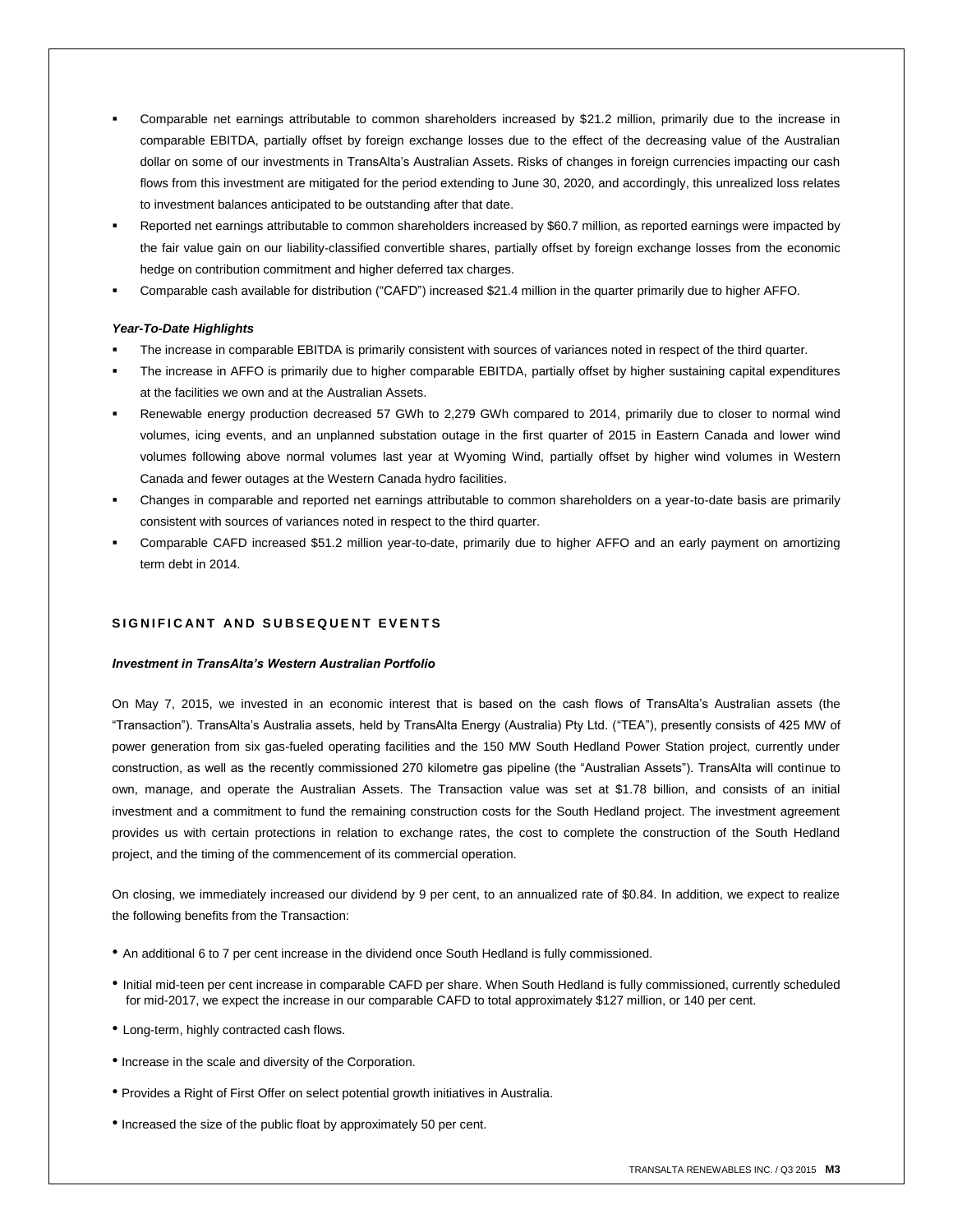## *Initial Investment*

Our initial investment was set at \$1,284 million and consists of securities of TEA which provide us a priority return on invested capital (MRPS), Class A TPS issued by another subsidiary of TransAlta, which provide an economic interest based on cash flows of the Australian Assets broadly equal to the underlying net distributable profits of TEA, and a return based on guarantees of TEA obligations indirectly assumed by the Corporation.

As consideration, we provided to TransAlta \$216.9 million in cash, 58,270,933 Common Shares, and 26,086,956 Class B Shares. The Class B Shares provide voting rights equivalent to the Common Shares, are non-dividend paying, and will convert to Common Shares when the South Hedland project is fully commissioned. The number of Common Shares that TransAlta will receive on the conversion of the Class B Shares will be adjusted based on the actual amount that we fund for the construction and commissioning of the South Hedland project relative to the budgeted costs. In the event that the construction amount funded by us exceeds the budgeted costs, TransAlta will receive fewer Common Shares upon conversion and, comparably, TransAlta will receive more Common Shares in the event we fund less than the budgeted costs.

We funded the cash proceeds through the public offering of 17,858,423 subscription receipts (each, a "Subscription Receipt") at a price of \$12.65 per Subscription Receipt. The offering closed in two parts on April 15 and 23, 2015. In total, we received approximately \$226 million in gross proceeds, and incurred \$8.2 million in share issue costs, net of \$3.1 million income tax recovery thereon.

Upon closing of the Transaction on May 7, the Transaction values were revised to fair values on that day in accordance with IFRS requirements, as described further in the Financial Instruments section of this MD&A.

## *Commitment to Fund Construction of the South Hedland project*

The remaining budgeted costs to be funded by us in connection with the construction and commissioning of the South Hedland project (through the "Contribution Agreement") were estimated at approximately \$491 million (AUD\$507 million) at closing, and are expected to be funded through a combination of internally generated cash flow and borrowings under a credit facility. Under the Contribution Agreement, when funds are required by TEA for construction purposes, we will subscribe for and purchase PS or MRPS, or other securities issued by TEA, all of which will be denominated and payable in Australian dollars. We expect to fund these costs over an approximate two year time period, until the anticipated commissioning of the South Hedland project in mid-2017. To protect against adverse fluctuations in the exchange rate between the Canadian and Australian dollars over this period, and the impact such fluctuations will have on the total Canadian dollar funding cost, we entered into a hedge agreement with TransAlta, whereby the cost of the Australian dollars has been fixed at \$0.9684 Canadian per Australian dollar. The hedge on the contribution commitment is considered a held-for-trading derivative and accordingly it is accounted for at fair value through profit and loss.

Additional information on the Transaction is available in the prospectus of the Corporation dated April 8, 2015 filed under the Corporation's profile on SEDAR at www.sedar.com.

During the third quarter, we invested an additional AUD\$115 million in the Australian Assets through the Contribution Agreement, consisting of AUD\$103 million in MRPS and AUD\$12 million in PS. The PS of TEA are non-voting and rank subordinate to all present and future secured and unsecured indebtedness of TEA, subordinate to the MRPS, but senior to all other classes of issued and outstanding shares in the capital of TEA. The dividends are non-cumulative and payable quarterly at a rate of 7.4 per cent per annum. The PS are denominated in Australian dollars. The PS have been designated as an available-for-sale financial asset.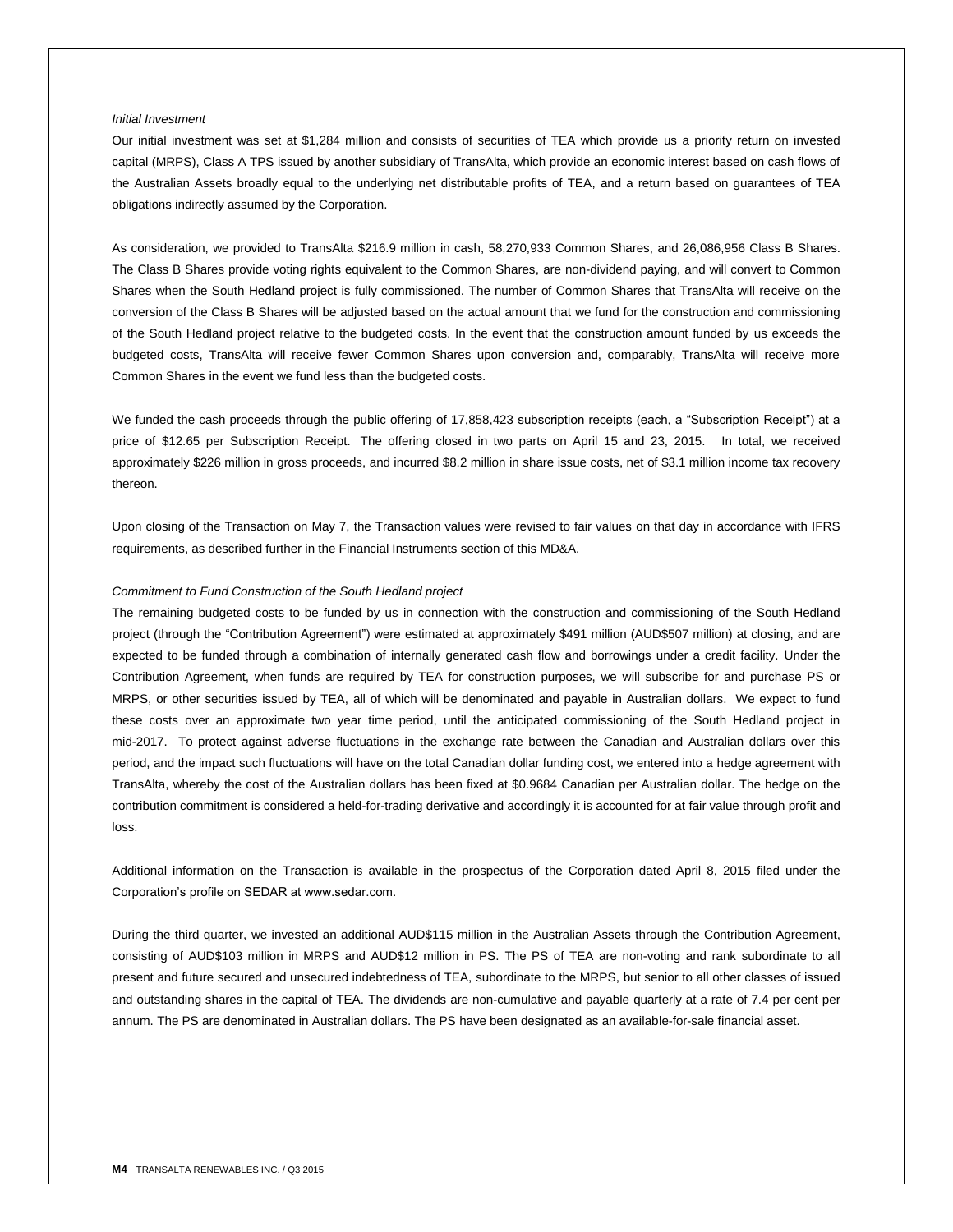## *Alberta Specified Gas Emitters Regulation*

On June 29, 2015, the Alberta Government announced an increase to its provincial Specified Gas Emitters Regulation ("SGER").

- On Jan 1, 2016, an increase in the Greenhouse Gas ("GHG") reduction obligation for large emitters from 12 per cent to 15 per cent of emissions, with the compliance price of the technology fund rising from \$15 per tonne to \$20 per tonne.
- On Jan. 1, 2017, a further increase to a 20 per cent reduction requirement and a \$30 per tonne compliance price.

At the same time, the Alberta Government announced an intention to develop a broader climate change program which could result in greater emissions reductions over time. That program is to be developed by the fall of 2015 through consultations with Albertans and advice from an independent expert panel. It is not clear at this time if this broader climate change program will supplant the SGER framework or be incremental to it.

The GHG offsets created by our Alberta wind facilities are expected to increase in value through 2017, as greenhouse gas emitters can use them as compliance instruments in place of contributing to the technology fund.

## *South Hedland Power Project*

Construction of the South Hedland Project commenced in January 2015. The civil construction phase is progressing with all major foundation footings complete, with the exception of the steam turbine. Manufacturing and factory acceptance testing of primary electrical equipment was completed. We expect to start receiving equipment on site during the fourth quarter.

During the quarter we invested AUD\$115 million to advance the construction of the project.

## *Senior Leadership Team Appointments*

During the quarter, Donald Tremblay was appointed to the role of Chief Financial Officer. Mr. Tremblay is also the Chief Financial Officer at TransAlta Corporation and is responsible for all financial policy, planning and reporting, tax, treasury, risk management, internal audit and investor relations. John Kousinioris was appointed to the role of Corporate Secretary. Mr. Kousinioris is also the Chief Legal and Compliance Offer at TransAlta Corporation and is responsible for directing the Company's legal affairs, regulatory compliance and corporate secretarial matters, government and aboriginal affairs and sustainable development.

## *Financing*

On Feb. 11, 2015, we refinanced maturing debt at our Pingston hydro facility. Our share of gross proceeds was \$45 million. The bonds bear interest at the annual fixed interest rate of 2.95 per cent, payable semi-annually with no principal repayments until maturity in May 2023. Proceeds were used to repay the \$35 million secured debenture bearing interest at 5.28 per cent. Excess proceeds, net of transaction costs, are to be used for general corporate purposes.

On Sept. 1, 2015, the unsecured debentures totaling \$120 million and bearing interest at 5.33 per cent, matured and were paid out by drawing on the credit facility provided by TransAlta.

On Oct. 1, 2015, we closed the financing on a \$442 million bond offering for our indirect wholly-owned subsidiary, Melancthon Wolfe Wind LP (the "Issuer"), which is secured by a first ranking charge over all assets of the Issuer, the Melancthon and Wolfe Island wind farms. The bonds are amortizing and bear interest at a rate of 3.834 per cent, payable semi-annually, and mature on December 31, 2028. Net proceeds were used to repay the Amortizing Term loan of \$155.8 million and Wyoming Wind Acquisition loan of \$116.7 million (US\$87 million) to TransAlta in full, with the balance paying down the credit facility due to TransAlta.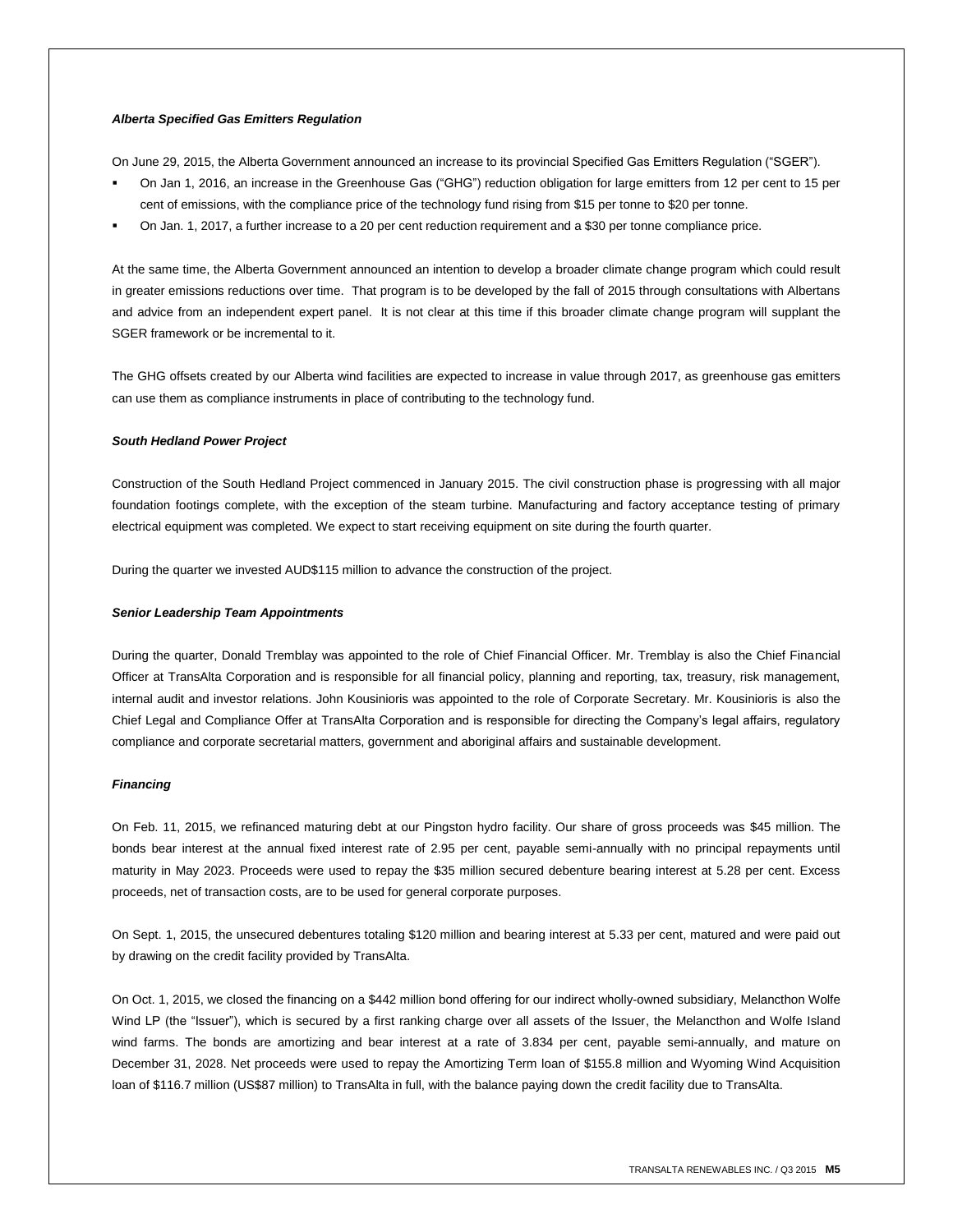# **R E S U L T S O F O P E R A T I O N S**

The comparable results of operations are as follows:

| 3 months ended Sept. 30, 2015 | <b>Gross installed</b><br>capacity (MW) | <b>Production</b><br>(GWh) | Availability <sup>(1)</sup> | <b>Revenues</b> | <b>Royalties and</b><br>other costs of<br>sales | Operating<br>$costs^{(2)}$ | Comparable<br><b>EBITDA</b> |
|-------------------------------|-----------------------------------------|----------------------------|-----------------------------|-----------------|-------------------------------------------------|----------------------------|-----------------------------|
| Western Canada wind           | 418                                     | 203                        | 95.8%                       | 8.198           | 625                                             | 4,748                      | 2,825                       |
| Eastern Canada wind           | 616                                     | 236                        | 96.1%                       | 24,700          | 1,580                                           | 3,876                      | 19,244                      |
| Hydro                         | 105                                     | 126                        | ۰                           | 8,356           | 687                                             | 1,234                      | 6,435                       |
| Wyoming Wind Farm             | 144                                     | 58                         | 98.2%                       |                 | ٠                                               |                            | 1,946                       |
| Total - Renewable energy      | 1,283                                   | 623                        | 96.3%                       | 41,254          | 2.892                                           | 9,858                      | 30,450                      |
| <b>Australian Assets</b>      | 425                                     | 366                        | 96.9%                       | ۰               |                                                 |                            | 30,337                      |
| Corporate costs               |                                         | ٠                          | ۰                           |                 | ٠                                               | 3,078                      | (3,078)                     |
| <b>Total</b>                  | 1,708                                   | 989                        | 96.4%                       | 41.254          | 2.892                                           | 12,936                     | 57,709                      |

| 3 months ended Sept. 30, 2014 | Gross installed<br>capacity (MW) | Production<br>(GWh)      | Availability <sup>(1)</sup> | Revenues | Royalties and<br>other costs of<br>sales | Operating<br>$costs^{(2)}$ | Comparable<br><b>EBITDA</b> |
|-------------------------------|----------------------------------|--------------------------|-----------------------------|----------|------------------------------------------|----------------------------|-----------------------------|
| Western Canada wind           | 418                              | 164                      | 95.2%                       | 6,824    | (735)                                    | 5,129                      | 2,430                       |
| Eastern Canada wind           | 616                              | 282                      | 96.5%                       | 28,958   | 1.481                                    | 3,985                      | 23,492                      |
| Hydro                         | 105                              | 112                      | $\overline{\phantom{a}}$    | 6.814    | 586                                      | 1.002                      | 5.226                       |
| Wyoming Wind Farm             | 144                              | 54                       | 94.2%                       |          |                                          |                            | 1,582                       |
| Total - Renewable energy      | 1.283                            | 612                      | 95.8%                       | 42.596   | .332                                     | 10,116                     | 32,730                      |
| Corporate costs               | $\overline{\phantom{a}}$         | $\overline{\phantom{a}}$ | $\blacksquare$              |          |                                          | 3.119                      | (3, 119)                    |
| Total                         | 1.283                            | 612                      | 95.8%                       | 42.596   | .332                                     | 13.235                     | 29,611                      |

| 9 months ended Sept. 30, 2015    | <b>Gross installed</b><br>capacity (MW) | Production<br>(GWh) | Availability <sup>(1)</sup> | <b>Revenues</b> | <b>Royalties and</b><br>other costs of<br>sales | Operating<br>$costs^{(2)}$ | Comparable<br><b>EBITDA</b> |
|----------------------------------|-----------------------------------------|---------------------|-----------------------------|-----------------|-------------------------------------------------|----------------------------|-----------------------------|
| Western Canada wind              | 418                                     | 731                 | 96.3%                       | 32,720          | 2,686                                           | 14,348                     | 15,686                      |
| Eastern Canada wind              | 616                                     | 1,042               | 95.1%                       | 108,814         | 5,008                                           | 12.411                     | 91,395                      |
| Hydro                            | 105                                     | 294                 | ۰                           | 19,153          | 1,488                                           | 4,107                      | 13,558                      |
| Wyoming Wind Farm                | 144                                     | 212                 | 98.7%                       |                 | ۰                                               |                            | 6,778                       |
| <b>Total - Renewable energy</b>  | 1.283                                   | 2.279               | 96.0%                       | 160.687         | 9,182                                           | 30,866                     | 127,417                     |
| Australian Assets <sup>(3)</sup> | 425                                     | 580                 | 94.8%                       | ۰               | $\blacksquare$                                  | $\blacksquare$             | 48,520                      |
| Corporate costs                  |                                         | ۰                   | ۰                           | ۰               | ٠                                               | 9,745                      | (9,745)                     |
| <b>Total</b>                     | 1.708                                   | 2.859               | 95.8%                       | 160.687         | 9.182                                           | 40.611                     | 166,192                     |

| 9 months ended Sept. 30, 2014 | Gross installed<br>capacity (MW) | Production<br>(GWh) | Availability <sup>(1)</sup> | Revenues | Royalties and<br>other costs of<br>sales | Operating<br>$costs^{(2)}$ | Comparable<br><b>EBITDA</b> |
|-------------------------------|----------------------------------|---------------------|-----------------------------|----------|------------------------------------------|----------------------------|-----------------------------|
| Western Canada wind           | 418                              | 668                 | 94.0%                       | 29,539   | 1.422                                    | 14.941                     | 13,176                      |
| Eastern Canada wind           | 616                              | 1.121               | 96.5%                       | 115.382  | 5.977                                    | 11.654                     | 97,751                      |
| Hydro                         | 105                              | 251                 | $\overline{\phantom{a}}$    | 15.653   | 1.427                                    | 3,541                      | 10,685                      |
| Wyoming Wind Farm             | 144                              | 296                 | 94.9%                       |          | ۰                                        | ٠                          | 10,123                      |
| Total - Renewable energy      | .283                             | 2.336               | 95.4%                       | 160.574  | 8.826                                    | 30,136                     | 131,735                     |
| Corporate costs               |                                  |                     |                             |          | ۰                                        | 8,951                      | (8,951)                     |
| Total                         | 1,283                            | 2,336               | 95.4%                       | 160.574  | 8,826                                    | 39.087                     | 122,784                     |

*(1) Availability includes generating assets, except hydro generation. (2) Excludes depreciation and amortization. (3) Production for the nine months pro-rated from the date of Transaction.*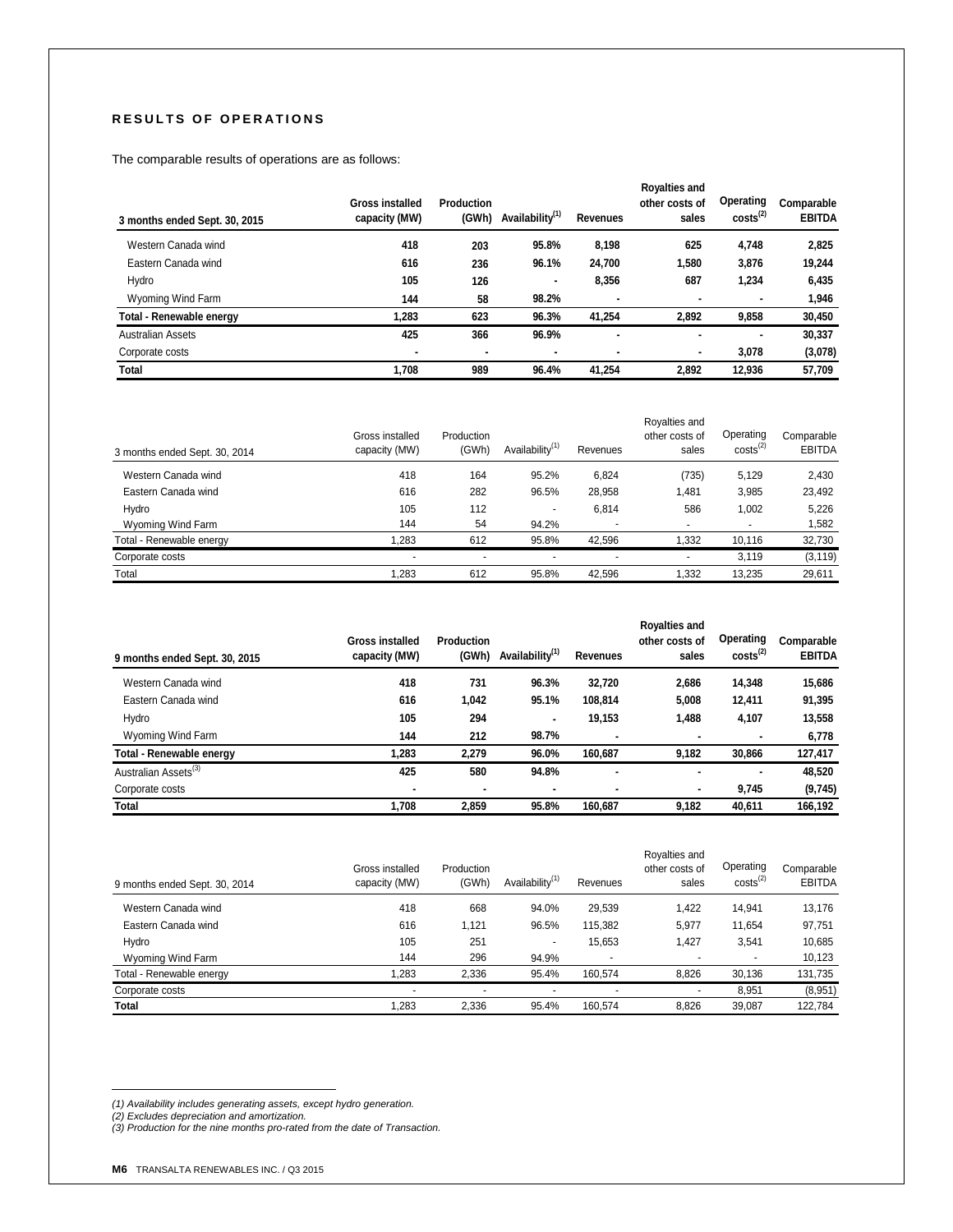## *Western Canada Wind*

Production for the three and nine months ended Sept. 30, 2015 increased 39 GWh and 63 GWh, respectively, compared to the same periods in 2014 due to improved wind volumes from last year.

Comparable EBITDA for the three months ended Sept. 30, 2015 increased \$0.4 million compared to the same period in 2014, primarily due to higher production, offset by higher royalties. In 2014 an adjustment in respect of prior periods had reduced royalty expense.

Comparable EBITDA for the nine months ended Sept. 30, 2015 increased \$2.5 million compared to the same period in 2014, primarily due to higher production and higher emission reduction credit sales, offset by a 2014 adjustment in respect of prior periods that had reduced royalty expense.

## *Eastern Canada Wind*

Production for the three and nine months ended Sept. 30, 2015 decreased 46 GWh and 79 GWh, respectively, compared to the same periods in 2014, primarily due to lower wind volumes. Icing events and an unplanned substation outage also negatively impacted generation in Eastern Canada in the first quarter.

Comparable EBITDA for the three and nine months ended Sept. 30, 2015, decreased \$4.2 million and \$6.4 million, respectively, primarily due to lower production.

## *Hydro*

Production for the three and nine months ended Sept. 30, 2015 increased 14 GWh and 43 GWh, respectively, compared to the same periods in 2014, primarily due to fewer outages in Western Canada.

Comparable EBITDA for the three and nine months ended Sept. 30, 2015 increased \$1.2 million and \$2.9 million, respectively, compared to the same periods in 2014, primarily due to higher production at our facilities in Western Canada, partially offset by an increase in operating costs due to major maintenance work in Western Canada.

## *Economic Interest in Wyoming Wind Farm*

For the three months ended Sept. 30, 2015, production at the Wyoming Wind Farm increased 4 GWh compared to the same period in 2014 due to higher wind volumes.

Year-to-date, production at the Wyoming Wind Farm is 84 GWh lower than the same period in 2014 due to less favourable wind in the first quarter of 2015. In 2014, wind volumes were better than the long term average.

Summarized comparable financial information relating to the Wyoming Wind Farm is as follows:

|                                       | 3 months ended Sept. 30 |         | 9 months ended Sept. 30 |          |
|---------------------------------------|-------------------------|---------|-------------------------|----------|
|                                       | 2015                    | 2014    | 2015                    | 2014     |
| Gross margin                          | 3,137                   | 2,285   | 10.881                  | 13,155   |
| Operating costs                       | (1,191)                 | (703)   | (4, 103)                | (3,032)  |
| <b>Comparable EBITDA</b>              | 1.946                   | 1,582   | 6,778                   | 10,123   |
| Sustaining capital                    | (554)                   | (1,431) | (831)                   | (2,095)  |
| Change in working capital             | 3.284                   | 75      | 2,307                   | (1, 247) |
| Cash available for distribution       | 4.676                   | 226     | 8.254                   | 6,781    |
| Finance income from Wyoming Wind Farm | 4.442                   | 215     | 7.841                   | 6,439    |

Finance income for the three months ended Sept. 30, 2015 increased \$4.2 million compared to the same period in 2014, primarily due to timing of working capital and distributions.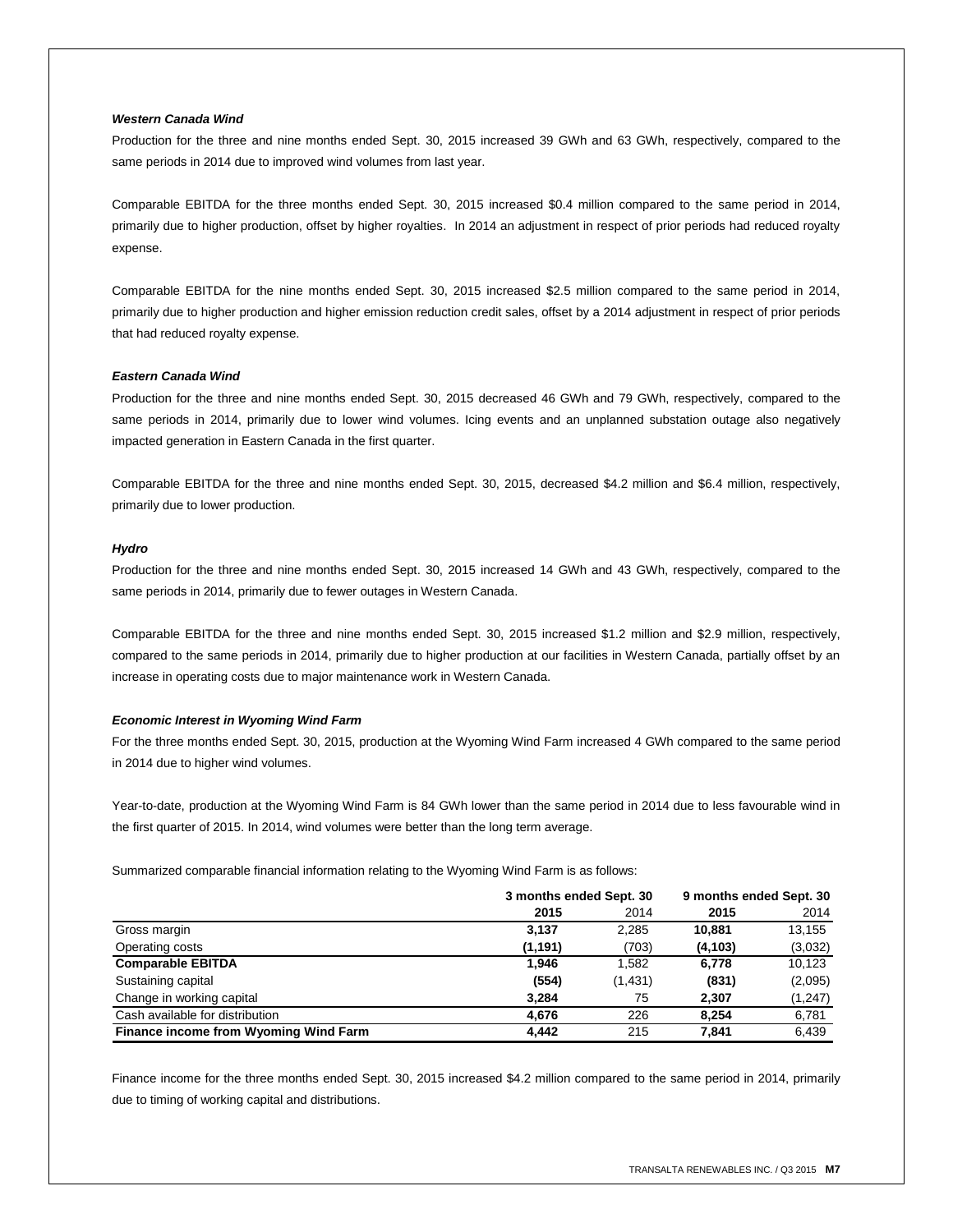Finance income for the nine months ended Sept. 30, 2015 increased \$1.4 million compared to the same period in 2014, primarily due the timing of working capital offsetting the effects of lower production.

#### *Economic Interest in Australian Assets*

During the second quarter of 2015, we began earning income following the investment in the Australian Assets on May 7, 2015.

Availability of TEA power stations was 96.9 per cent for the three months ended Sept. 30, 2015, which is in line with TransAlta's long-range forecasts for these assets.

Summarized comparable financial information relating to the Australian Assets is as follows:

|                                              | 3 months ended  | May 7 to     |
|----------------------------------------------|-----------------|--------------|
|                                              | <b>Sept. 30</b> | Sept. 30     |
|                                              | 2015            | $2015^{(1)}$ |
| Gross margin <sup>(2)</sup>                  | 23,232          | 37,792       |
| Finance lease income <sup>(3)</sup>          | 12,566          | 19,605       |
| Operating $costs^{(4)}$                      | (5,461)         | (8, 877)     |
| <b>Comparable EBITDA</b>                     | 30,337          | 48,520       |
| Less: cash finance expense <sup>(5)</sup>    | (289)           | (868)        |
| Less: cash tax expense $(2)$                 |                 |              |
| Sustaining capital                           | (4, 776)        | (5, 300)     |
| Currency adjustment <sup>(6)</sup>           | (363)           | (200)        |
| <b>Adjusted CAFD</b>                         | 24,909          | 42,152       |
| Finance income related to TEA <sup>(7)</sup> | 25,433          | 42,086       |

*(1) Pro-rata basis.*

*(2) Adjusted to exclude pre-investment amounts accruing to TransAlta.*

*(3) Finance lease income adjusted for change in finance lease receivable amount.*

*(4) Excludes depreciation and amortization and includes the effect of contractually fixed management costs.*

*(5) Excludes cash finance income paid to TransAlta Renewables.*

*(6) AUD and USD converted to CAD at rates of 0.98 and 1.24, respectively.*

*(7) Comprised of interest income from investment in MRPS, fee income from indirect* 

 *guarantee of TEA obligations, and dividend income from investment of TPS adjusted TEA amounts.*

Business operations and results of TEA have been in line with historical experience of TransAlta prior to our investment, except for the contribution from the Fortescue Gas River Pipeline, following its commissioning on March 19, 2015. The project, TransAlta's first pipeline, was completed within a nine month time frame and now provides gas to TEA's Solomon power station.

During the third quarter, TEA incurred planned major maintenance costs on the major overhaul of a LM6000 gas turbine at one of its subsidiaries. Sustaining capital expenditures reduce distributions of the period in which they are incurred.

## *Corporate*

Corporate costs for the nine months ended Sept. 30, 2015 have increased \$0.7 million to \$9.7 million compared to the same period in 2014, primarily due to costs related to the investment in the Australian Assets and increase in the G&A Reimbursement Fee following the April 2014 rate adjustment related to the acquisition of the economic interest in the Wyoming Wind Farm and contractual cost escalation.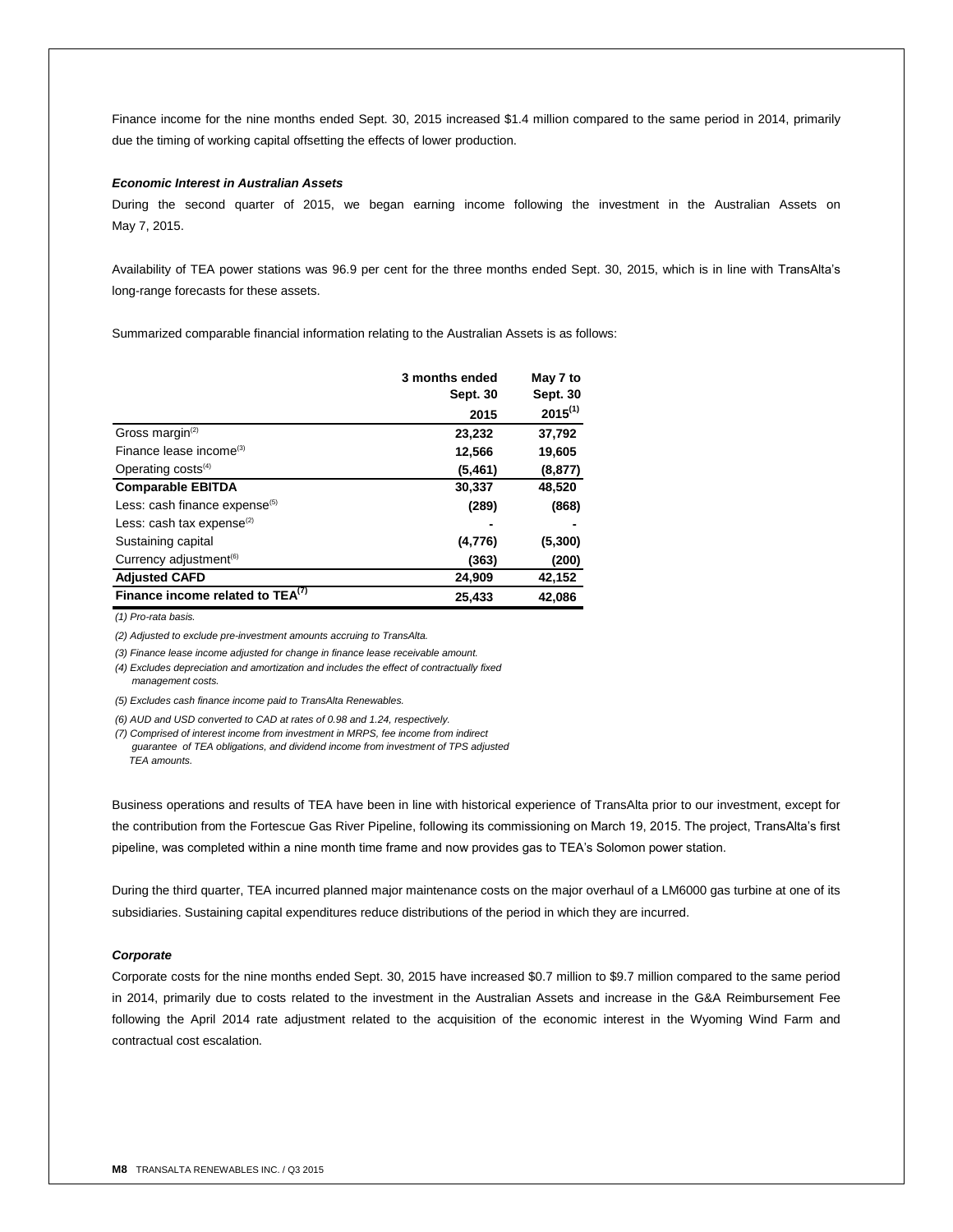## **O T H E R C O N S O L I D A T E D R E S U L T S**

# *Net Interest Expense*

The components of net interest expense are shown below:

|                                                                   | 3 months ended Sept. 30 |       | 9 months ended Sept. 30 |        |
|-------------------------------------------------------------------|-------------------------|-------|-------------------------|--------|
|                                                                   | 2015                    | 2014  | 2015                    | 2014   |
| Interest on debt                                                  | 8,686                   | 8.777 | 26.199                  | 26,671 |
| Interest on letters of credit and guarantees pledged by TransAlta | 25                      |       | 70                      | 25     |
| Interest income                                                   | (26)                    | (11)  | (138)                   | (16)   |
| Accretion of provisions                                           | 243                     | 245   | 768                     | 703    |
| Net interest expense                                              | 8.928                   | 9.012 | 26.899                  | 27,383 |

For the three and nine months ended Sept. 30, 2015, net interest expense decreased compared to the same periods in 2014, primarily due to lower average debt outstanding, partially offset by the higher interest costs on the Wyoming Wind Acquisition Loan due to exchange movements of the US dollar.

## *Class B Shares*

As at Sept. 30, 2015, 26,086,956 Class B shares are outstanding (Dec. 31, 2014 – nil). As Class B shares are convertible into common shares at a variable rate, they are classified as liabilities and their change in value is recognized in net earnings. Changes in value of Class B shares are unrealized and relate to the change in value of underlying common shares during the period (net of the effect of estimated foregone dividends, as discounted using a risk-free rate for the period to conversion). Additional information on Class B shares is presented in Note 11 of our interim condensed consolidated financial statements.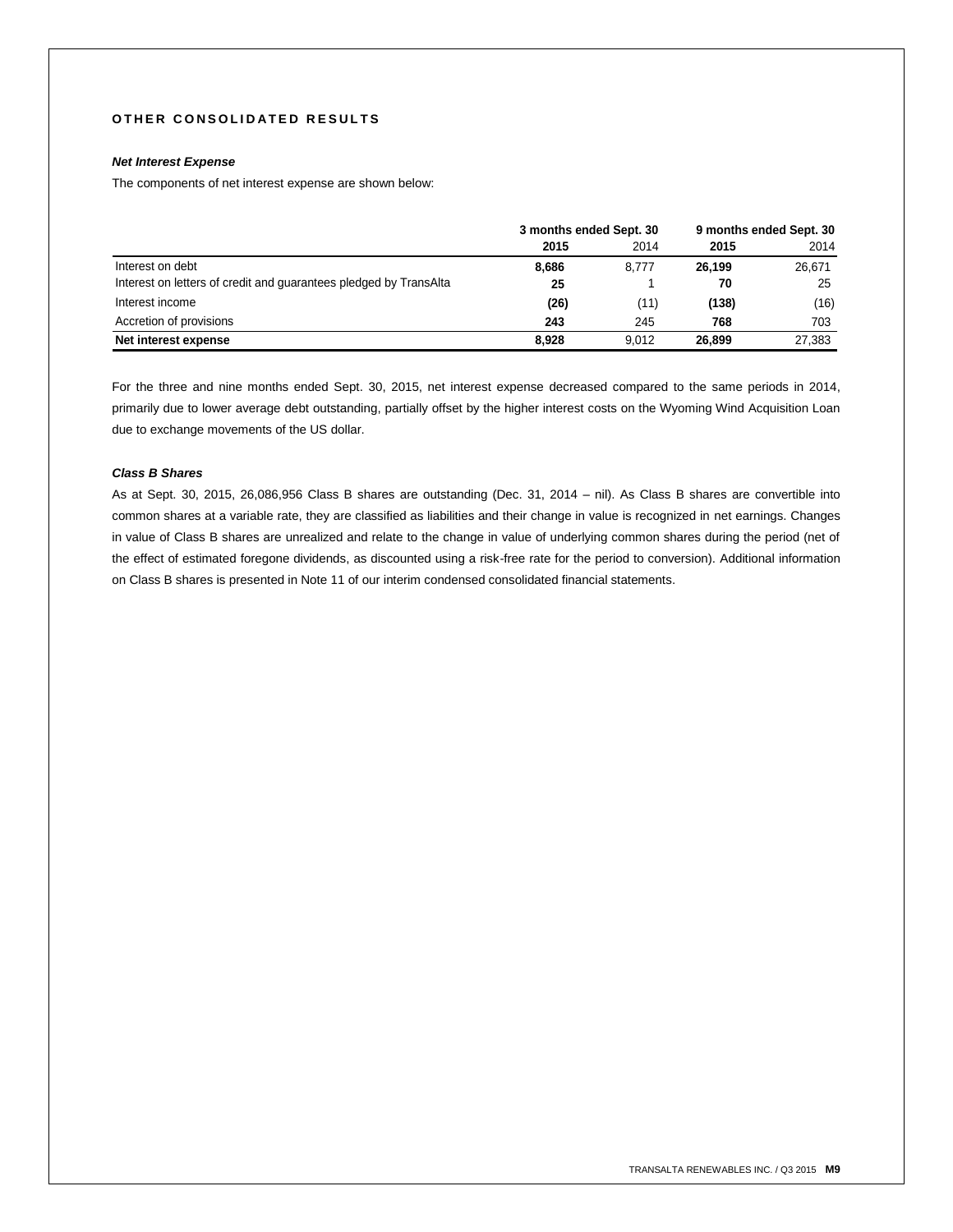# *Income Taxes*

A reconciliation of income taxes and effective tax rates on earnings excluding non-comparable items is presented below:

|                                                                                     | 3 months ended Sept. 30 |       | 9 months ended Sept. 30 |         |
|-------------------------------------------------------------------------------------|-------------------------|-------|-------------------------|---------|
|                                                                                     | 2015                    | 2014  | 2015                    | 2014    |
| Earnings before income taxes                                                        | 63,104                  | 673   | 107,218                 | 36,318  |
| Income attributable to non-controlling interest                                     | (444)                   | (722) | (2,371)                 | (2,408) |
| Change in fair value of Class B shares                                              | (45, 173)               |       | (43, 431)               |         |
| Economic hedge on South Hedland contribution commitment                             | 3,135                   |       | 7,315                   |         |
| Comparable earnings (loss) attributable to                                          |                         |       |                         |         |
| common shareholders subject to tax                                                  | 20,622                  | (49)  | 68,731                  | 33,910  |
| Comparable income tax adjustments:                                                  |                         |       |                         |         |
| Income tax recovery related to economic hedge on South Hedland                      |                         |       |                         |         |
| contribution commitment                                                             | 424                     |       | 988                     |         |
| Income tax expense related to writeoff of deferred income tax assets <sup>(1)</sup> | (3,007)                 |       | (4, 943)                |         |
| Income tax expense related to changes in corporate income tax rates <sup>(2)</sup>  |                         |       | (3,782)                 |         |
| Income tax expense related to Transaction fair value differences at                 |                         |       |                         |         |
| initial recognition                                                                 |                         |       | (4,200)                 |         |
| Total comparable income tax expense adjustments                                     | (2, 583)                |       | (11, 937)               |         |
| Income tax expense (recovery)                                                       | 2,005                   | (18)  | 17,375                  | 6,917   |
| Comparable income tax expense (recovery)                                            | (578)                   | (18)  | 5,438                   | 6,917   |
| Comparable effective tax rate on earnings attributable to                           |                         |       |                         |         |
| common shareholders (%)                                                             | (3)                     | 37    | 8                       | 20      |

*(1) Relates to the write down of the deferred tax assets on realized and unrealized foreign exchange capital losses as we do not expect to realize capital gains in the foreseeable future.*

*(2)Impact of increase in Alberta income tax rate from 10 per cent to 12 per cent.*

Comparable income tax recovery for the three months ended Sept. 30, 2015 increased compared to the same period in 2014, despite an increase in earnings in the period. Dividend income earned from investments in TransAlta subsidiaries is not subject to tax.

Comparable income tax expense for the nine months ended Sept. 30, 2015 decreased compared to the same period in 2014, despite an increase in earnings in the period, primarily due to an adjustment in respect of prior years and an increase in dividend income earned from investments in TransAlta subsidiaries which is not subject to tax.

The comparable effective tax rate on earnings attributable to common shareholders for the three months ended Sept. 30, 2015 decreased compared to the same period in 2014, due to an increase in dividend income not subject to tax.

The comparable effective tax rate on earnings attributable to common shareholders for the nine months ended Sept. 30, 2015 decreased compared to the same period in 2014, due to an adjustment in respect of prior years and the effect of an increase in dividend income not subject to tax.

## *Non-Controlling Interest*

Natural Forces Technologies Inc. owns a 17 per cent interest in the Kent Hills 1 and 2 wind farms, which have 150 MW of gross generating capacity.

Net earnings attributable to the non-controlling interest for the three months ended Sept. 30, 2015 decreased \$0.3 million compared to the same period in 2014, primarily due to lower production.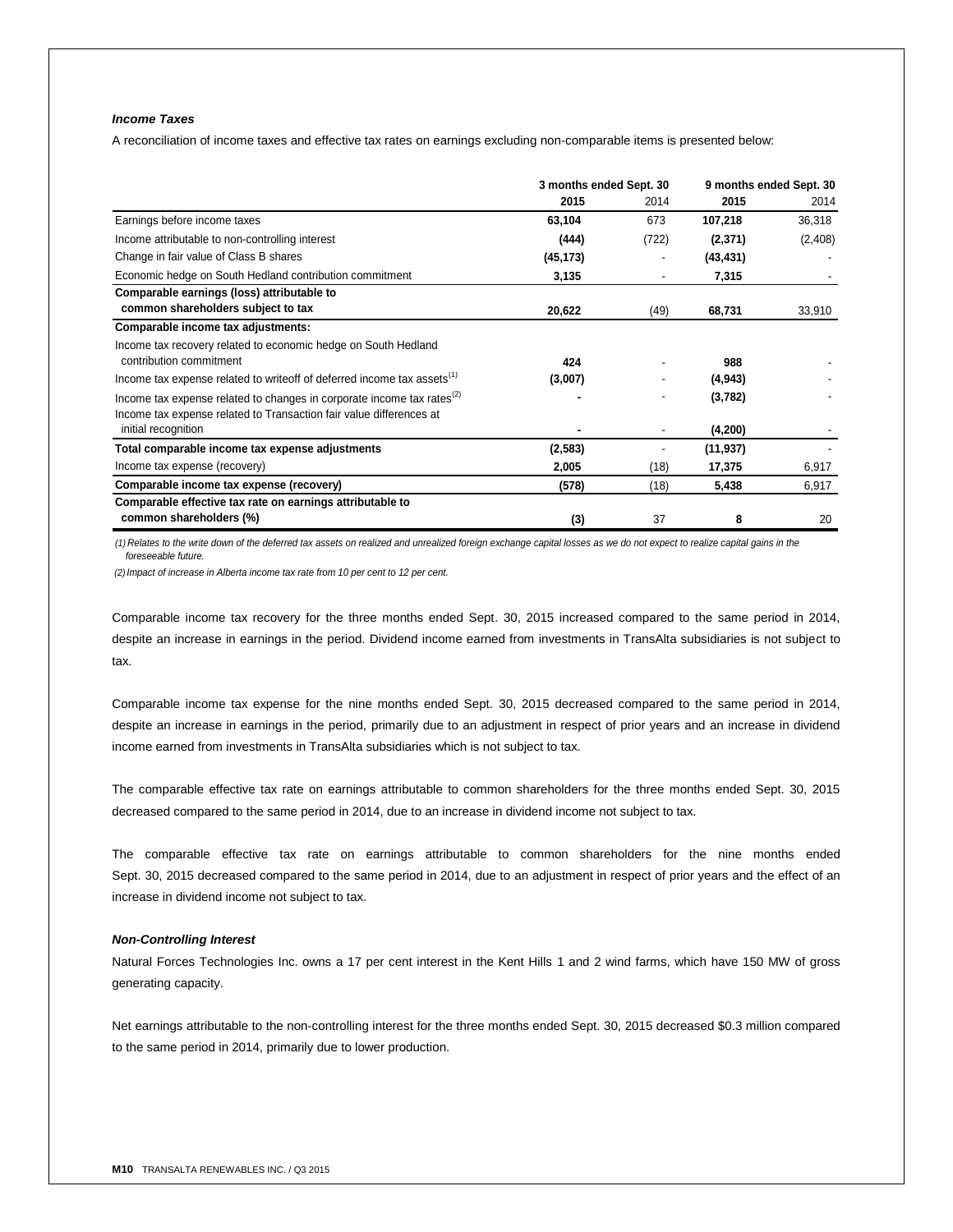## *Other Comprehensive Income ("OCI")*

As part of the acquisition of the economic interest in TransAlta's Australian Assets in the second quarter we acquired TPS issued by another subsidiary of TransAlta and in the third quarter we acquired PS of TEA (see the Significant and Subsequent Events and Financial Instruments Sections of this MD&A). Under IFRS accounting requirements, we designated these shares as available-for-sale financial assets with the result that changes in the fair value of these shares are recognized in OCI each period. During the three and nine months ended Sept. 30, 2015 we recognized an \$8.1 million decrease and a \$6.9 million increase in fair value, respectively, in OCI.

Changes in the fair value of available-for-sale instruments during the period from issuance to Sept. 30, 2015 are primarily attributable to gains on foreign exchange offset by the assumed increased discount rate based on changes in observed market yields.

# **L I Q U I D I T Y A N D C A P I T A L R E S O U R C E S**

Liquidity risk arises from our ability to meet general funding needs, and manage the assets, liabilities, and capital structure of the Corporation. Liquidity risk is managed by maintaining sufficient liquid financial resources to fund obligations as they come due in the most cost-effective manner.

Our liquidity needs are met through a variety of sources, including capital markets, cash generated from operations and funding from TransAlta. Our primary uses of funds are operational expenses, capital expenditures, distributions to non-controlling interest, interest and principal payments on debt, and dividends.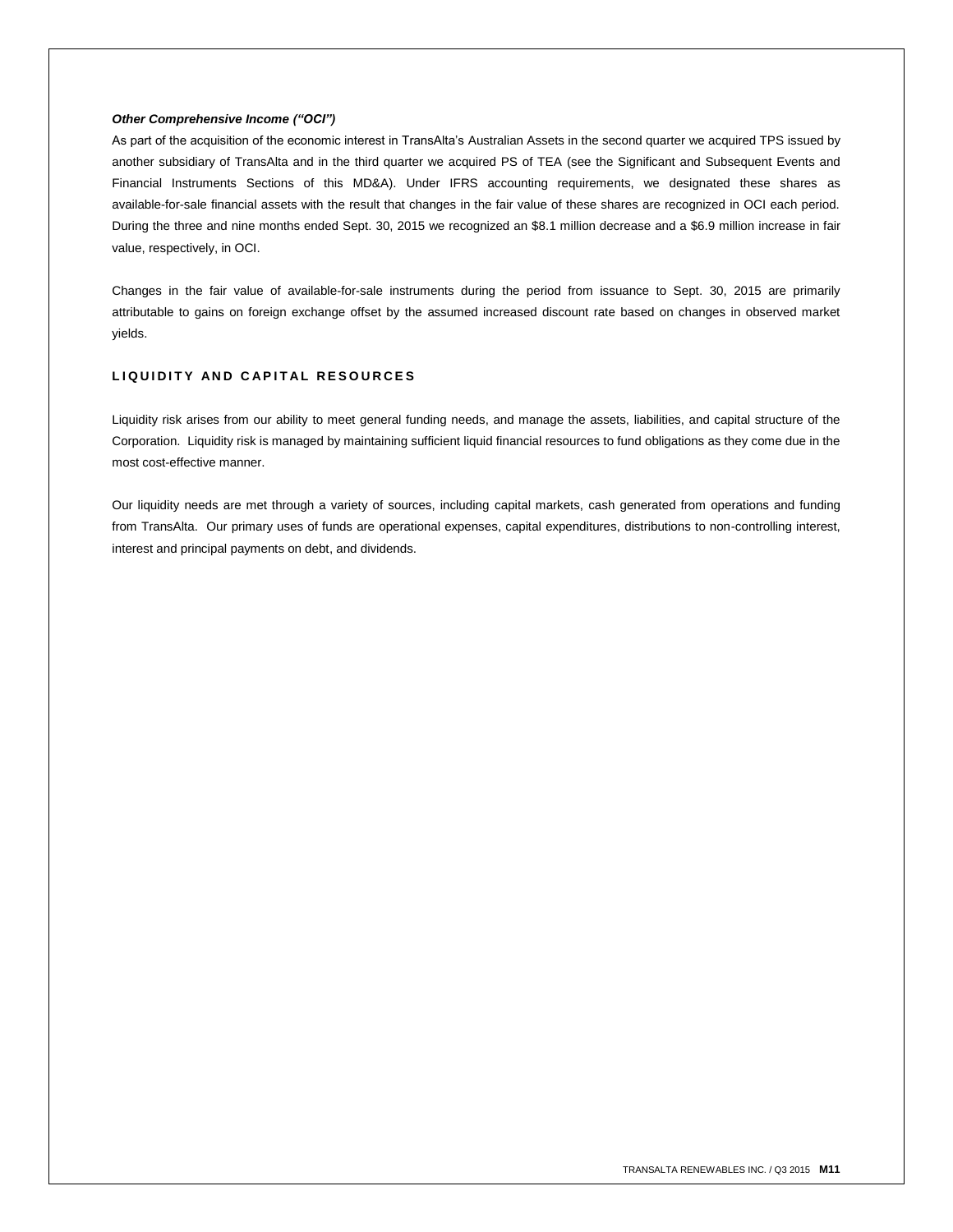# *Financial Position*

The following chart highlights significant changes in the Condensed Consolidated Statements of Financial Position from Dec. 31, 2014 to Sept. 30, 2015:

|                                                     | Increase/  |                                                                                                                                                                                                                                                                        |
|-----------------------------------------------------|------------|------------------------------------------------------------------------------------------------------------------------------------------------------------------------------------------------------------------------------------------------------------------------|
|                                                     | (decrease) | Primary factors explaining change                                                                                                                                                                                                                                      |
| Cash and cash equivalents                           | (9,786)    | Timing of receipts and payments                                                                                                                                                                                                                                        |
| Prepaid expenses                                    | 3,569      | Annual insurance and property tax premiums, and long-term<br>service agreement payments paid in the period                                                                                                                                                             |
| Property, plant, and equipment, net                 | (57, 713)  | Depreciation and adjustment with TransAlta, partially offset<br>by additions                                                                                                                                                                                           |
| Intangible assets                                   | (5,481)    | Amortization                                                                                                                                                                                                                                                           |
| Investments in subsidiaries of TransAlta            | 1,346,890  | Increase due to the acquisition of economic interest in the<br><b>Australian Assets</b>                                                                                                                                                                                |
| Accounts payable and accrued liabilities            | (12,368)   | Timing of payments                                                                                                                                                                                                                                                     |
| Dividends payable                                   | 11,997     | Issuance of common shares as part of the Transaction                                                                                                                                                                                                                   |
| Long-term debt (including current portion)          | 103,360    | Borrowings under the credit facility, refinancing of our<br>Pingston facility and unfavourable changes in foreign<br>exchange rates, partially offset by the repayment of the<br>matured unsecured debentures and principal repayments on<br>the Amortizing Term Loan. |
| Class B shares liability                            | 233,612    | Issuance of Class B shares as part of the Transaction                                                                                                                                                                                                                  |
| Deferred income tax liabilities                     | 11,894     | Decreases in tax loss carryforwards and increases in taxable<br>temporary differences                                                                                                                                                                                  |
| Risk management liabilities (current and long-term) | 18,801     | Derivative hedge liability on contribution commitment                                                                                                                                                                                                                  |
| Equity attributable to shareholders                 | 920,600    | Net earnings for the period, common shares issued, and an<br>increase in fair value of available-for-sale financial assets<br>recognized in other comprehensive income, partially offset by<br>dividends declared                                                      |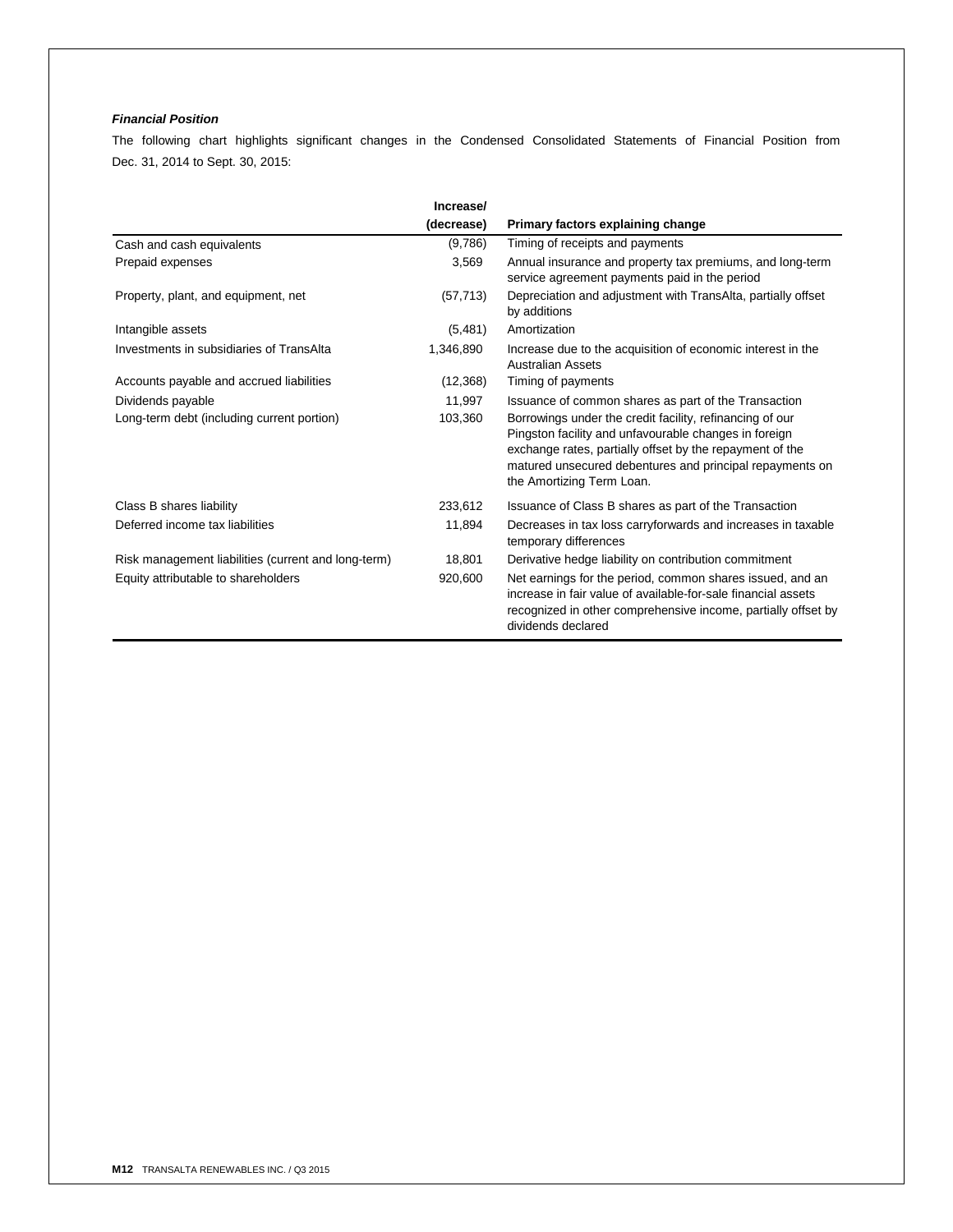# *Cash Flows*

The following chart highlights significant changes in the Condensed Consolidated Statements of Cash Flows for the three and nine months ended Sept. 30, 2015 compared to the same periods in 2014:

| 3 months ended Sept. 30                                                  | 2015       |        | 2014 Primary factors explaining change                                                                                                                                                                                                                                                                                                                                                |
|--------------------------------------------------------------------------|------------|--------|---------------------------------------------------------------------------------------------------------------------------------------------------------------------------------------------------------------------------------------------------------------------------------------------------------------------------------------------------------------------------------------|
| Cash and cash equivalents, beginning of period                           | 50,575     | 22,094 |                                                                                                                                                                                                                                                                                                                                                                                       |
|                                                                          |            |        |                                                                                                                                                                                                                                                                                                                                                                                       |
| Provided by (used in):                                                   |            |        |                                                                                                                                                                                                                                                                                                                                                                                       |
| Operating activities                                                     | 39,695     |        | 17,318 Higher cash earnings of \$26.4 million, partially offset by<br>unfavourable changes in working capital of \$4.1 million                                                                                                                                                                                                                                                        |
| Investing activities                                                     | (119, 434) |        | (1,182) Increase in investment in subsidiaries of TransAlta of \$110.0<br>million, unfavourable change in non-cash investing working<br>capital balances of \$8.0 million and an unfavourable change<br>in realized risk management and foreign exchange losses of<br>\$1.6 million, partially offset by a decrease in additions to<br>property, plant and equipment of \$1.2 million |
| Financing activities                                                     | 42,482     |        | (33,754) Borrowings under the credit facility of \$215.7 million, partially<br>offset by the repayment of long-term debt of \$120.4 million<br>and an increase in dividends paid on common shares of<br>\$18.0 million                                                                                                                                                                |
| Translation of foreign currency cash                                     | 622        | 49     |                                                                                                                                                                                                                                                                                                                                                                                       |
| Cash and cash equivalents, end of period                                 | 13,940     | 4,525  |                                                                                                                                                                                                                                                                                                                                                                                       |
|                                                                          |            |        |                                                                                                                                                                                                                                                                                                                                                                                       |
|                                                                          |            |        |                                                                                                                                                                                                                                                                                                                                                                                       |
| 9 months ended Sept. 30                                                  | 2015       |        | 2014 Primary factors explaining change                                                                                                                                                                                                                                                                                                                                                |
| Cash and cash equivalents, net of bank overdraft,<br>beginning of period | 23,726     | 18,365 |                                                                                                                                                                                                                                                                                                                                                                                       |
| Provided by (used in):                                                   |            |        |                                                                                                                                                                                                                                                                                                                                                                                       |
| Operating activities                                                     | 129,632    |        | 98,310 Higher cash earnings of \$41.1 million, partially offset by<br>unfavourable changes in working capital of \$9.8 million                                                                                                                                                                                                                                                        |
| Investing activities                                                     | (342, 558) |        | (4,225) Increase in investment in subsidiaries of TransAlta of \$326.7<br>million, unfavourable change in non-cash investing working<br>capital of \$9.2 million and an unfavourable change in realized<br>risk management and foreign exchange losses of \$1.7 million                                                                                                               |
| Financing activities                                                     | 202,263    |        | (107,966) Borrowings under the credit facility of \$215.7 million, net<br>proceeds on the issuance of common shares of \$213.5<br>million and issuance of long-term debt of \$45 million, partially<br>offset by an increase in the repayment of long-term debt of<br>\$139.3 million and an increase in dividends paid on common<br>shares of \$24.2 million                         |
| Translation of foreign currency cash                                     | 877        | 41     |                                                                                                                                                                                                                                                                                                                                                                                       |
|                                                                          |            |        |                                                                                                                                                                                                                                                                                                                                                                                       |
| Cash and cash equivalents, end of period                                 | 13,940     | 4,525  |                                                                                                                                                                                                                                                                                                                                                                                       |

## *Debt*

Long-term debt, including amounts owing to TransAlta, totalled \$761.8 million at Sept. 30, 2015 compared to \$658.5 million Dec. 31, 2014. Long-term debt increased from Dec. 31, 2014 primarily due borrowings under the credit facility, refinancing of our Pingston facility and unfavorable changes in foreign exchange rates, partially offset by repayment of the \$120 million unsecured debenture that matured and principal repayments on the Amortizing Term Loan.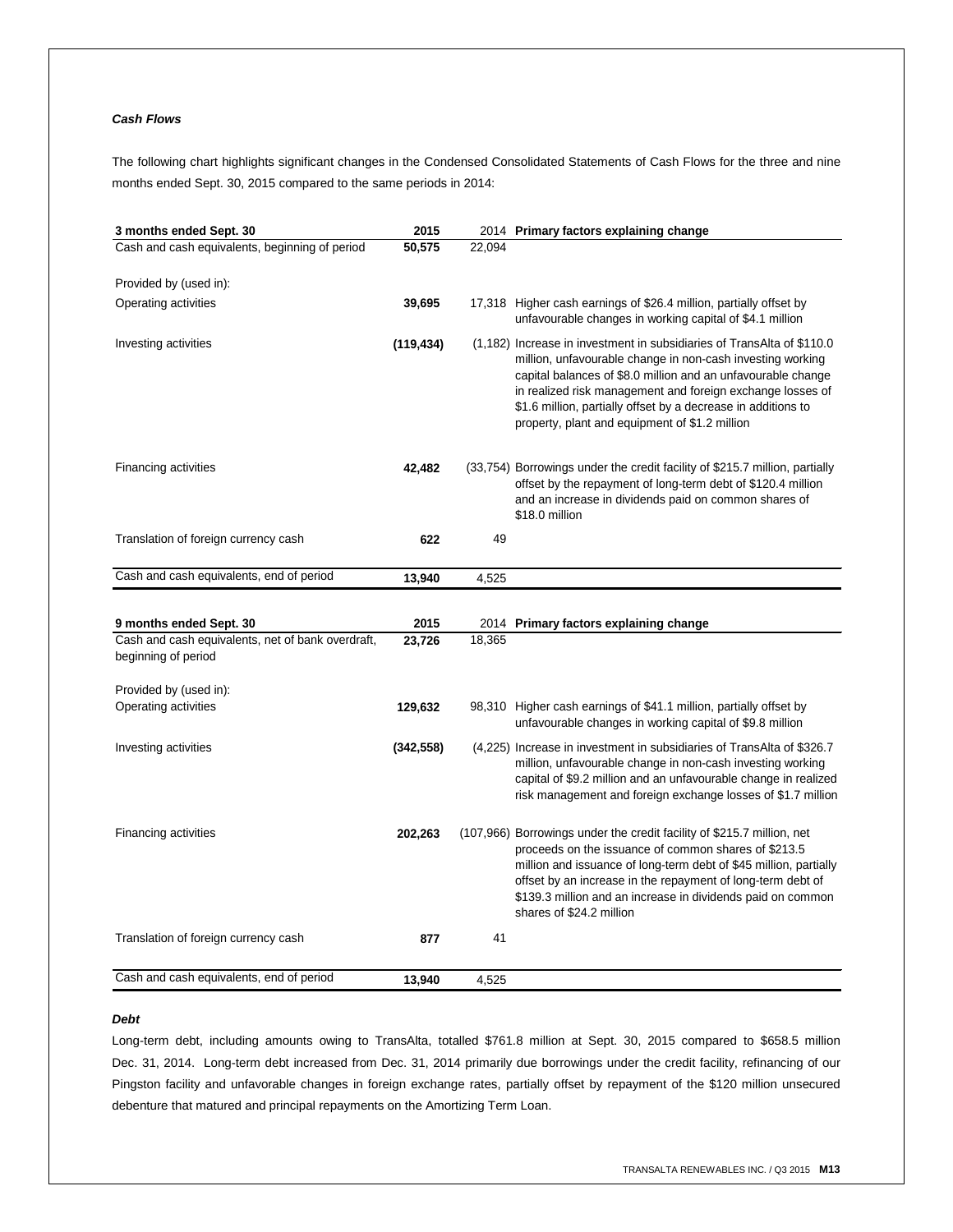At Sept. 30, 2015, \$488.2 million of our long-term debt was due to TransAlta (Dec. 31, 2014 - \$279.3 million).

## *Credit Facility*

We have a \$350 million unsecured credit facility with TransAlta available to us. The facility is available for general corporate purposes, including financing ongoing working capital requirements. As at Sept. 30, 2015, \$215.7 million was drawn on the facility (Dec. 31, 2014 - nil) for the repayment of the \$120 million unsecured debentures during the quarter and to fund construction of the South Hedland project. The credit facility increased from \$100 million following the investment in TransAlta's Australian Assets described in the Significant and Subsequent Events section of this MD&A.

## *Share Capital*

On Sept. 30, 2015 and Oct. 30, 2015, we had 190.8 million common shares and 26.1 million Class B shares issued and outstanding.

During the nine months ended Sept. 30, 2015, 76.1 million common shares and 26.1 million Class B shares were issued. Information on shares issued is presented in the Significant and Subsequent Events section of this MD&A. No shares were issued during the three months ended Sept. 30, 2015.

On Oct. 30, 2015, we declared dividends of \$0.07 per common share, payable on Dec. 31, 2015, Jan. 29, 2016 and Feb. 29, 2016.

# **2 0 1 5 O U T L O O K**

## *Business Environment*

## *Economic Environment*

The slowdown in the oil and gas sector has put Alberta into a recession in 2015 and slow growth is expected in 2016. Growth in Eastern Canada has been in the 2 per cent range and is expected to increase in 2016 as the export sector gains from the weaker Canadian dollar.

In Western Australia, depressed commodity prices combined with the completion of the large iron ore expansion projects are driving a slowdown in the economy which we expect to continue for the balance of 2015. Unemployment rates are increasing, currently around 6.0 per cent nationally and expected to reach 6.5 per cent by year end. The prevailing theme is one of reduced spending (by companies and governments) and driving for operational efficiencies. Asset sales are expected to remain strong as companies evaluate and restructure their balance sheets to mitigate the impact of lower revenue forecasts. Forecasts for Australian GDP growth are in the range of 2.5 per cent to 3.0 per cent.

Through the use of PPAs, including TransAlta PPAs, all of our facilities including the Australian Assets, are currently contracted, and therefore we expect to see no significant impact of the slowing Canadian and Australian economies on our business.

Counterparty credit risk is monitored and we operate in accordance with our established risk management policies. We do not anticipate any material change to our existing credit practices and continue to deal primarily with investment grade counterparties.

#### *Environmental Legislation*

As noted in the Significant and Subsequent Events section, Alberta's current GHG program has been renewed and expanded. We expect value realized from our environmental attributes generated in the province in 2015 to be consistent with prior years. Revenue from environmental attributes generated in Alberta amounted to \$3.4 million year to date in 2015 and \$7.5 million in the full year 2014. The GHG offsets created by our Alberta wind facilities are expected to increase in value through 2017, as GHG emitters can use them as compliance instruments in place of contributing to the technology fund.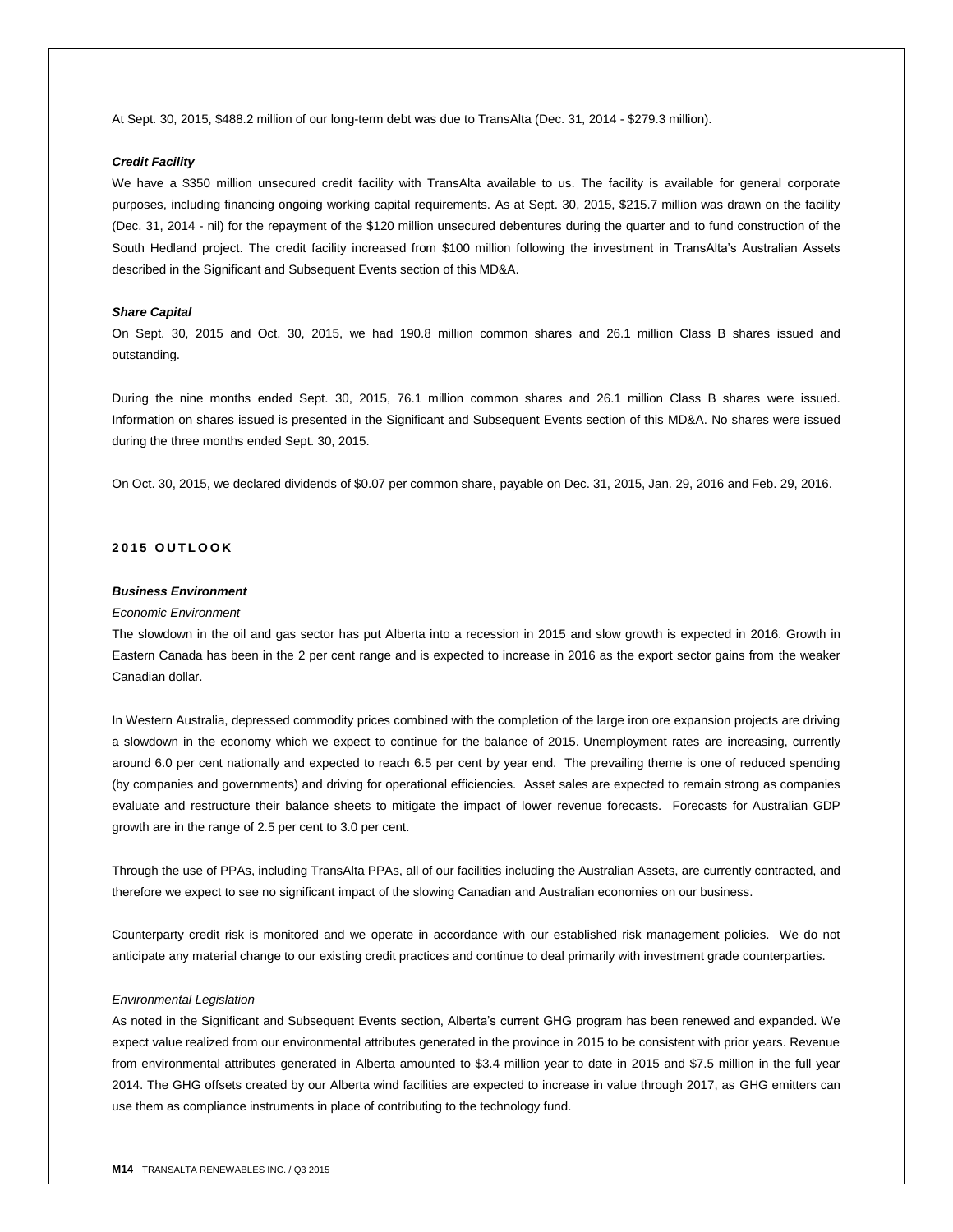On April 13, 2015, the Ontario Government announced that Ontario will be implementing a GHG cap-and-trade system in an effort to reduce emissions and fight climate change. The cap-and-trade system will impose a hard ceiling on the GHG emissions allowed in each sector of the economy. The details of the cap-and-trade system (such as specifics on a potential cap, covered sectors, or anticipated launch date) currently remain absent but will be developed through stakeholder consultations. At this current stage of policy development, we are anticipating no impact on the operations of the business as the GHG attributes are bundled with the power sold to the counterparty in the province.

In Australia, the Senate recently passed amendments to the country's Renewable Energy Scheme ("RET"). The RET was initially introduced in 2001 with three objectives: to establish a mandatory renewable energy target to be achieved in 2020; to provide incentives for large-scale renewable energy generators in the form of one large-scale generation certificate earned for each MWh of generation; and, to require retailers and wholesale industrial customers to purchase a specified volume of their electricity from largescale renewable sourced electricity or incur a penalty of AUD\$65/MWh on any shortfall. The amendments reduced the annual targets for large-scale renewable sourced electricity down from 41,000 GWh in 2020 to 33,000 GWh in 2020, held constant at this level until 2030. It is estimated that this will require an additional 5,000-6,000 MW of new capacity to be installed to add to the slightly more than 4,000 MW already operating. Since the Australian Assets are fully contracted it is not expected that these amendments will have a significant impact.

## *Operations*

## *Production*

Including production from the Wyoming Wind Farm, we expect renewable energy production in 2015 to be in the range of 3,250 to 3,550 GWh. Australian gas-fired generation contracts primarily provide compensation for capacity, and accordingly, production is not a significant performance indicator of that business.

We expect wind and Australian Asset availability to be in the range of 95 to 97 per cent and 93 to 95 per cent<sup>(1)</sup>, respectively, in 2015.

## *Contracted Cash Flows*

Through the use of PPAs, including the TransAlta PPAs, our facilities and those in which we have an economic interest have a capacity-weighted average contractual life remaining of 16 years. In addition, for 2015, approximately 75 per cent and 100 per cent of the environmental attributes from our wind and hydro facilities, respectively, have been sold.

The contract with respect to our 10 MW Akolkolex facility expired in April 2015, but its terms are expected to remain unchanged until the buyer finalizes its renewal process.

#### *Government Incentives*

Certain of our wind and hydro facilities are eligible to receive incentives under the Wind Power Production Incentive or the ecoENERGY for Renewable Power incentive programs sponsored by the Canadian federal government to encourage the development of clean power generation projects in Canada. Qualifying facilities receive specified incentive payments for every kilowatt hour of energy production for a period of up to ten years from commissioning. We are expecting a reduction in revenues in 2015 associated with the expiry of the Summerview 1 incentives in September 2014. Incentives earned at Summerview 1 amounted to \$1.0 million in the full year 2014.

*(1) Pro-rata Australian Asset availability from May 7, 2015.*

*\_\_\_\_\_\_\_\_\_\_\_\_\_\_\_\_\_\_\_\_\_\_\_*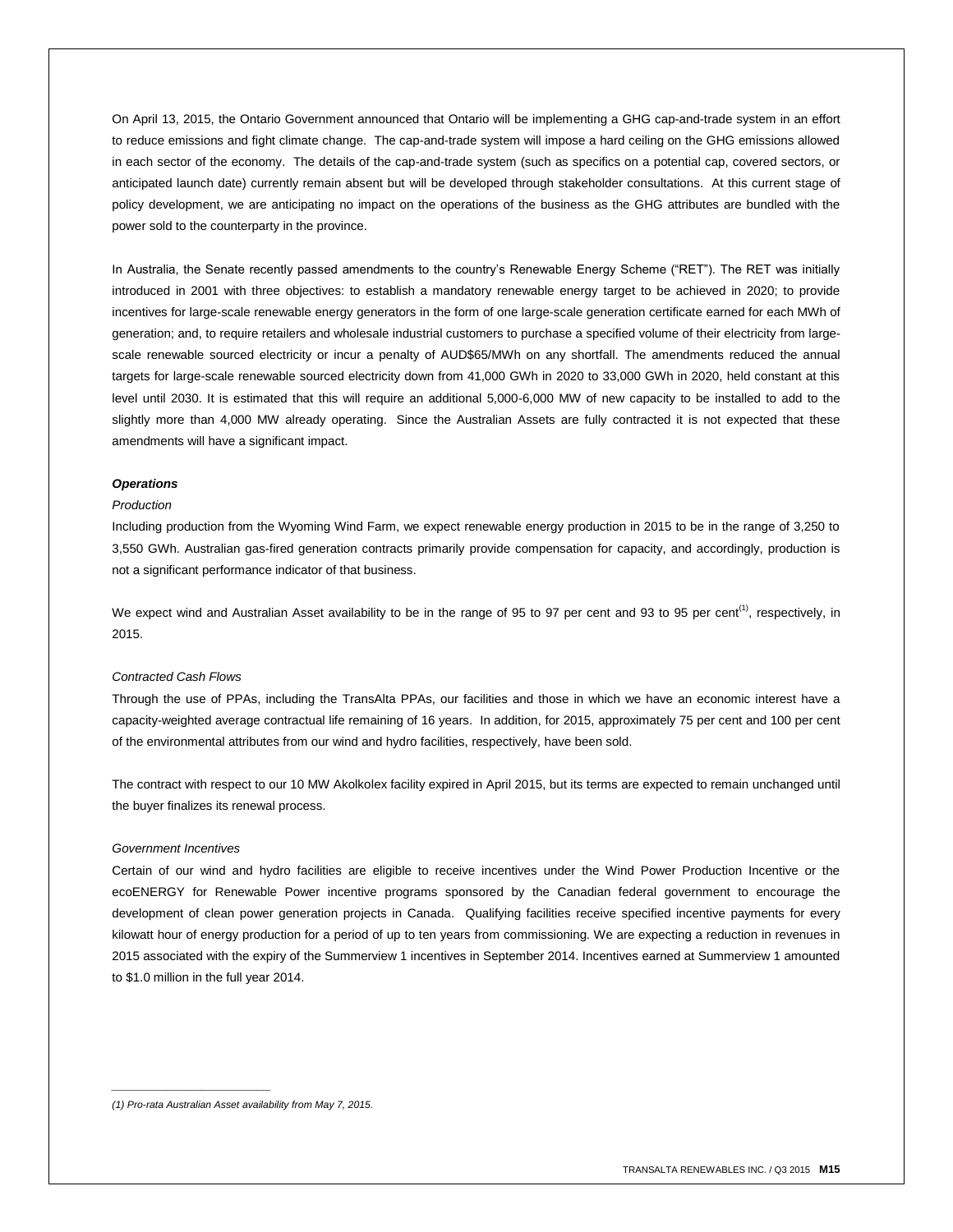## *Operations, Maintenance, and Administration Costs ("OM&A")*

We expect OM&A costs for 2015 to remain relatively consistent with 2014. We have long-term service agreements in place for many of our wind facilities, which allow us to stabilize costs.

#### *Exposure to Fluctuations in Foreign Currencies*

We are exposed to fluctuations in the exchange rate between the Canadian and the Australian and US dollars as a result of our economic interest in the Wyoming Wind Farm and the Australian Assets (including the remaining construction costs for the South Hedland Power Station Project). The securities acquired from TransAlta and the related dividends received are denominated in Canadian, Australian and US dollars. TransAlta has agreed to provide the Corporation with protection against fluctuations in the exchange rates on the first five years of cash flows from the Australian Assets and for the cost of constructing the South Hedland Power Station, which is expected to be completed in 2017. Any changes in foreign investments or foreign-denominated debt may change our exposure. All of our other assets are located in Canada. We may acquire equipment from foreign suppliers in various foreign currencies for future capital projects, which could create exposure to fluctuations in the value of the Canadian dollar related to these currencies.

Our strategy is to mitigate foreign exchange risk on foreign denominated cash flows to ensure our ability to meet dividend requirements. Cash flows relating to the Australian Assets are predominately hedged under agreements with TransAlta. In addition, US dollar cash flows primarily related to the Wyoming Wind assets are currently offset by US dollar denominated interest expense. Going forward, we expect to enter into contractual agreements and foreign exchange forwards to hedge foreign denominated cash flows.

#### *Net Interest Expense*

Exposure to interest rate risk is not significant as interest rates on long-term debt are largely fixed. Net interest for 2015 is expected to be the same as 2014. However, changes in the value of the Canadian dollar relative to the US dollar can affect the amount of interest expense incurred.

#### *Liquidity and Capital Resources*

If there are low wind volumes, low hydro resource, or unexpected maintenance costs, we may need additional liquidity in the future. We expect to maintain adequate available liquidity under our credit facility with TransAlta.

The Corporation manages liquidity risk associated with debentures by preparing and revising long-term external financing plans reflecting business plans and market availability of capital. The Corporation anticipates refinancing its maturing debt based on reasonable commercial terms.

#### *Income Taxes*

The effective tax rate on earnings excluding non-comparable items for 2015 is expected to be approximately 8 to 13 per cent, which is lower than the statutory tax rate of 26 per cent, primarily due to certain earnings that are not subject to tax.

Dividends on TPS related to TEA are paid net of cash taxes paid by TEA, and therefore, we do not incur a tax expense for these cash taxes, however, they reduce finance income by an equivalent amount. For the period May 7, 2015 to Dec. 31, 2015, TransAlta anticipates that TEA will pay no cash taxes that are attributable to our economic interest, as a result of deductions available to reduce taxable income.

#### *Capital Expenditures and Investments*

#### *Sustaining Capital*

Our sustaining capital is comprised of the ongoing capital costs associated with maintaining the existing generating capacity of our facilities.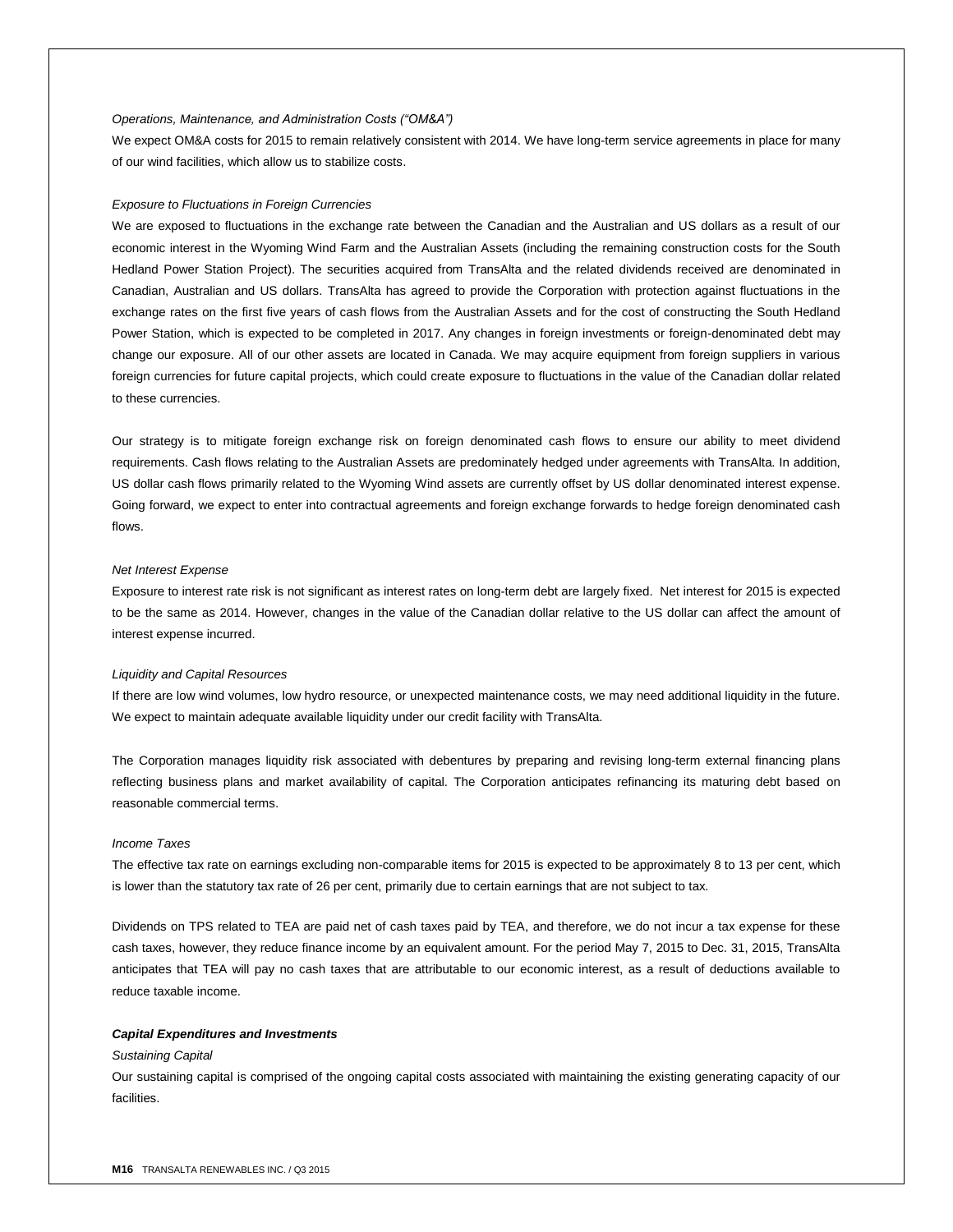For 2015, our estimate for total sustaining capital, net of any contributions received, is allocated among the following:

|                                      |                                                           | Spend to<br>$date^{(1)(2)}$ | <b>Expected spend in</b> |
|--------------------------------------|-----------------------------------------------------------|-----------------------------|--------------------------|
| Category                             | Description                                               | in 2015                     | $2015^{(2)}$             |
| Routine capital                      | Expenditures to maintain our existing generating capacity | 2.9                         | $3 - 4$                  |
| Planned maintenance                  | Regularly scheduled maintenance                           | 4.3                         | $5 - 6$                  |
| <b>Total sustaining expenditures</b> |                                                           | 7.2                         | $8 - 10$                 |

The facilities of TransAlta in which we own economic interests also incur sustaining capital expenditures. While we are not required to fund these expenditures, they reduce the finance income we derive from our investments. For 2015, estimated sustaining capital expenditures of the facilities which we do not own, but in which we own economic interests, ranges from \$8 to \$10 million<sup>(3)</sup>. As at Sept. 30, 2015, \$6.1 million<sup>(3)</sup> of this total has been spent.

## *Investments*

During the fourth quarter of 2015, we anticipate investing \$64 million in TEA towards the South Hedland project out of the estimated total remaining contribution commitment of \$380 million. We expect that the power station will be commissioned in the second quarter of 2017.

## *Financing*

Financing for these capital expenditures and investments is expected to be provided by cash flow from operating activities and liquidity available through our credit facility with TransAlta.

# **FINANCIAL INSTRUMENTS**

Refer to Note 12 of our most recent annual consolidated financial statements and Note 8 of our interim condensed consolidated financial statements as at and for the three and nine months ended Sept. 30, 2015 for details on Financial Instruments. Also refer to the Financial Instruments section of our most recent annual MD&A for additional details.

Following the close of the Transaction, we acquired or issued the following financial instruments:

## *Class B Common Shares*

We issued 26,086,956 Class B shares to TransAlta. Because the Class B shares are convertible into common shares at a variable rate, they are classified as a financial liability and not as equity. As explained in Note 8 of our interim condensed consolidated financial statements, we have chosen to designate the Class B shares as a *financial liability to be carried at fair value through profit and loss*. Under IFRS, a *financial liability to be carried at fair value through profit and loss* is measured at fair value initially and on an on-going basis, with changes in fair value recognized in net earnings. As a result, at every period end, the fair value of the Class B shares will be determined and the carrying amount of the financial liability will be adjusted, with the change in the fair value recognized in net earnings.

Changes in fair value of the Class B shares relate to the change in value of the underlying common shares during the period (net of the effect of estimated foregone dividends, discounted using a risk-free rate for the period to conversion). Estimates of the fair value of the Class B shares can vary based on the estimated cost of construction and commissioning of the South Hedland project by TEA, which can vary based on emergent or unforeseen capital needs of the project, or release of uncommitted planned contingency funds.

*\_\_\_\_\_\_\_\_\_\_\_\_\_\_\_\_\_\_\_\_\_\_\_\_*

*<sup>(1)</sup> As at Sept. 30, 2015.*

*<sup>(2)</sup> Amounts reported in millions of dollars.*

<sup>(3)</sup> *Including pro-rata sustaining capital expenditures of TEA from May 7, 2015.*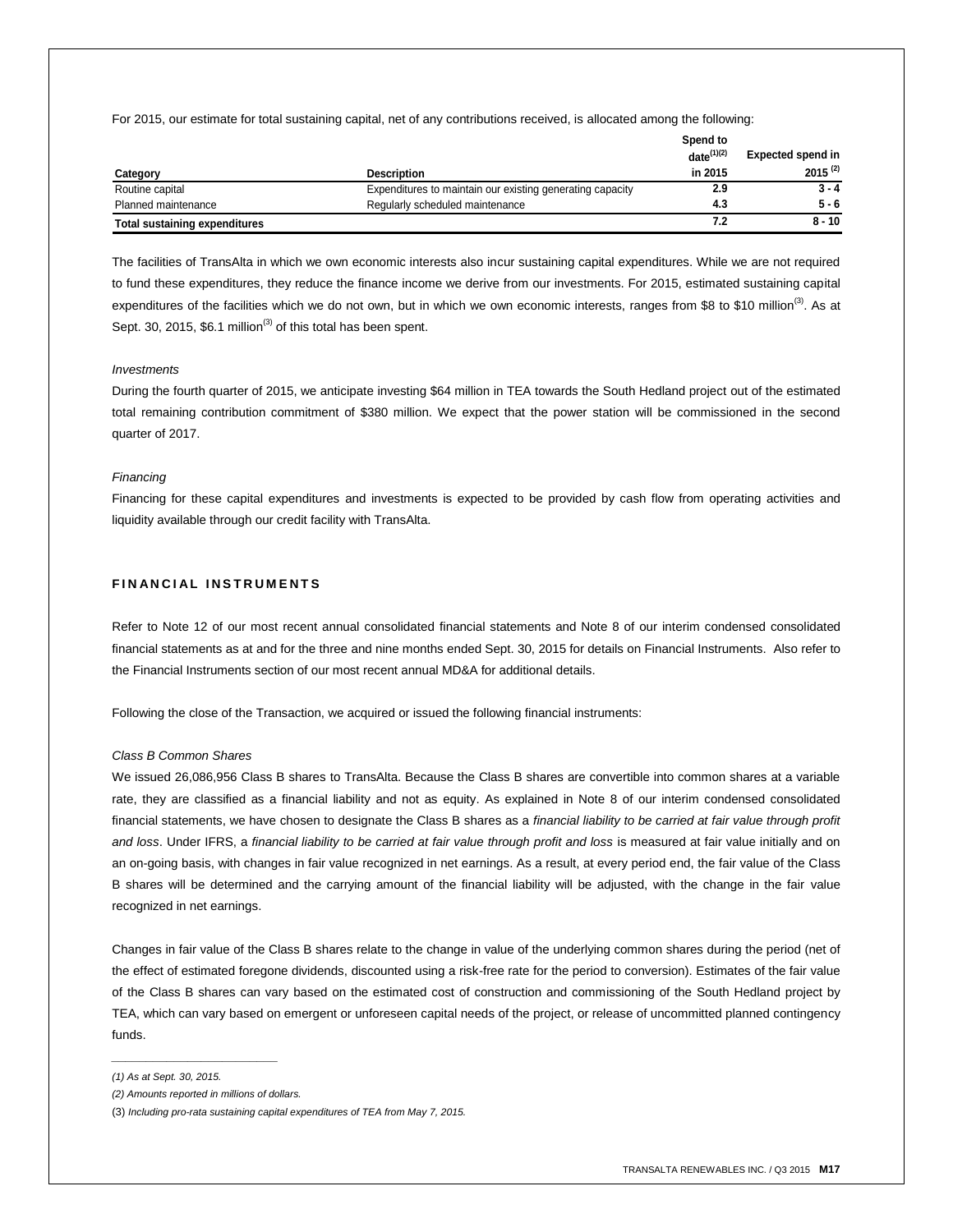#### *Mandatory Redeemable Preferred Shares*

We acquired MRPS issued by TEA. The MRPS are non-voting and rank subordinate to all present and future secured and unsecured indebtedness of TEA, but senior to all other classes of issued and outstanding shares in the capital of TEA. We are entitled to receive cash dividends on the MRPS. The MRPS are subject to mandatory redemption in whole, on their maturity date or earlier at TEA's option. The MRPS are classified as a *loans and receivables* financial asset and are carried at amortized cost. The MRPS are denominated in Australian dollars and will be translated into their Canadian dollar equivalent at each period end, except for earnings and redemptions of the period to June 30, 2020 which are hedged with TransAlta. We recognize the resulting foreign exchange gains or losses in net earnings.

#### *Tracking Preferred Shares*

We acquired Canadian dollar-denominated TPS issued by another subsidiary of TransAlta, which provide cumulative variable dividends, when declared, that are broadly equal to the underlying net distributable profits of TEA. As explained in Note 8 of our interim condensed consolidated financial statements, we have designated the TPS as an *available-for-sale financial asset*. Under IFRS, an *available-for-sale financial asset* is measured at fair value initially and on an on-going basis, with changes in fair value recognized in OCI. Accordingly, at every period end, the fair value of the TPS will be determined and the carrying amount of the TPS will be revised, with the resulting change in the fair value recognized in OCI. The initial fair value of the TPS was estimated by reference to the net value of the other instruments at closing date. The period end fair value of the TPS is estimated using a discounted cash flow method, using estimates and assumptions about sales prices, production, capital expenditures, asset retirement costs, and other related cash inflows and outflows of the Australian Assets. Refer to Note 4 of our interim condensed consolidated financial statements for additional information.

#### *Preferred Shares*

During the third quarter, we acquired PS issued by TEA. The PS are non-voting and rank subordinate to all present and future secured and unsecured indebtedness of TEA, subordinate to the MRPS, but senior to all other classes of issued and outstanding shares in the capital of TEA. We are entitled to receive non-cumulative quarterly cash dividends. As explained in Note 8 of our interim condensed consolidated financial statements, we have designated the PS as an *available-for-sale financial asset*. Under IFRS, an *available-for-sale financial asset* is measured at fair value initially and on an on-going basis, with changes in fair value recognized in OCI. Accordingly, at every period end, the fair value of the PS will be determined and the carrying amount of the PS will be revised, with the resulting change in the fair value recognized in OCI. The period end fair value of the PS is estimated by calculating an implied price based on a current assessment of the yield to maturity. The PS are denominated in Australian dollars and will be translated into their Canadian dollar equivalent at each period end, except for dividends and redemptions of the period to June 30, 2020 which are hedged with TransAlta. We recognize the resulting foreign exchange gains or losses in OCI. Refer to Note 4 of our interim condensed consolidated financial statements for additional information.

#### *Hedge on Contribution Commitment*

As part of the Transaction, we entered into a Contribution Agreement with TEA and other TransAlta subsidiaries, related to our commitment to fund the remaining costs for the construction and commissioning of the South Hedland project, which at closing of the Transaction were estimated to be approximately \$491 million. Under the Contribution Agreement, when funds are required by TEA for construction purposes, we will subscribe for and purchase PS or MRPS, issued by TEA, both of which will be denominated and payable in Australian dollars. We expect to fund these costs over an approximate two year time period, until the anticipated commissioning of the South Hedland project in mid-2017. To protect against adverse fluctuations in the exchange rate between the Canadian and Australian dollars over this period, and the impact such fluctuations will have on our total Canadian dollar funding cost, we entered into a hedge agreement with TransAlta (the "Hedge on Contribution Commitment"), whereby we have fixed the cost of the Australian dollars we will need at \$0.9684 Canadian per Australian dollar. The Hedge on Contribution Commitment is considered a held-for-trading derivative and accordingly we are required to account for this as *at fair value through profit and loss*. As a result, it was initially recognized at fair value and at every period end, the fair value is determined and the carrying amount adjusted, with the change in the fair value recognized in net earnings and included in foreign exchange gain (loss). On our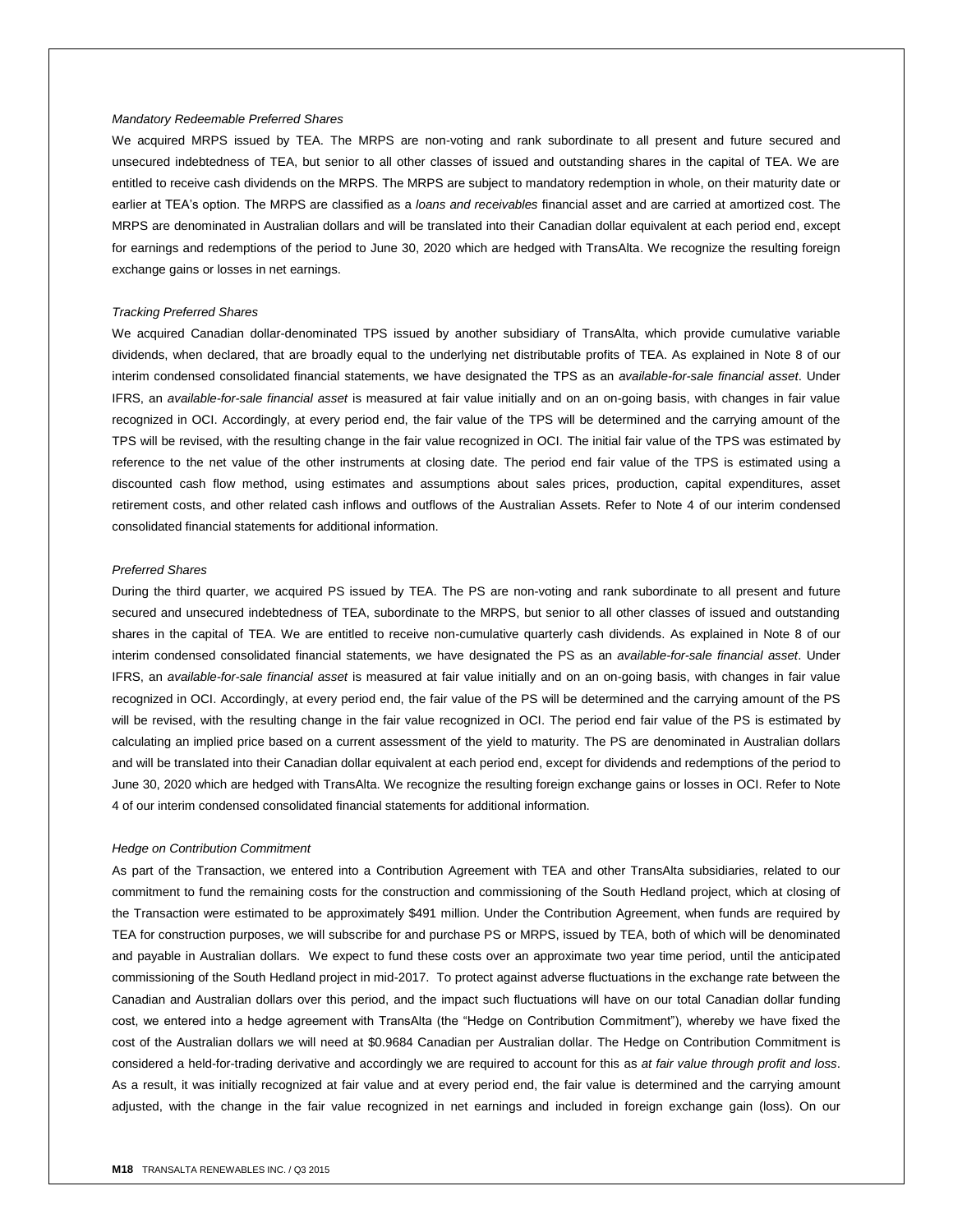statement of financial position, the fair value of the Hedge on Contribution Commitment is included in risk management assets or liabilities, as appropriate.

At Sept. 30, 2015, the estimated remaining costs to be funded are \$380 million.

## **RISK FACTORS**

Risk is an inherent factor in doing business. Following the closing of the Transaction, some, but not all, additional risk factors that could affect our future results, and our activities in mitigating those risks, are outlined below. These risks do not occur in isolation, but must be considered in conjunction with each other.

## *Nature of Interests*

TransAlta indirectly retains legal title to the Australian Assets and we have no legal rights in respect of the Australian Assets. Rather, we own securities providing an economic interest based on the cash flows from TEA broadly equal to the underlying net distributable profits of TEA. This means that we are not be able to dispose of the Australian Assets or exercise other rights of ownership of the Australian Assets, nor do we have any ability to directly oversee or manage the ownership and operation of the Australian Assets. Consequently, the rights to us in relation to the Australian Assets may be of less value compared to direct ownership of the Australian Assets.

#### *Insufficient Funds to Satisfy Distributions*

We are entitled to receive quarterly preferential cash dividend payments on the TPS issued by a subsidiary of TransAlta. This subsidiary's only source of income is the distributions it receives from a 43 per cent owned limited partnership with TransAlta. In turn, the assets the limited partnership owns are the Australian Assets along with other gas and renewables facilities. There can be no certainty that the Australian Assets, along with the additional assets within the limited partnership, will generate sufficient income, such that the distributions it pays will, in aggregate, be sufficient to satisfy the dividend payments in respect of the TPS.

## *Dependence on Financial Performance of the Australian Assets*

The value of our common shares depends, in part, on the financial performance and profitability of TEA derived from the Australian Assets. Any decline in the financial performance of the Australian Assets or adverse change in such other factors could have an adverse effect on us and the value and market price of our common shares. In addition, the Australian Assets are potentially subject to the liabilities attributed to TransAlta, even if those liabilities arise from lawsuits, contracts or indebtedness that do not relate or are otherwise attributed to TEA or the Corporation.

#### *Income Taxes*

Our operations and investments are complex and located in several countries. The computation of the provision for income taxes involves tax interpretations, regulations, and legislation that are continually changing. Our tax filings are subject to audit by taxation authorities. Management believes that it has adequately provided for income taxes as required by IFRS, based on all the information currently available.

The Corporation and the subsidiaries of TransAlta in which we hold economic interests are subject to changing tax laws, treaties and regulations in and between countries. Various tax proposals in the countries we operate in could result in changes to the basis on which deferred taxes are calculated or could result in changes to income or non-income tax expense. There has recently been an increased focus on issues related to the taxation of multinational corporations. A change in tax laws, treaties or regulations, or in the interpretation thereof, could result in a materially higher income or non-income tax expense which could have a material adverse impact to the Corporation.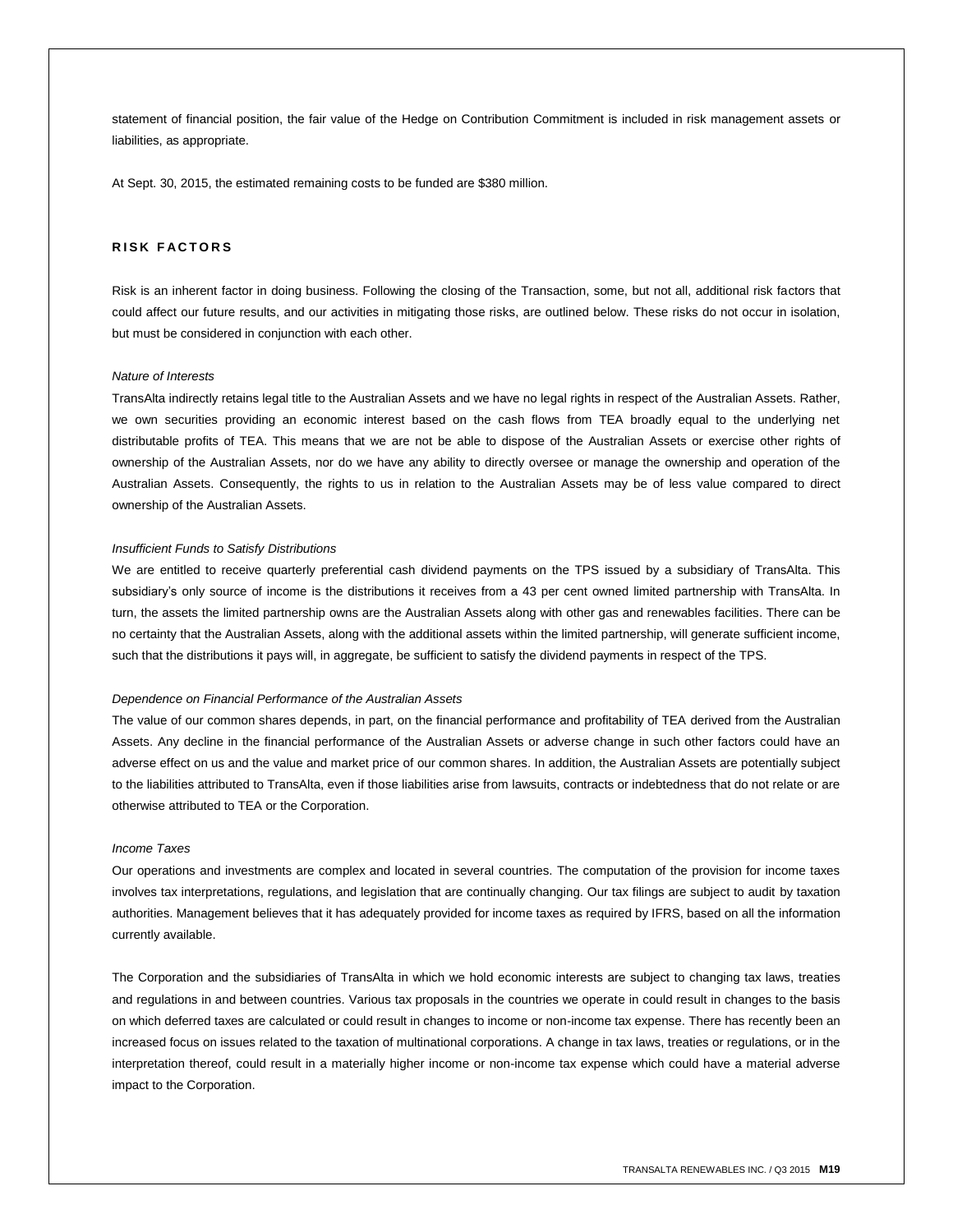## *Construction of South Hedland facility*

While we have committed funding to TEA for the construction of the South Hedland power station, our risks associated thereto are mitigated by the adjustment mechanisms of the Class B shares, which provide a compensating effect to contributions above or below target through the issuance of fewer or more common shares upon conversion. We have obtained further protections with respect to the risk of the power station not being commissioned before June 1, 2017, through compensating features embedded in the terms of the TPS.

## *Other Financial Risks*

- Credit risk: As at Sept. 30, 2015, TEA had one below investment grade customer whose outstanding balances of \$484.9 million accounted for 96 per cent of total trade accounts receivable and finance lease receivable outstanding. Risk of significant loss arising from this counterparty has been assessed as low, considering the counterparty's financial position, and how TEA provides its services in an area of the counterparty's lower-cost operations, and TransAlta's other credit risk management practices.
- Foreign currency risks: Refer to the 2015 Outlook section of this MD&A.
- Other market, credit and liquidity risks: Refer to Note 8 of our interim condensed consolidated financial statements.

# **R E L A T E D P A R T Y T R A N S A C T I O N S A N D B A L A N C E S**

Refer to the Related Party Transactions and Balances – Post-Acquisition Relationship with TransAlta section of our most recent annual MD&A for information about agreements and transactions with TransAlta.

#### **Related Party Transactions**

Amounts recognized from transactions with TransAlta or subsidiaries of TransAlta, excluding those described in the Significant and Subsequent Events section of this MD&A, are as follows:

|                                                        | 3 months ended Sept. 30 |       | 9 months ended Sept. 30 |        |
|--------------------------------------------------------|-------------------------|-------|-------------------------|--------|
|                                                        | 2015                    | 2014  | 2015                    | 2014   |
| Revenue from TransAlta PPAs                            | 7,631                   | 6,099 | 24,238                  | 21,105 |
| Royalty and other revenue-based costs adjustments      | 104                     | 1,457 | 73                      | 1,457  |
| Revenue from emission reduction credits <sup>(1)</sup> |                         |       | 2,320                   |        |
| Finance income related to subsidiaries of TransAlta    | 29,875                  | 215   | 49,927                  | 6,439  |
| G&A Reimbursement Fee                                  | 2,657                   | 2,619 | 7,943                   | 7,761  |
| Interest expense on Amortizing Term Loan               | 1,621                   | 1,848 | 4,985                   | 5,650  |
| Interest expense on letters of credit and quarantees   | 25                      |       | 70                      | 25     |
| Interest expense on Wyoming Wind Acquisition Loan      | 1,152                   | 954   | 3,317                   | 3,031  |
| Interest expense on credit facility                    | 497                     |       | 497                     |        |
| Foreign exchange loss on hedge contribution commitment | 1,499                   |       | 1,499                   |        |

(1) The value of the emission reduction credits was determined by reference to market information for similar instruments, including historical transactions with third parties, with the transaction ultimately reviewed and approved by the Corporation's independent members of the Board of Directors.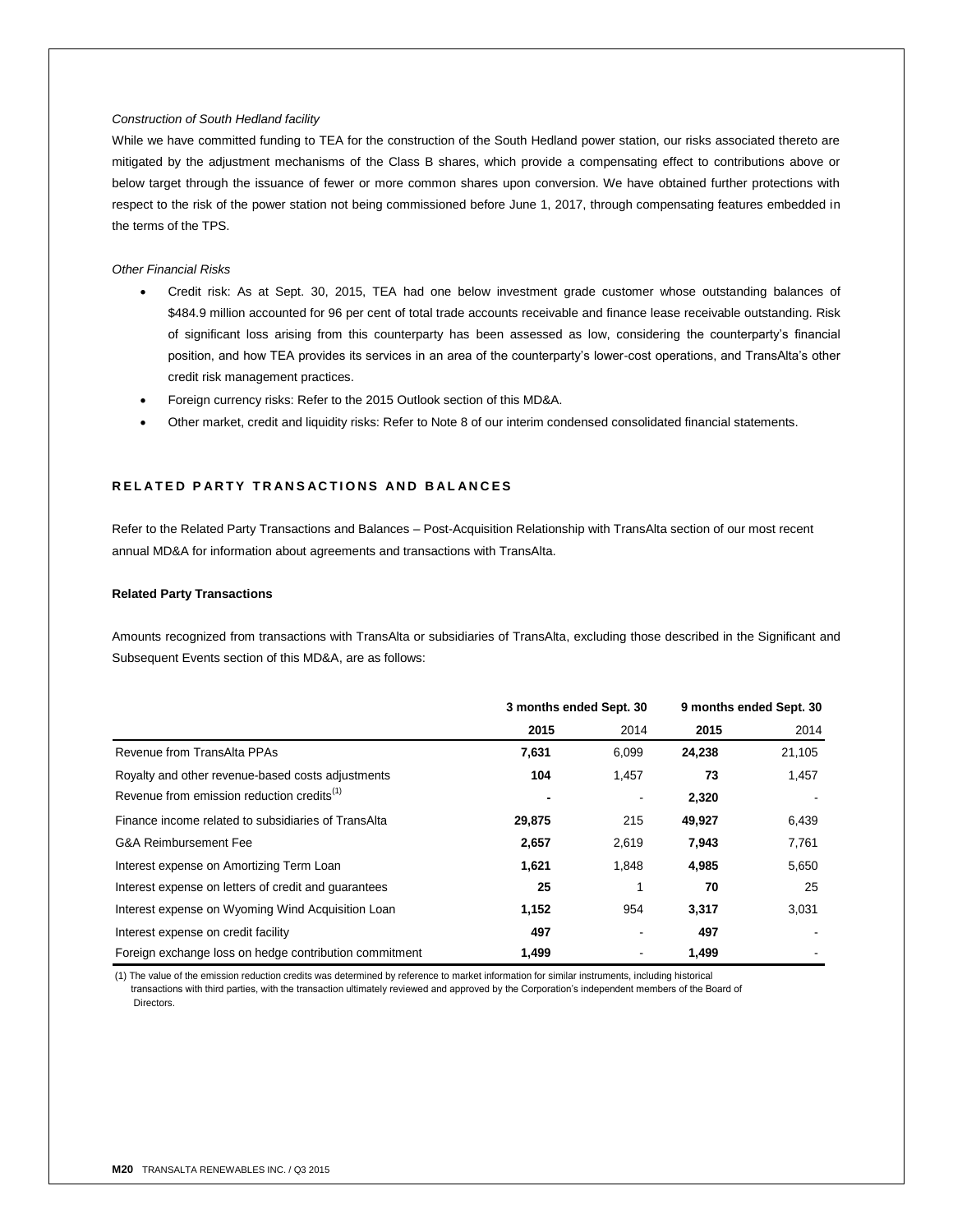## **Related Party Balances**

Related party balances include the following balances with TransAlta or subsidiaries of TransAlta:

| As at                                                              | Sept. 30, 2015 | Dec. 31, 2014 |
|--------------------------------------------------------------------|----------------|---------------|
| Trade and other receivables                                        | 20,144         | 7,136         |
| Trade accounts payable                                             | 2,881          | 3,142         |
| Dividends payable                                                  | 19,444         | 10,345        |
| Interest payable                                                   | 1,385          | 2,795         |
| Investment in subsidiaries of TransAlta                            | 1,466,069      | 119,179       |
| Net risk management liabilities                                    | (18, 480)      | (117)         |
| Amortizing Term Loan                                               | 44,783         | 34,978        |
| Wyoming Wind Acquisition Loan                                      | 155,790        | 178,364       |
| Class B shares liability                                           | 233,612        |               |
| Credit facility                                                    | 215,700        |               |
| Letters of credit issued by TransAlta on behalf of the Corporation | 31,095         | 4,503         |
| Guarantees provided by TransAlta on behalf of the Corporation      | 226,000        | 226,500       |
| Indemnification guarantee provided by the Corporation to TransAlta | 941,204        |               |

As part of the Transaction, we entered into a Guarantee and Indemnification Agreement in favour of TransAlta related to certain guarantees it has provided to third parties in respect of certain obligations of TEA (the "TEA Guarantees"). We have agreed to indemnify TransAlta from and against all claims, actions, proceedings, liabilities, losses, costs, expenses or damages against or incurred by it arising out of or in connection with the TEA Guarantees and to reimburse TransAlta in full for the amount of any payment made by it under and in accordance with the TEA Guarantees, relating to actions, omissions, events and circumstances which occur on or after May 7, 2015. As consideration for this indemnity that we have provided, TransAlta is required to pay us the Canadian dollar equivalent of the guarantor fees it receives from TEA in respect of any of the TEA Guarantees.

As at Sept. 30, 2015, the total amounts guaranteed were \$941 million.

## **A D D I T I O N A L I F R S M E A S U R E S**

An additional IFRS measure is a line item, heading, or subtotal that is relevant to an understanding of the financial statements but is not a minimum line item mandated under IFRS, or the presentation of a financial measure that is relevant to an understanding of the financial statements but is not presented elsewhere in the financial statements. We have included line items entitled "gross margin" and "operating income" in our Condensed Consolidated Statements of Earnings for the three months and nine months ended Sept. 30, 2015 and 2014. Presenting these line items provides management and investors with a measurement of ongoing operating performance that is readily comparable from period to period.

## **N O N - I F R S M E A S U R E S**

We evaluate our performance using a variety of measures. Those discussed below, and elsewhere in this MD&A, are not defined under IFRS and, therefore, should not be considered in isolation or as an alternative to or to be more meaningful than net earnings attributable to common shareholders or cash flow from operating activities, as determined in accordance with IFRS, when assessing our financial performance or liquidity. These non-IFRS measures are not necessarily comparable to a similarly titled measure of another company.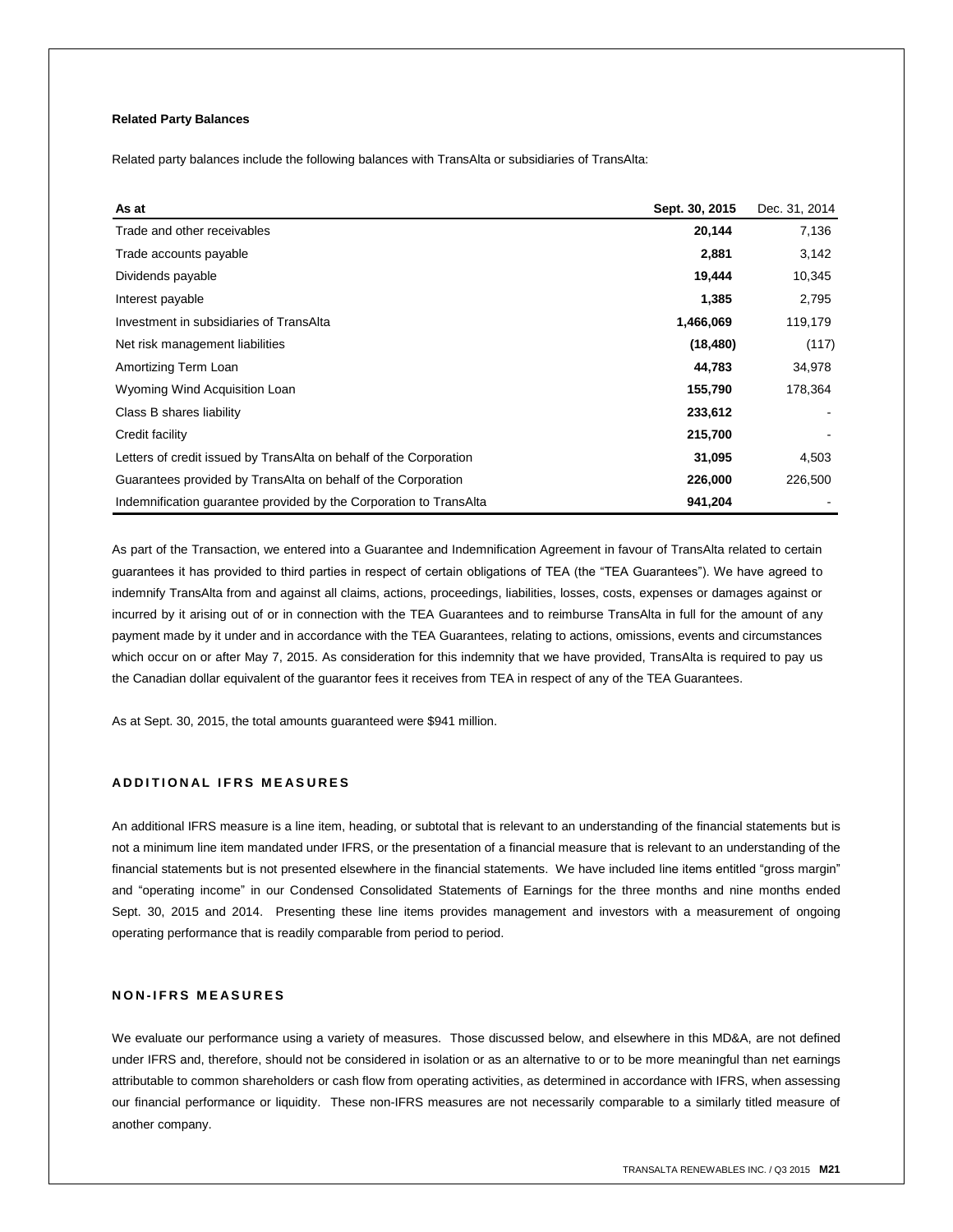Typically, for comparability purposes, we exclude the impact of asset impairment charges and other adjustments to earnings, such as gains on sales of assets, as management believes these transactions are not representative of our business operations. Following completion of the Transaction, we also exclude the earnings impact of the hedge of the South Hedland contribution commitment and the change in fair value of the Class B shares. These gains or losses are unrealized and are recognized in earnings as a result of applying IFRS requirements to these financial instruments. Refer to the Financial Instruments section of this MD&A for further information on these items. We also exclude the income tax expense related to the Transaction, to changes in corporate income tax rates and writedowns of deferred income tax assets as these amounts do not relate to tax impacts on current earnings.

Earnings on a comparable basis per share are calculated using the weighted average common shares outstanding during the period.

Beginning with the current quarter, comparable operating income and EBITDA also include the comparable EBITDA of the Wyoming Wind Farm and the Australian Assets. In prior periods we used to reclassify the whole finance income from these sources into comparable EBITDA. Comparative and cumulative period's adjustments have been restated to reflect the current methodology.

Presenting comparable EBITDA from period to period provides management and investors with a proxy for the amount of cash generated from operating activities before net interest expense, non-controlling interest, income taxes and the impacts of timing and sustaining capital expenditures on finance income from subsidiaries of TransAlta.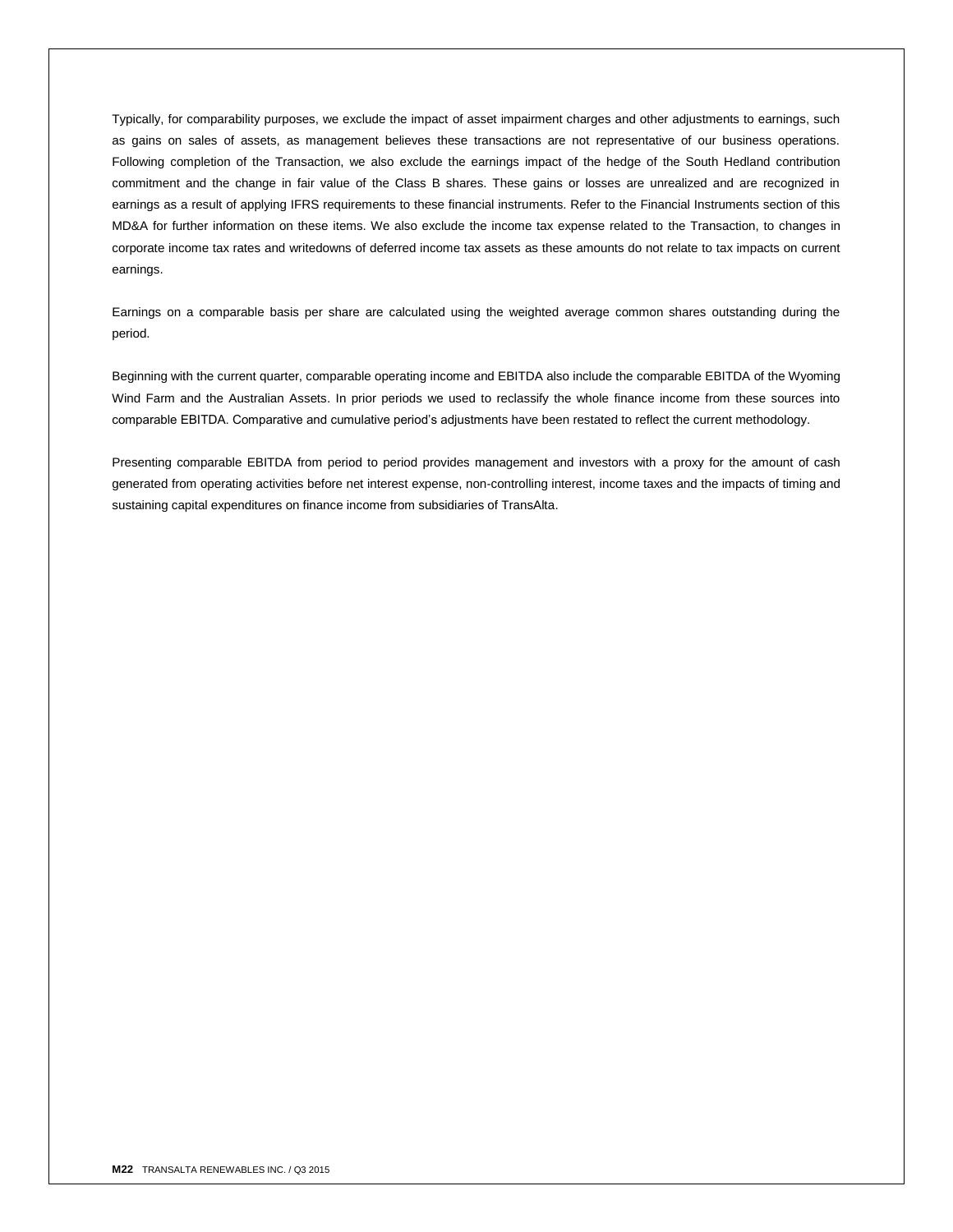A reconciliation of comparable results to reported results is as follows:

|                                                              | 3 months ended Sept. 30, 2015 |                            |                     | 9 months ended Sept. 30, 2015 |                           |                     |
|--------------------------------------------------------------|-------------------------------|----------------------------|---------------------|-------------------------------|---------------------------|---------------------|
|                                                              | Reported                      | Comparable<br>adjustments  | Comparable<br>total | Reported                      | Comparable<br>adjustments | Comparable<br>total |
| Revenues                                                     | 41,254                        |                            | 41.254              | 160.687                       |                           | 160,687             |
| Royalties and other costs of sales                           | 2,892                         |                            | 2,892               | 9,182                         |                           | 9,182               |
| Gross margin                                                 | 38,362                        | $\blacksquare$             | 38,362              | 151,505                       | $\blacksquare$            | 151,505             |
| Operations, maintenance, and administration                  | 11,121                        |                            | 11,121              | 35,464                        |                           | 35,464              |
| Taxes, other than income taxes                               | 1,815                         |                            | 1,815               | 5,440                         |                           | 5,440               |
| Comparable EBITDA of Wyoming Wind and Australian Assets      |                               | $(32, 283)$ <sup>(1)</sup> | (32, 283)           |                               | $(55,298)$ <sup>(1)</sup> | (55, 298)           |
| Insurance recovery                                           |                               |                            |                     | (293)                         |                           | (293)               |
| Earnings before interest, taxes, depreciation, and           |                               |                            |                     |                               |                           |                     |
| amortization                                                 | 25,426                        | 32,283                     | 57,709              | 110,894                       | 55,298                    | 166,192             |
| Depreciation and amortization                                | 19,652                        |                            | 19,652              | 56,144                        |                           | 56,144              |
| <b>Operating income</b>                                      | 5,774                         | 32,283                     | 38,057              | 54,750                        | 55,298                    | 110,048             |
| Finance income (charge) related to subsidiaries of TransAlta | 29,875                        | $(32, 283)$ <sup>(1)</sup> | (2, 408)            | 49,927                        | $(55,298)$ <sup>(1)</sup> | (5, 371)            |
| Change in fair value of Class B shares                       | 45,173                        | (2)<br>(45, 173)           |                     | 43,431                        | (2)<br>(43, 431)          |                     |
| Foreign exchange loss                                        | (8,790)                       | (3)<br>3,135               | (5,655)             | (13,991)                      | (3)<br>7,315              | (6, 676)            |
| Earnings before interest and taxes                           | 72,032                        | (42, 038)                  | 29,994              | 134,117                       | (36, 116)                 | 98,001              |
| Net interest expense                                         | 8,928                         |                            | 8,928               | 26,899                        |                           | 26,899              |
| Income tax expense (recovery)                                | 2,005                         | (4)<br>(2, 583)            | (578)               | 17,375                        | (4)<br>(11, 937)          | 5,438               |
| Net earnings                                                 | 61,099                        | (39, 455)                  | 21,644              | 89,843                        | (24, 179)                 | 65,664              |
| Non-controlling interest                                     | 444                           |                            | 444                 | 2,371                         |                           | 2,371               |
| Net earnings attributable to common shareholders             | 60,655                        | (39, 455)                  | 21,200              | 87,472                        | (24, 179)                 | 63,293              |
| Weighted average number of common shares                     |                               |                            |                     |                               |                           |                     |
| outstanding in the period (millions)                         | 190.8                         | 190.8                      | 190.8               | 155.7                         | 155.7                     | 155.7               |
| Net earnings per share attributable to common                |                               |                            |                     |                               |                           |                     |
| shareholders                                                 | 0.32                          | (0.21)                     | 0.11                | 0.56                          | (0.15)                    | 0.41                |

|                                                              |          | 3 months ended Sept. 30, 2014 |            |          | 9 months ended Sept. 30, 2014 |            |
|--------------------------------------------------------------|----------|-------------------------------|------------|----------|-------------------------------|------------|
|                                                              |          | Comparable                    | Comparable |          | Comparable                    | Comparable |
|                                                              | Reported | adjustments                   | total      | Reported | adjustments                   | total      |
| Revenues                                                     | 42,596   |                               | 42,596     | 160,574  |                               | 160,574    |
| Royalties and other                                          | 1,332    |                               | 1,332      | 8,826    |                               | 8,826      |
| Gross margin                                                 | 41,264   | ۰                             | 41,264     | 151,748  |                               | 151,748    |
| Operations, maintenance, and administration                  | 11,458   |                               | 11,458     | 33,686   |                               | 33,686     |
| Taxes, other than income taxes                               | 1,777    |                               | 1,777      | 5,401    |                               | 5,401      |
| Comparable EBITDA of Wyoming Wind and Australian Assets      |          | $(1,582)$ <sup>(1)</sup>      | (1, 582)   |          | (1)<br>(10, 123)              | (10, 123)  |
| Earnings before interest, taxes, depreciation, and           |          |                               |            |          |                               |            |
| amortization                                                 | 28,029   | 1,582                         | 29,611     | 112,661  | 10,123                        | 122,784    |
| Depreciation and amortization                                | 18,562   |                               | 18,562     | 55,176   |                               | 55,176     |
| <b>Operating income</b>                                      | 9,467    | 1,582                         | 11,049     | 57,485   | 10,123                        | 67,608     |
| Finance income (charge) related to subsidiaries of TransAlta | 215      | $(1,582)$ <sup>(1)</sup>      | (1, 367)   | 6,439    | $(10, 123)$ <sup>(1)</sup>    | (3,684)    |
| Foreign exchange gain (loss)                                 | 3        |                               | 3          | (223)    |                               | (223)      |
| Earnings before interest and taxes                           | 9,685    |                               | 9,685      | 63,701   |                               | 63,701     |
| Net interest expense                                         | 9,012    |                               | 9,012      | 27,383   |                               | 27,383     |
| Income tax expense (recovery)                                | (18)     |                               | (18)       | 6,917    |                               | 6,917      |
| Net earnings                                                 | 691      |                               | 691        | 29,401   |                               | 29,401     |
| Non-controlling interest                                     | 722      | ۰                             | 722        | 2,408    |                               | 2,408      |
| Net earnings attributable to common shareholders             | (31)     | ٠                             | (31)       | 26,993   | $\blacksquare$                | 26,993     |
| Weighted average number of common shares                     |          |                               |            |          |                               |            |
| outstanding in the period (millions)                         | 114.7    |                               | 114.7      | 114.7    |                               | 114.7      |
| Net earnings per share attributable to                       |          |                               |            |          |                               |            |
| common shareholders                                          |          |                               |            | 0.24     |                               | 0.24       |

\_\_\_\_\_\_\_\_\_\_\_\_\_\_\_\_\_\_\_\_\_\_\_\_\_\_\_

<sup>(1)</sup> Comparable EBITDA of the Wyoming Wind Farm and the Australian Assets.<br>(2) Class B shares are treated as liabilities at fair value through profit and loss for accounting purposes.<br>(3) Unrealized and realized losses on t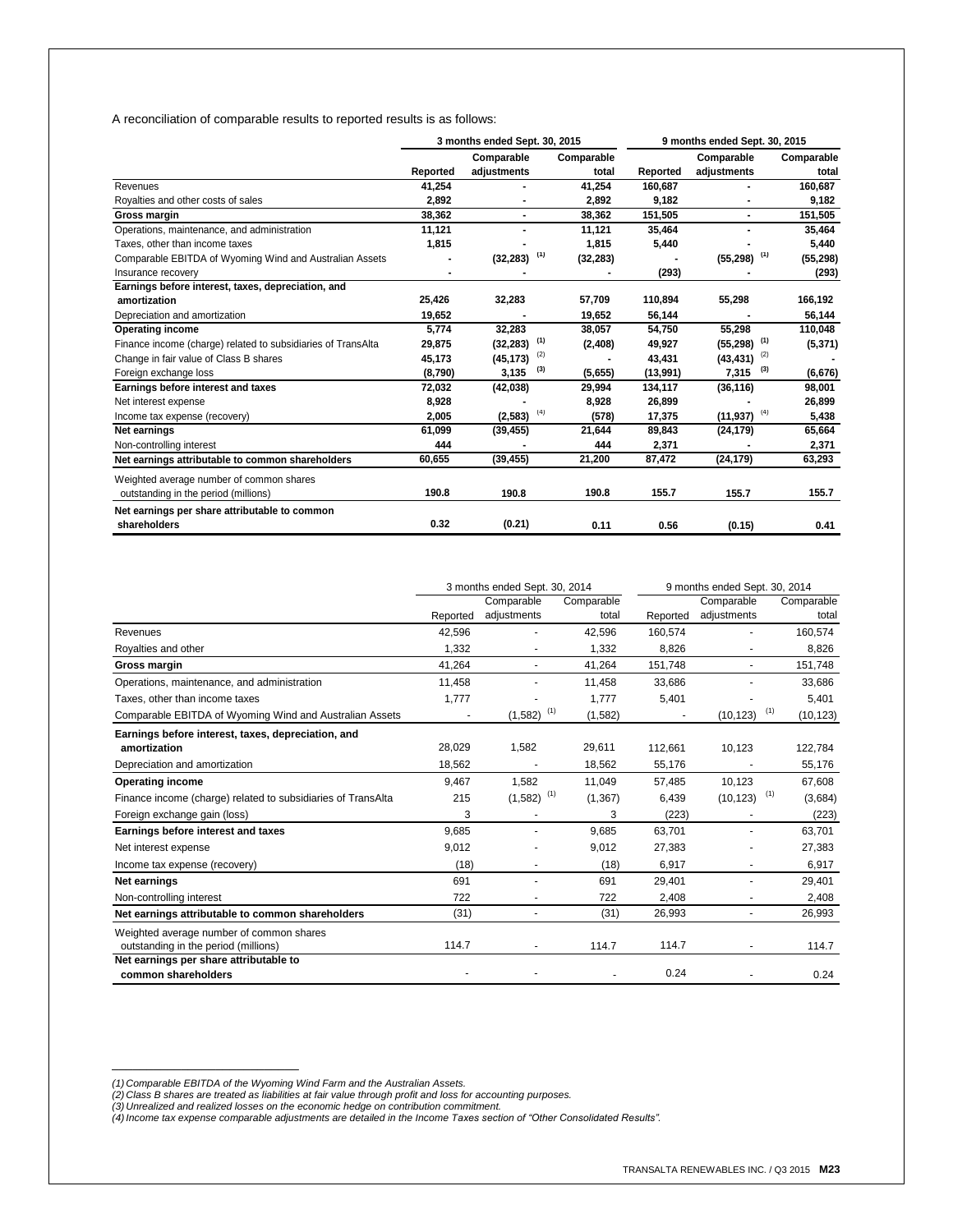## *Adjusted Funds from Operations and Comparable Cash Available for Distribution*

AFFO and Comparable CAFD provide investors with a proxy for the amount of cash generated from operating activities and investment in subsidiaries of TransAlta before changes in working capital, and provide the ability to evaluate cash flow trends more readily in comparison with results from prior periods.

Beginning in the current quarter, AFFO has been defined to include the effect of sustaining capital expenditures and of distributions to non-controlling interests, and both AFFO and Comparable CAFD have been defined to exclude the effects of timing and working capital on distributions from subsidiaries of TransAlta in which we hold an economic interest. Metrics for the comparative and cumulative periods have been restated to reflect this methodology.

AFFO per share and comparable cash available for distribution per share are calculated as follows using the weighted average number of common shares outstanding during the period.

|                                                                   | 3 months ended Sept. 30 |          | 9 months ended Sept. 30 |           |
|-------------------------------------------------------------------|-------------------------|----------|-------------------------|-----------|
|                                                                   | 2015                    | 2014     | 2015                    | 2014      |
| Cash flow from operating activities                               | 39,695                  | 17,318   | 129,632                 | 98,310    |
| Change in non-cash operating working capital balances             | 6,303                   | 2,238    | 4,367                   | (5, 450)  |
| Changes in non-cash operating working capital of Wyoming Wind LLC | (3, 284)                | (75)     | (2, 307)                | 1,247     |
| Adjusted cash flow from operations before changes in              |                         |          |                         |           |
| working capital                                                   | 42,714                  | 19,481   | 131,692                 | 94,107    |
| Adjustments:                                                      |                         |          |                         |           |
| Sustaining capital expenditures                                   | (2, 280)                | (1,741)  | (7, 198)                | (5,014)   |
| Distributions paid to subsidiaries' non-controlling interest      | (1,023)                 | (727)    | (3,664)                 | (3,712)   |
| Effect of timing on finance income related to TEA                 | (524)                   |          | 66                      |           |
| <b>AFFO</b>                                                       | 38,887                  | 17,013   | 120,896                 | 85,381    |
| Deduct:                                                           |                         |          |                         |           |
| Principal repayments of amortizing debt                           | (11,399)                | (10,957) | (22,575)                | (38, 232) |
| <b>Comparable CAFD</b>                                            | 27,488                  | 6,056    | 98,321                  | 47,149    |
| Weighted average number of common shares                          |                         |          |                         |           |
| outstanding in the period (millions)                              | 190.8                   | 114.7    | 155.7                   | 114.7     |
| AFFO per share                                                    | 0.20                    | 0.15     | 0.78                    | 0.74      |
| <b>Comparable CAFD per share</b>                                  | 0.14                    | 0.05     | 0.63                    | 0.41      |

A reconciliation of comparable EBITDA to AFFO is as follows:

|                                                                      | 3 months ended Sept. 30 |         |           | 9 months ended Sept. 30 |
|----------------------------------------------------------------------|-------------------------|---------|-----------|-------------------------|
|                                                                      | 2015                    | 2014    | 2015      | 2014                    |
| Comparable EBITDA                                                    | 57.709                  | 29,611  | 166.192   | 122.784                 |
| Interest expense                                                     | (8,685)                 | (8,767) | (26, 131) | (26, 680)               |
| Sustaining capital expenditures - owned assets                       | (2, 280)                | (1,741) | (7, 198)  | (5,014)                 |
| Sustaining capital expenditures - Investments in subsidiaries of     |                         |         |           |                         |
| TransAlta                                                            | (5, 330)                | (1,431) | (6, 131)  | (2,095)                 |
| Current income tax expense                                           | (820)                   | (167)   | (1,712)   | (752)                   |
| Other non-operating items - Investments in subsidiaries of TransAlta | (886)                   | (11)    | (1,481)   | (342)                   |
| Distributions paid to subsidiaries' non-controlling interest         | (1,023)                 | (727)   | (3,664)   | (3,712)                 |
| Other non-cash items                                                 | 202                     | 246     | 1.021     | 1,192                   |
| <b>AFFO</b>                                                          | 38,887                  | 17.013  | 120,896   | 85,381                  |

AFFO for the three months ended Sept.30, 2015 increased \$21.9 million compared to the same period in 2014, primarily due to the increase in comparable EBITDA, partially offset by sustaining capital expenditures associated with planned maintenance of the Australian Assets.

For the nine months ended Sept. 30, 2015, AFFO increased \$35.5 million compared to the same period in 2014, primarily due to the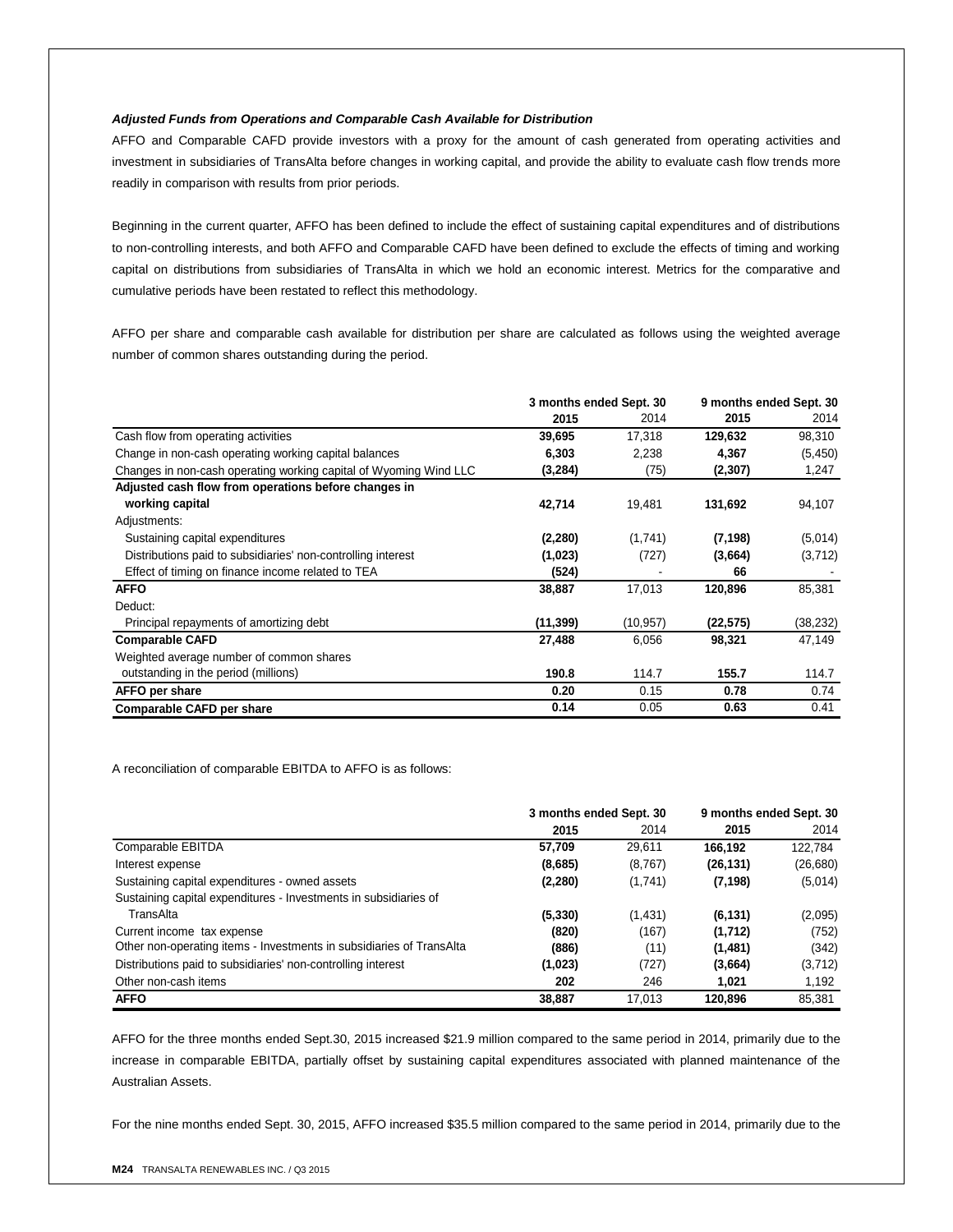increase in comparable EBITDA, partially offset by higher sustaining capital expenditures at the facilities we own and at the Australian Assets.

Comparable CAFD for the three months ended Sept. 30, 2015 increased \$21.4 million compared to the same period in 2014, primarily due to the increase in AFFO.

Comparable CAFD for the nine months ended Sept. 30, 2015 increased \$51.2 million compared to the same period in 2014, primarily due to the increase in AFFO and an early payment on amortizing term debt in 2014.

# **C U R R E N T A C C O U N T I N G C H A N G E S**

There were no IFRS or other accounting policy changes adopted in the period.

# **FUTURE ACCOUNTING CHANGES**

Accounting standards that have been previously issued by the International Accounting Standards Board ("IASB") but not yet effective, and which we have not yet applied include IFRS 9 *Financial Instruments* and IFRS 15 *Revenue from Contracts with Customers*. Refer to the Future Accounting Changes section of our most recent annual MD&A for information regarding the requirements of IFRS 9 and IFRS 15.

In September 2015, the IASB issued an amendment to IFRS 15 to defer the Jan. 1, 2017 effective date by one year. Accordingly, both IFRS 9 and IFRS 15 are effective for annual periods beginning on or after Jan. 1, 2018. Early application is permitted for both.

We continue to assess the impact of adopting these standards on the consolidated financial statements.

# SELECTED QUARTERLY INFORMATION

|                                                                                  | Q4 2014 | Q1 2015 | Q <sub>2</sub> 2015 | Q3 2015 |
|----------------------------------------------------------------------------------|---------|---------|---------------------|---------|
| Revenue                                                                          | 72,870  | 68,156  | 51,277              | 41,254  |
| Net earnings attributable to common shareholders                                 | 21,665  | 19,650  | 7,167               | 60,655  |
| Net earnings per share attributable to common shareholders,<br>basic and diluted | 0.19    | 0.17    | 0.04                | 0.32    |
| Comparable earnings per share                                                    | 0.19    | 0.17    | 0.14                | 0.11    |
| Comparable cash available for distribution per share                             | 0.38    | 0.26    | 0.24                | 0.14    |
|                                                                                  | Q4 2013 | Q1 2014 | Q2 2014             | Q3 2014 |
| Revenue                                                                          | 69,949  | 67,965  | 50,013              | 42,596  |
| Net earnings (loss) attributable to common shareholders                          | 15,535  | 21,134  | 5,890               | (31)    |
| Net earnings per share attributable to common shareholders,<br>basic and diluted | 0.13    | 0.18    | 0.05                |         |
| Comparable earnings per share                                                    | 0.15    | 0.18    | 0.05                |         |
| Comparable cash available for distribution per share                             | 0.36    | 0.15    | 0.20                | 0.05    |

Our business results fluctuate with seasonal variations, with the first and fourth quarters seeing largest wind volumes and the second and third recording higher hydro volumes. As wind forms a larger part of our renewable fleet, higher revenues and earnings are expected in the first and fourth quarters. In December 2013, we acquired an economic interest in the 144 MW Wyoming Wind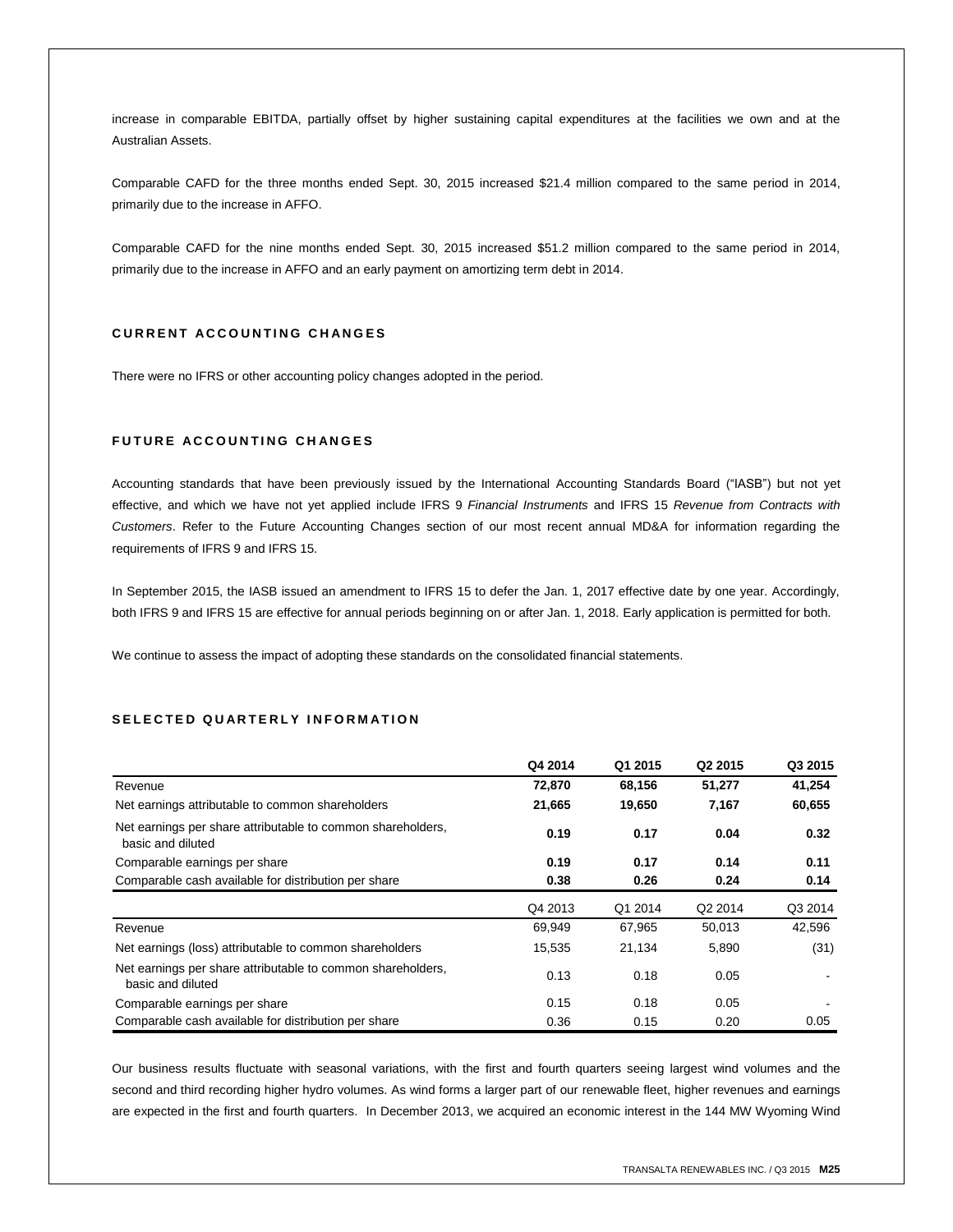Farm through the purchase of preferred shares and started receiving dividends from it in Q1 2014. In May 2015, we acquired an economic interest in the Australian Assets, and approximately doubled our capitalization. The earnings of the second and third quarters of 2015 include various effects arising from financial instruments and deferred taxes, however, most of those have been eliminated on a comparable basis.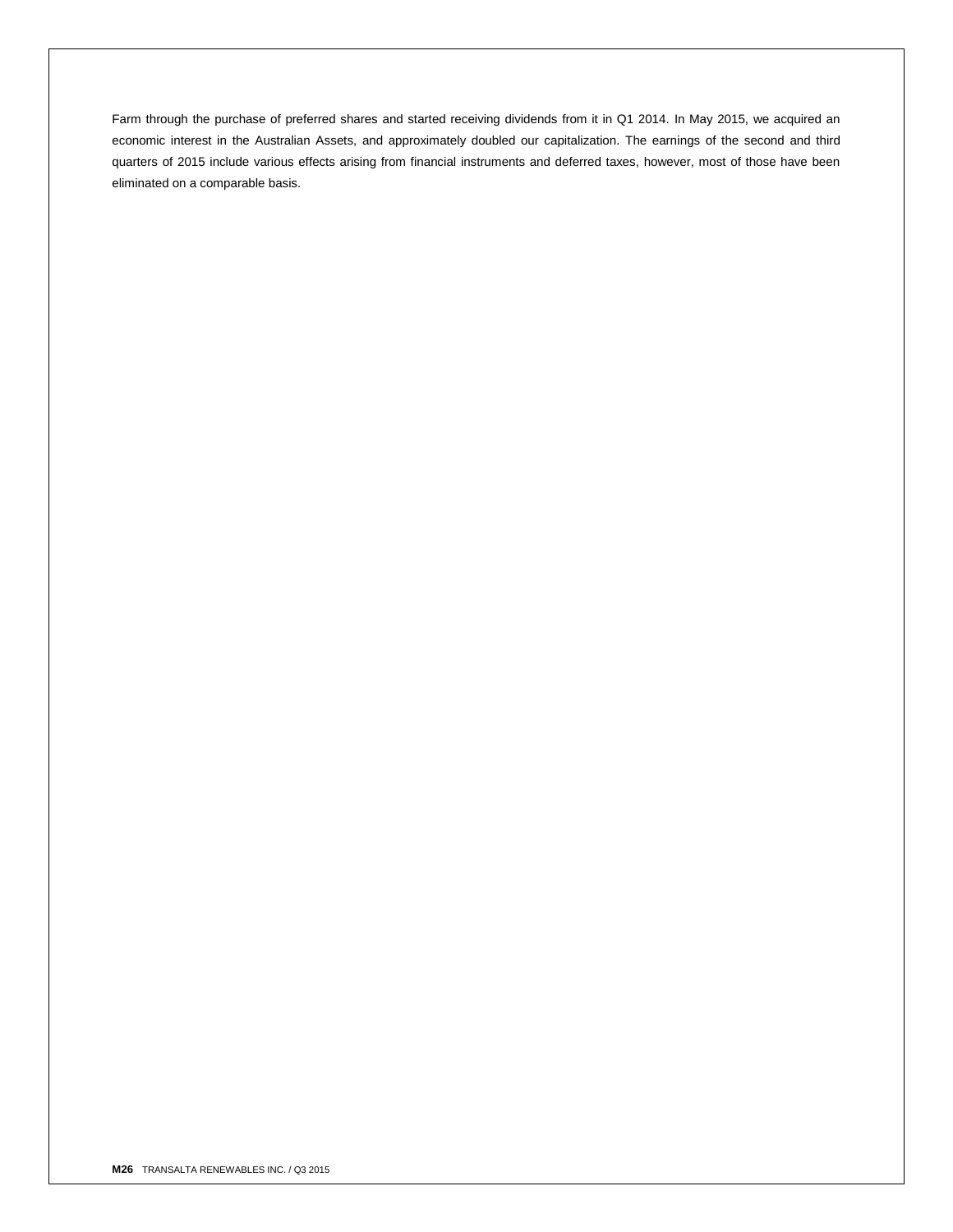# **F O R W A R D - L O O K I N G S T A T E M E N T S**

This MD&A, the documents incorporated herein by reference, and other reports and filings made with securities regulatory authorities include forward-looking statements. All forward-looking statements are based on our beliefs as well as assumptions based on information available at the time the assumption was made and on management's experience and perception of historical trends, current conditions, and expected future developments, as well as other factors deemed appropriate in the circumstances. Forward-looking statements are not facts, but only predictions and generally can be identified by the use of statements that include phrases such as "may", "will", "believe", "expect", "anticipate", "intend", "plan", "foresee", "potential", "enable", "continue", or other comparable terminology. These statements are not guarantees of our future performance and are subject to risks, uncertainties, and other important factors that could cause our actual performance to be materially different from that projected.

In particular, this MD&A contains forward-looking statements pertaining to our business and anticipated financial performance including, but not limited to: spending on growth and sustaining capital and productivity projects, including sustaining capital expenditures of subsidiaries of TransAlta in which we have an economic interest; expectations in terms of the cost of operations, capital spending, and maintenance, including maintenance performed by third parties, and including the variability of those costs; expectations related to future earnings and cash flow from operating and contracting activities; incentive levels from government assistance; the recontracting of our Akolkolex facility; the payment of future dividends; expectations for demand for electricity in both the short term and long term, and the resulting impact on electricity prices; expectations in respect of generation availability, capacity, and production; expectations and plans for future growth, including expansion into existing and new markets and other forms of power generation and acquisition activities, including acquisition activities involving TransAlta; expectations regarding the Transaction; the effect, results and perceived benefits of the Transaction, including forecasts of comparable CAFD and expected comparable CAFD per share accretion, the expected increase to the dividend following the South Hedland project being fully commissioned; the timing and completion and commissioning of projects under development, including the South Hedland project and the costs thereof and the funding of such costs; expected governmental regulatory regimes and legislation such as Alberta's greenhouse gas program and their expected impact on us, as well as the cost of complying with resulting regulations and laws and the value of offsets generated by our wind facilities; estimates of future tax rates, future tax expense, cash taxes of TEA and the adequacy of tax provisions; accounting estimates; expectations regarding operations, maintenance and administration costs; anticipated growth rates in our markets; potential legal and contractual claims; expectations for the ability to access capital markets on reasonable terms; the estimated or potential impact of changes in interest rates and expense and changes in the value of the Canadian dollar relative to the US dollar and the Australian dollar; the monitoring of our exposure to liquidity risk; expectations regarding the impact of the slowdown in the oil and gas sector; and the general slowdown of the Australian economy; expectations regarding entering into additional financial instruments; expectations in respect to the global economic environment; estimated cash flow required to settle decommissioning and restoration activities; and expectations regarding borrowing rates and our credit practices.

Factors that may adversely impact our forward-looking statements include risks relating to: changes in general economic conditions, including interest rates; operational risks involving our facilities, including unplanned outages at such facilities; including risks pertaining to the Transaction, the timing and cost of the construction and commissioning of the South Hedland project; disruptions in the transmission and distribution of electricity; the effects of weather; disruptions in the source of water or wind required to operate our facilities; natural disasters; the threat of domestic terrorism, cyberattacks and other man-made disasters; equipment failure and our ability to carry out repairs in a cost-effective or timely manner; industry risk and competition; fluctuations in the value of foreign currencies; the need for additional financing and the ability to access financing at a reasonable cost; structural subordination of securities; counterparty credit risk; insurance coverage; our provision for income taxes; legal and contractual proceedings involving the Corporation; reliance on key personnel; the regulatory and political environments in the jurisdictions in which we operate; increasingly stringent environmental requirements and changes in, or liabilities under, these requirements; and development projects and acquisitions. The foregoing risk factors, among others, are described in further detail in the Risk Factors section of our 2015 AIF for the year ended Dec. 31, 2014 and our 2014 Annual MD&A. Additional risks related to the Transaction are described in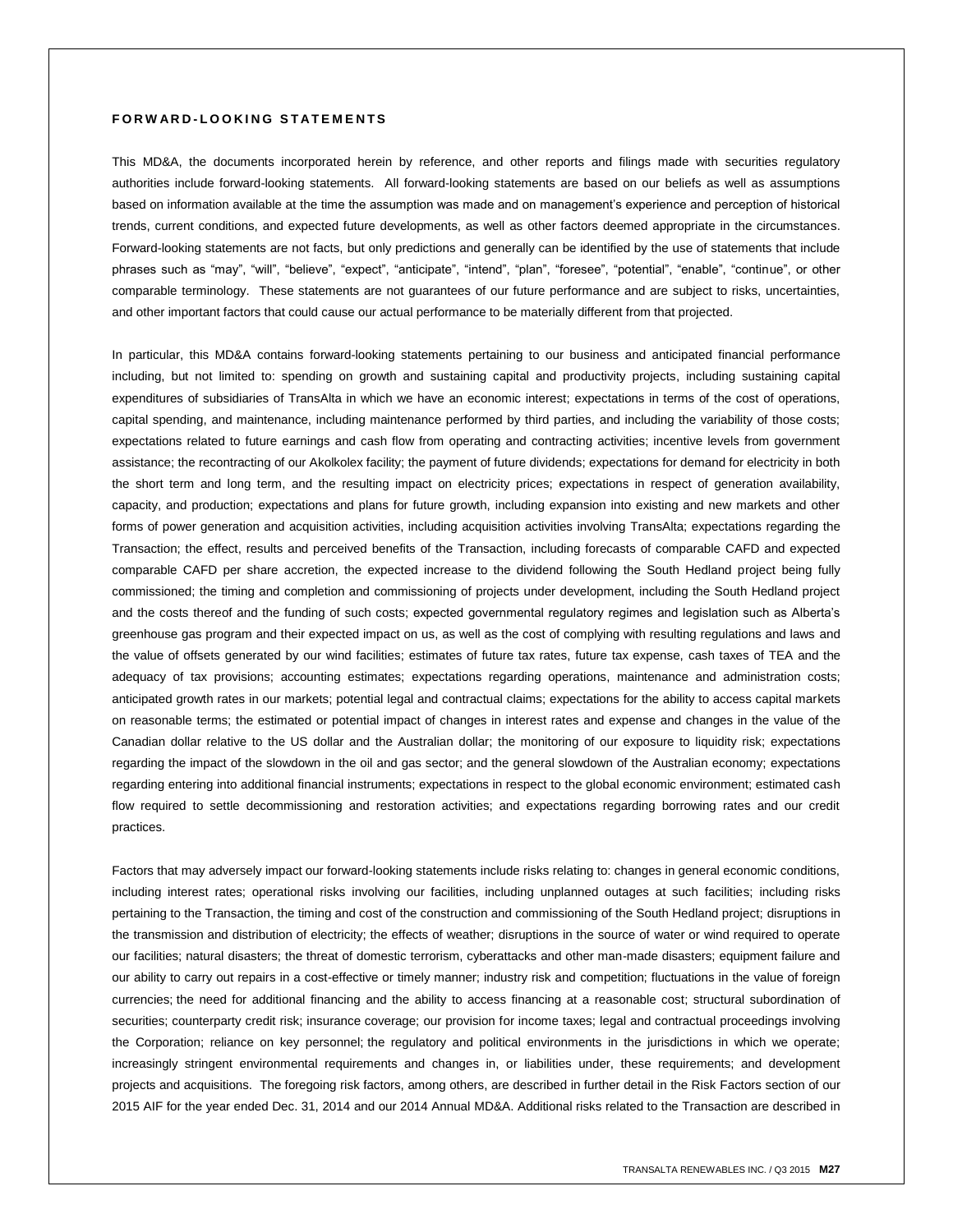the prospectus associated with the offering. All documents are available on SEDAR at www.sedar.com.

Readers are urged to consider these factors carefully in evaluating the forward-looking statements and are cautioned not to place undue reliance on these forward-looking statements. The forward-looking statements included in this document are made only as of the date hereof and we do not undertake to publicly update these forward-looking statements to reflect new information, future events or otherwise, except as required by applicable laws. In light of these risks, uncertainties, and assumptions, the forward-looking events might occur to a different extent or at a different time than we have described, or might not occur. We cannot assure that projected results or events will be achieved.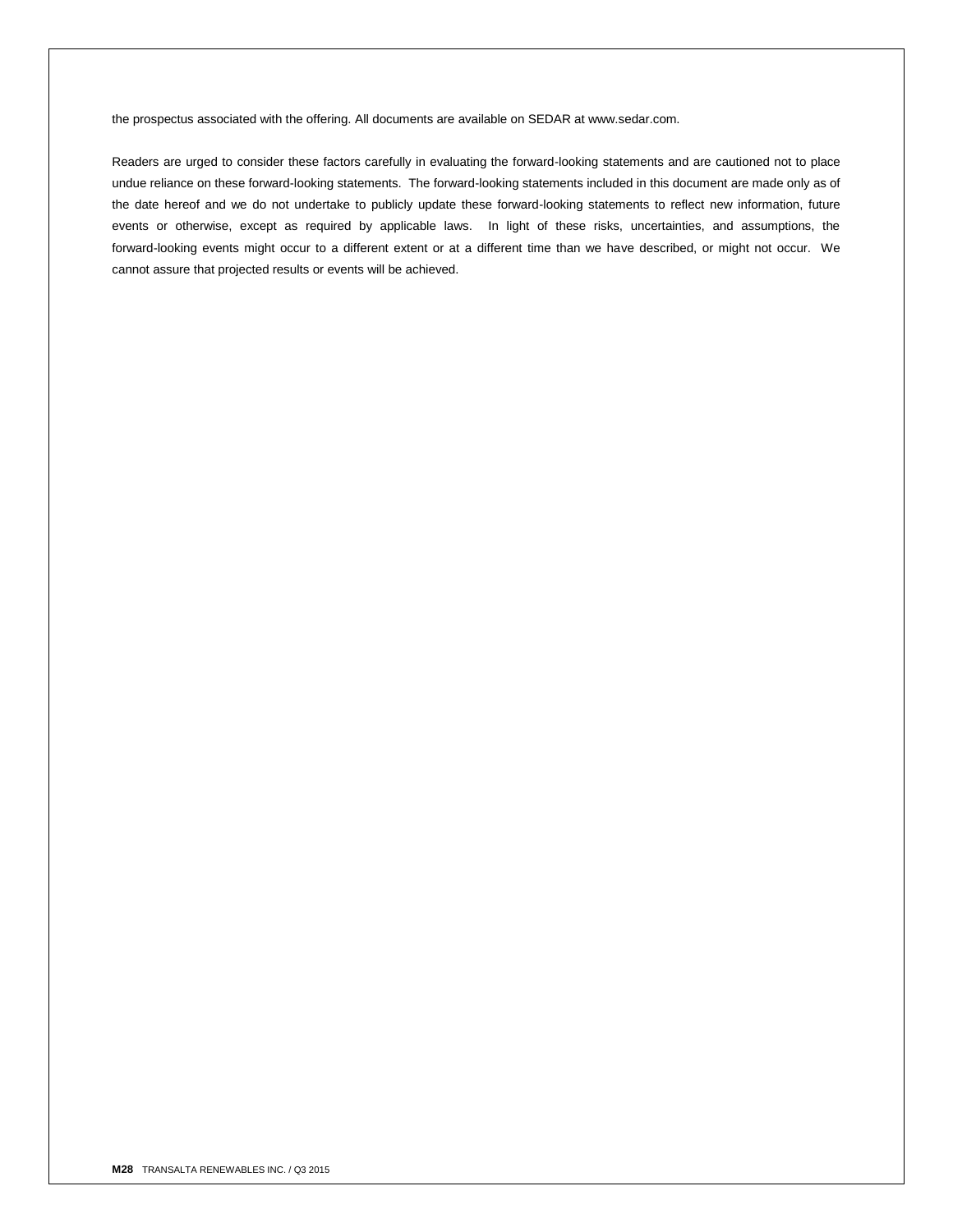# **TRANSALTA RENEWABLES INC. CONDENSED CONSOLIDATED STATEMENTS OF EARNINGS**

*(in thousands of Canadian dollars, except as otherwise noted)*

|                                                              | 3 months ended Sept. 30 |         | 9 months ended Sept. 30 |           |
|--------------------------------------------------------------|-------------------------|---------|-------------------------|-----------|
| Unaudited                                                    | 2015                    | 2014    | 2015                    | 2014      |
| Revenues                                                     | 30,906                  | 33,533  | 125,243                 | 128,138   |
| Government incentives                                        | 3,524                   | 3,885   | 13,725                  | 15,050    |
| Lease revenue                                                | 6,824                   | 5,178   | 21,719                  | 17,386    |
| <b>Total revenue</b>                                         | 41,254                  | 42,596  | 160,687                 | 160,574   |
| Royalties and other costs of sales                           | 2,892                   | 1,332   | 9,182                   | 8,826     |
| <b>Gross margin</b>                                          | 38,362                  | 41,264  | 151,505                 | 151,748   |
| Operations, maintenance, and administration                  | 11,121                  | 11,458  | 35,464                  | 33,686    |
| Depreciation and amortization                                | 19,652                  | 18,562  | 56,144                  | 55,176    |
| Taxes, other than income taxes                               | 1,815                   | 1,777   | 5,440                   | 5,401     |
| Insurance recovery                                           |                         |         | (293)                   |           |
| <b>Operating income</b>                                      | 5,774                   | 9,467   | 54,750                  | 57,485    |
| Finance income related to subsidiaries of TransAlta (Note 4) | 29,875                  | 215     | 49,927                  | 6,439     |
| Net interest expense (Note 5)                                | (8,928)                 | (9,012) | (26, 899)               | (27, 383) |
| Change in fair value of Class B shares (Note 11)             | 45,173                  |         | 43,431                  |           |
| Foreign exchange gain (loss)                                 | (8,790)                 | 3       | (13,991)                | (223)     |
| Earnings before income taxes                                 | 63,104                  | 673     | 107,218                 | 36,318    |
| Income tax expense (recovery) (Note 6)                       | 2,005                   | (18)    | 17,375                  | 6,917     |
| Net earnings                                                 | 61,099                  | 691     | 89,843                  | 29,401    |
| Net earnings (loss) attributable to:                         |                         |         |                         |           |
|                                                              | 60,655                  | (31)    | 87,472                  | 26,993    |
| Non-controlling interest (Note 7)                            | 444                     | 722     | 2,371                   | 2,408     |
|                                                              | 61,099                  | 691     | 89,843                  | 29,401    |
| Weighted average number of common shares                     |                         |         |                         |           |
| outstanding in the period (millions) (Note 12)               | 190.8                   | 114.7   | 155.7                   | 114.7     |
| Net earnings per share attributable to common                |                         |         |                         |           |
| shareholders, basic and diluted (Note 12)                    | 0.32                    |         | 0.56                    | 0.24      |

*See accompanying notes.*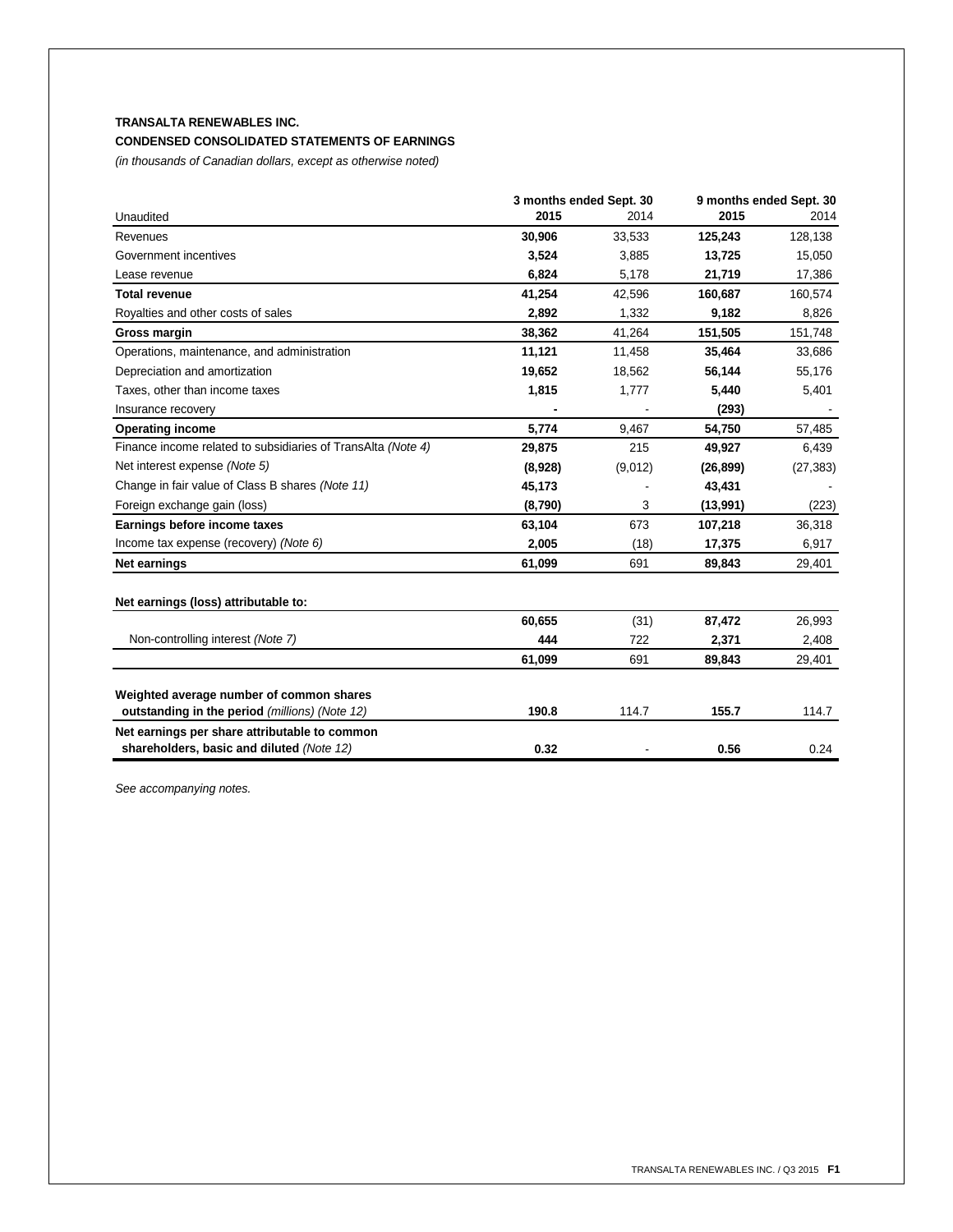# **TRANSALTA RENEWABLES INC.**

# **CONDENSED CONSOLIDATED STATEMENTS OF COMPREHENSIVE INCOME**

*(in thousands of Canadian dollars)*

|                                                                                         | 3 months ended Sept. 30 |      | 9 months ended Sept. 30 |        |
|-----------------------------------------------------------------------------------------|-------------------------|------|-------------------------|--------|
| Unaudited                                                                               | 2015                    | 2014 | 2015                    | 2014   |
| Net earnings                                                                            | 61,099                  | 691  | 89,843                  | 29,401 |
| Gains (losses) on derivatives designated as cash flow hedges,                           |                         |      |                         |        |
| net of $tax^{(1)}$                                                                      | 49                      | (56) | (51)                    | (85)   |
| Reclassification of gains on derivatives designated as cash                             |                         |      |                         |        |
| flow hedges to non-financial assets, net of $\text{tax}^{(2)}$                          | (130)                   |      | (130)                   |        |
| Total items that will not be reclassified subsequently to                               |                         |      |                         |        |
| net earnings                                                                            | (81)                    | (56) | (181)                   | (85)   |
| Gains (losses) on derivatives designated as cash flow hedges, net of tax <sup>(3)</sup> | 9                       | (2)  | 9                       | 286    |
| Reclassification of (gains) losses on derivatives designated as                         |                         |      |                         |        |
| cash flow hedges to net earnings, net of $\text{tax}^{(4)}$                             | (5)                     | 2    | (10)                    | (200)  |
| Available-for-sale financial assets - net change in fair value (Note 4)                 | (8,084)                 |      | 6,854                   |        |
| Total items that will be reclassified subsequently to                                   |                         |      |                         |        |
| net earnings                                                                            | (8,080)                 |      | 6,853                   | 86     |
| Other comprehensive income (loss)                                                       | (8, 161)                | (56) | 6,672                   |        |
| Total comprehensive income                                                              | 52,938                  | 635  | 96,515                  | 29,402 |
| Total comprehensive income (loss) attributable to:                                      |                         |      |                         |        |
|                                                                                         |                         |      |                         |        |
| Common shareholders                                                                     | 52,494                  | (87) | 94,144                  | 26,994 |
| Non-controlling interest (Note 7)                                                       | 444                     | 722  | 2,371                   | 2,408  |
|                                                                                         | 52,938                  | 635  | 96,515                  | 29,402 |

*(1) Net of income tax expense of 8 and recovery 8 for the three and nine months ended Sept. 30, 2015 (2014 - 21 and 31 recovery), respectively.*

*(2) Net of income tax expense of 48 for the three and nine months ended Sept. 30, 2015 (2014 - nil).*

*(3) Net of income tax expense of 3 for the three and nine months ended Sept. 30, 2015 (2014 - 1 recovery and 98 expense), respectively.*

*(4) Net of income tax expense of 2 and 4 for the three and nine months ended Sept. 30, 2015 (2014 - 1 recovery and 29 expense), respectively.*

*See accompanying notes.*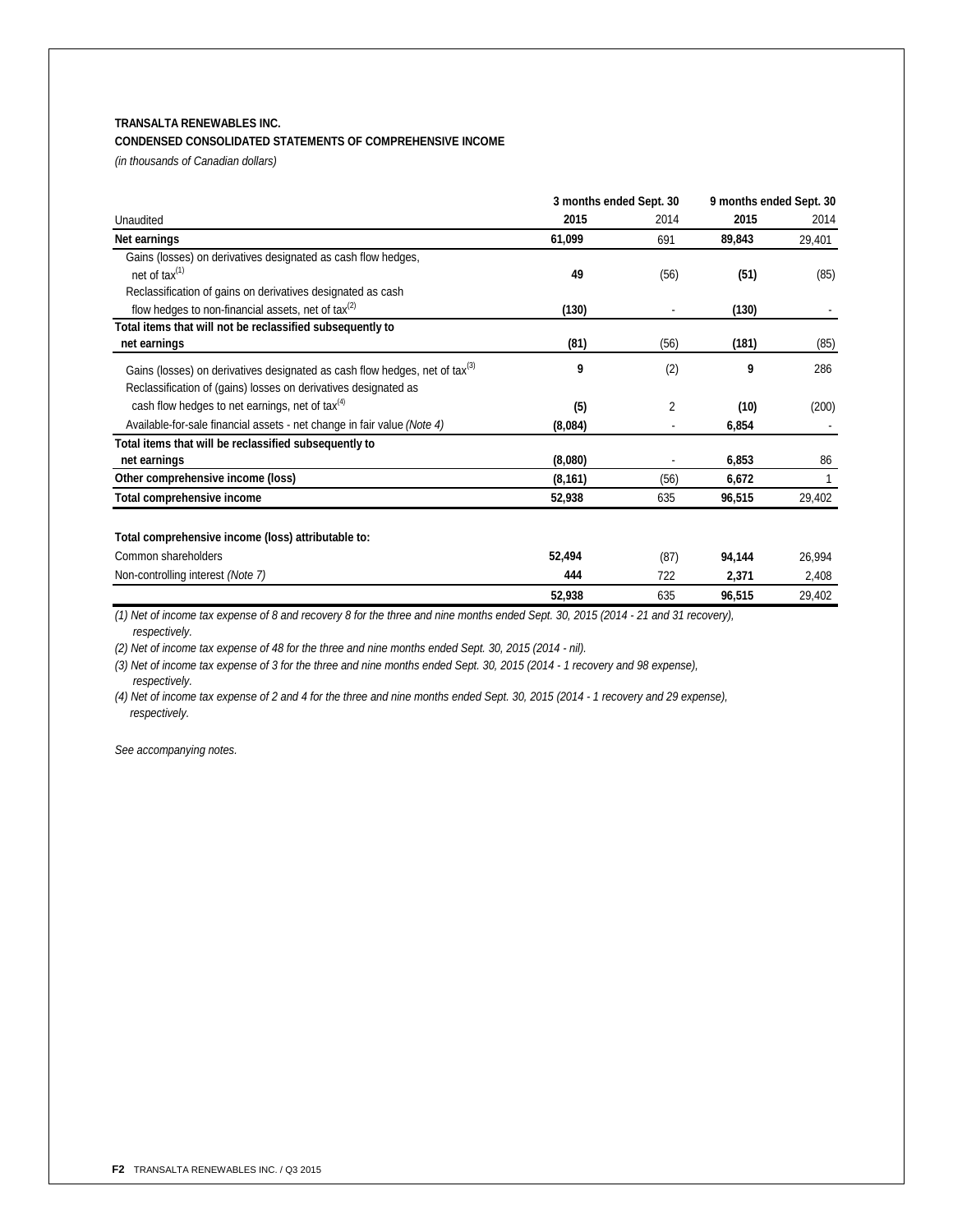# **TRANSALTA RENEWABLES INC. CONDENSED CONSOLIDATED STATEMENTS OF FINANCIAL POSITION**

*(in thousands of Canadian dollars)*

| Unaudited                                         | Sept. 30, 2015 | Dec. 31, 2014 |
|---------------------------------------------------|----------------|---------------|
| Cash and cash equivalents                         | 13,940         | 23,726        |
| Trade and other receivables                       | 40,436         | 35,667        |
| Prepaid expenses                                  | 4,964          | 1,395         |
| Risk management assets (Note 8)                   | 458            | 15            |
| Income taxes receivable                           | 440            |               |
|                                                   | 60,238         | 60,803        |
| Property, plant, and equipment (Note 9)           |                |               |
| Cost                                              | 2,019,591      | 2,029,682     |
| Accumulated depreciation                          | (427, 024)     | (379, 402)    |
|                                                   | 1,592,567      | 1,650,280     |
| Intangible assets                                 | 93,179         | 98,660        |
| Risk management assets (Note 8)                   |                | 5             |
| Other assets                                      | 3,343          | 2,981         |
| Investments in subsidiaries of TransAlta (Note 4) | 1,466,069      | 119,179       |
| Deferred income tax assets                        | 31,594         | 32,249        |
| <b>Total assets</b>                               | 3,246,990      | 1,964,157     |
|                                                   |                |               |
| Accounts payable and accrued liabilities          | 18,525         | 30,893        |
| Risk management liabilities (Note 8)              | 6,587          | 9             |
| Income taxes payable                              |                | 405           |
| Dividends payable (Note 12)                       | 26,711         | 14,714        |
| Current portion of deferred revenue               | 425            | 425           |
| Current portion of long-term debt (Note 10)       | 286,286        | 194,951       |
|                                                   | 338,534        | 241,397       |
| Long-term debt (Note 10)                          | 475,529        | 463,504       |
| Class B shares liability (Note 11)                | 233,612        |               |
| Decommissioning provisions                        | 13,240         | 16,287        |
| Deferred revenues                                 | 6,234          | 6,552         |
| Deferred income tax liabilities                   | 207,428        | 195,534       |
| Risk management liabilities (Note 8)              | 12,351         | 128           |
| <b>Total liabilities</b>                          | 1,286,928      | 923,402       |
| <b>Equity</b>                                     |                |               |
| Common shares (Note 12)                           | 2,152,505      | 1,223,845     |
| Deficit                                           | (235, 907)     | (221, 175)    |
| Accumulated other comprehensive income (loss)     | 6,910          | 238           |
| Equity attributable to shareholders               | 1,923,508      | 1,002,908     |
| Non-controlling interest (Note 7)                 | 36,554         | 37,847        |
| <b>Total equity</b>                               | 1,960,062      | 1,040,755     |
| <b>Total liabilities and equity</b>               | 3,246,990      | 1,964,157     |

Commitments and contingencies *(Note 13)* Subsequent events *(Note 15)*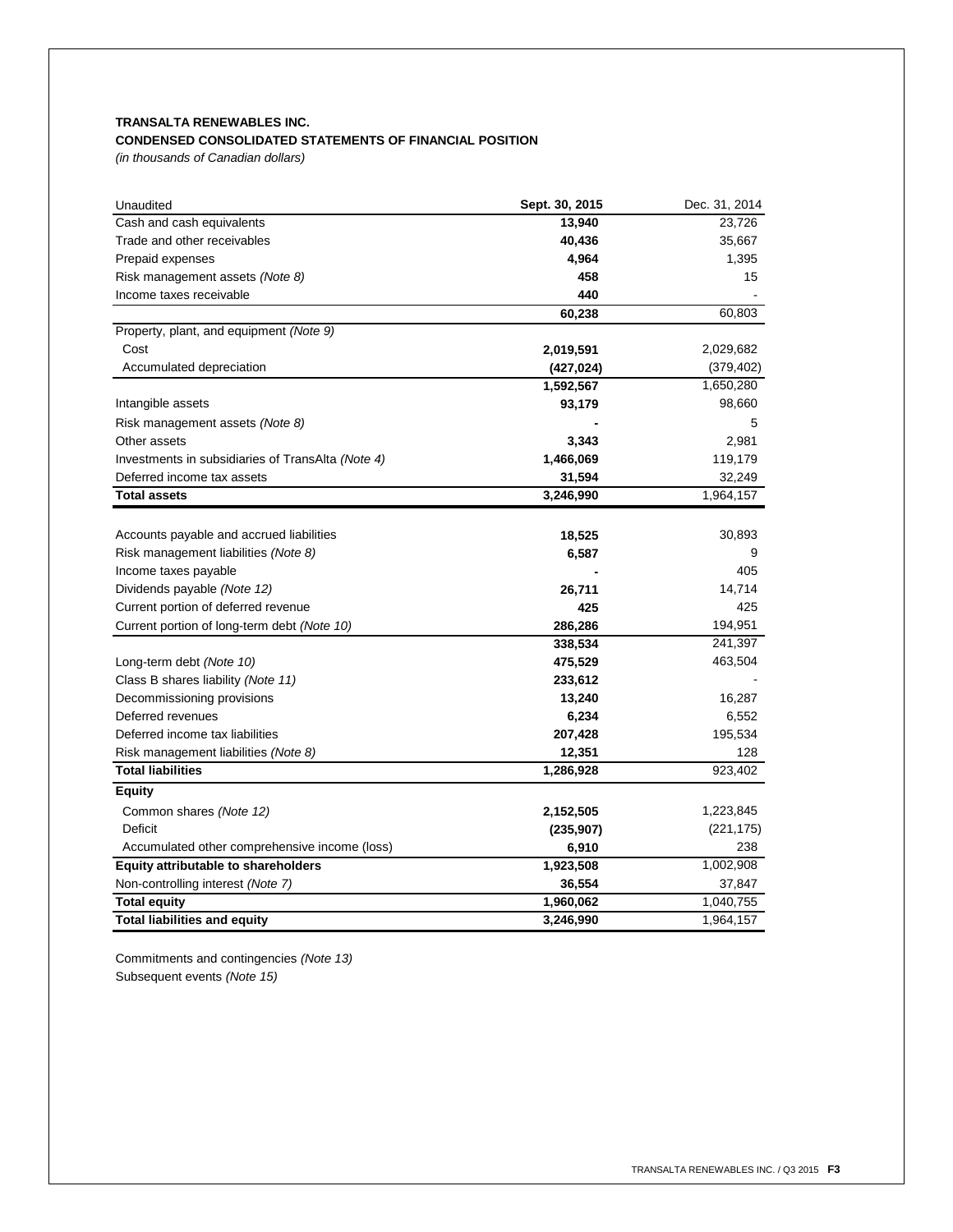# **TRANSALTA RENEWABLES INC.**

# **CONDENSED CONSOLIDATED STATEMENTS OF CHANGES IN EQUITY**

*(in thousands of Canadian dollars)*

|                                                |               | Attributable to<br><b>Accumulated other</b> |                          |                 |                 |            |  |
|------------------------------------------------|---------------|---------------------------------------------|--------------------------|-----------------|-----------------|------------|--|
|                                                | <b>Common</b> |                                             | comprehensive            | Attributable to | non-controlling |            |  |
| Unaudited                                      | shares        | <b>Deficit</b>                              | income                   | shareholders    | interest        | Total      |  |
| Balance, Dec. 31, 2014                         | 1,223,845     | (221, 175)                                  | 238                      | 1,002,908       | 37,847          | 1,040,755  |  |
| Net earnings                                   |               | 87,472                                      |                          | 87,472          | 2,371           | 89,843     |  |
| Other comprehensive income (loss):             |               |                                             |                          |                 |                 |            |  |
| Net losses on derivatives designated           |               |                                             |                          |                 |                 |            |  |
| as cash flow hedges, net of tax                |               |                                             | (182)                    | (182)           |                 | (182)      |  |
| Net change in fair value of available-for-sale |               |                                             |                          |                 |                 |            |  |
| financial assets                               |               |                                             | 6,854                    | 6,854           |                 | 6,854      |  |
| Total comprehensive income                     |               | 87,472                                      | 6,672                    | 94,144          | 2,371           | 96,515     |  |
| Common shares issued to TransAlta              | 712.070       |                                             |                          | 712,070         | ۰               | 712,070    |  |
| Public offering                                | 216,590       |                                             |                          | 216,590         | ۰               | 216,590    |  |
| Common share dividends                         |               | (102, 204)                                  | $\overline{\phantom{a}}$ | (102, 204)      |                 | (102, 204) |  |
| Distributions to non-controlling interest      |               |                                             |                          |                 | (3,664)         | (3,664)    |  |
| Balance, Sept. 30, 2015                        | 2,152,505     | (235, 907)                                  | 6,910                    | 1,923,508       | 36,554          | 1,960,062  |  |

|                                             |                          |                | <b>Accumulated other</b> |                 | Attributable to |           |
|---------------------------------------------|--------------------------|----------------|--------------------------|-----------------|-----------------|-----------|
|                                             | Common                   |                | comprehensive            | Attributable to | non-controlling |           |
| Unaudited                                   | <b>Shares</b>            | <b>Deficit</b> | income                   | shareholders    | interest        | Total     |
| Balance, Dec. 31, 2013                      | .223.845                 | (196, 263)     | 187                      | 1.027.769       | 39,290          | 1,067,059 |
| Net earnings                                |                          | 26,993         |                          | 26,993          | 2,408           | 29,401    |
| Other comprehensive income:                 |                          |                |                          |                 |                 |           |
| Net gains on derivatives designated as cash |                          |                |                          |                 |                 |           |
| flow hedges, net of tax                     |                          |                |                          |                 |                 |           |
| Total comprehensive income                  |                          | 26.993         |                          | 26.994          | 2.408           | 29,402    |
| Common share dividends                      | $\overline{\phantom{0}}$ | (51, 498)      |                          | (51, 498)       |                 | (51, 498) |
| Distributions to non-controlling interest   |                          |                |                          |                 | (3,712)         | (3, 712)  |
| Balance, Sept. 30, 2014                     | 1.223.845                | (220, 768)     | 188                      | 1.003.265       | 37.986          | 1.041.251 |

*See accompanying notes.*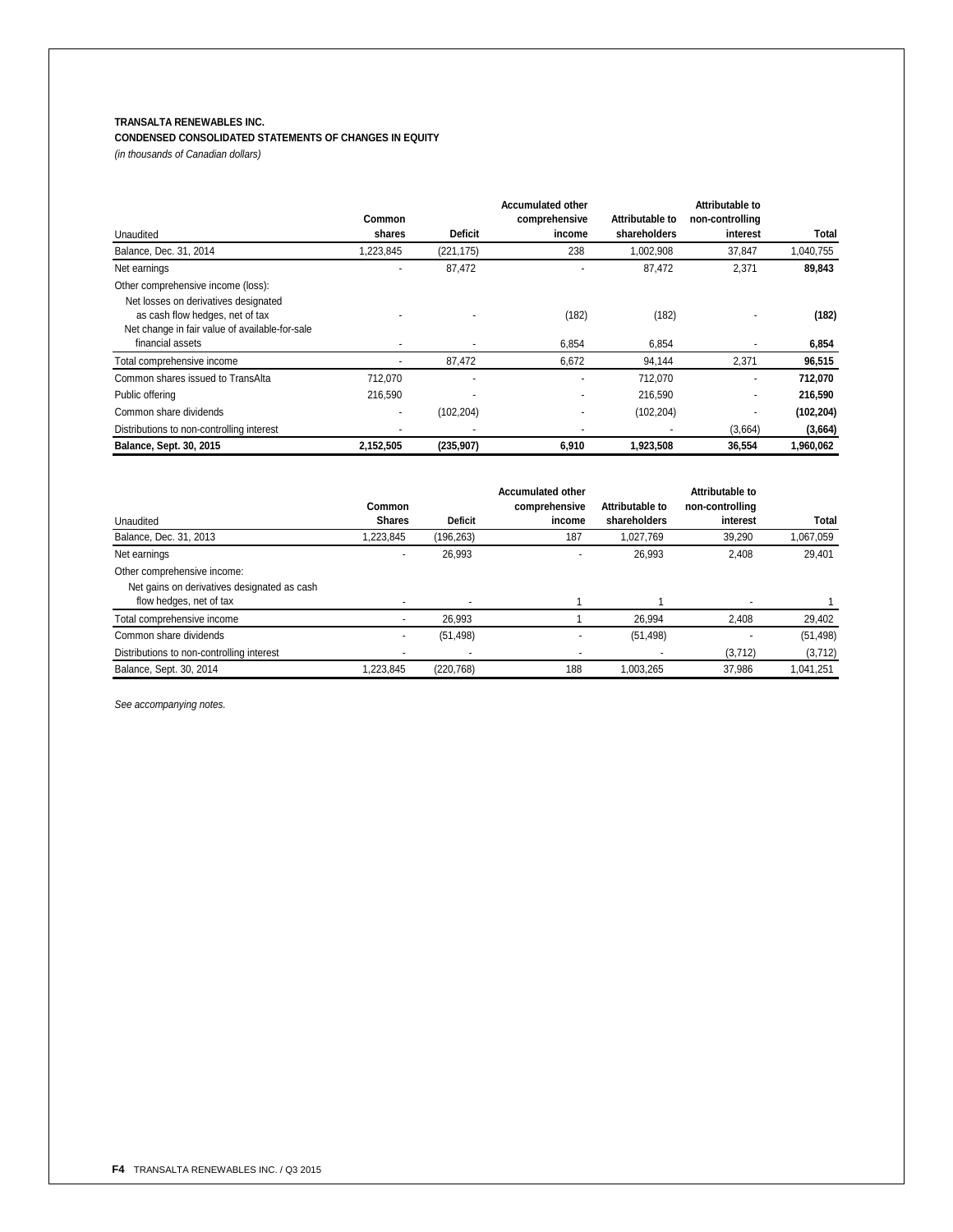# **TRANSALTA RENEWABLES INC.**

# **CONDENSED CONSOLIDATED STATEMENTS OF CASH FLOWS**

*(in thousands of Canadian dollars)*

|                                                                       | 3 months ended Sept. 30 |                          | 9 months ended Sept. 30 |                          |
|-----------------------------------------------------------------------|-------------------------|--------------------------|-------------------------|--------------------------|
| Unaudited                                                             | 2015                    | 2014                     | 2015                    | 2014                     |
| <b>Operating activities</b>                                           |                         |                          |                         |                          |
| Net earnings                                                          | 61,099                  | 691                      | 89,843                  | 29,401                   |
| Depreciation and amortization                                         | 19,652                  | 18,562                   | 56,144                  | 55,176                   |
| Accretion of provisions (Note 5)                                      | 243                     | 245                      | 768                     | 703                      |
| Deferred income tax expense (recovery) (Note 6)                       | 1,185                   | (185)                    | 15,663                  | 6,165                    |
| Change in fair value of Class B shares (Note 11)                      | (45, 173)               | $\overline{a}$           | (43, 431)               |                          |
| Unrealized foreign exchange (gain) loss                               | 8,849                   | (38)                     | 14,355                  | 542                      |
| Unrealized (gain) loss from risk management activities                | (34)                    | 5                        | (20)                    | 42                       |
| Other non-cash items                                                  | 177                     | 276                      | 677                     | 831                      |
| Cash flow from operations before changes in working capital           | 45,998                  | 19,556                   | 133,999                 | 92,860                   |
| Change in non-cash operating working capital balances                 | (6, 303)                | (2, 238)                 | (4, 367)                | 5,450                    |
| Cash flow from operating activities                                   | 39,695                  | 17,318                   | 129,632                 | 98,310                   |
| <b>Investing activities</b>                                           |                         |                          |                         |                          |
| Additions to property, plant, and equipment (Note 9)                  | (156)                   | (1,340)                  | (5,074)                 | (4,691)                  |
| Additions to intangibles                                              |                         |                          |                         | (16)                     |
| Proceeds on sale of assets                                            | 64                      | 57                       | 67                      | 369                      |
| Investment in subsidiaries of TransAlta                               | (109, 867)              | $\overline{\phantom{a}}$ | (326, 740)              | $\overline{\phantom{a}}$ |
| Realized risk management and foreign exchange losses                  | (1,613)                 | (14)                     | (1,736)                 | (14)                     |
| Change in non-cash investing working capital balances                 | (7, 862)                | 115                      | (9,075)                 | 128                      |
| Other                                                                 |                         |                          |                         | (1)                      |
| Cash flow used in investing activities                                | (119, 434)              | (1, 182)                 | (342, 558)              | (4,225)                  |
| <b>Financing activities</b>                                           |                         |                          |                         |                          |
| Net increase in borrowings under credit facility (Note 10)            | 215,700                 |                          | 215,700                 |                          |
| Issuance of long-term debt (Note 10)                                  |                         |                          | 45,000                  |                          |
| Long-term debt repayments (Note 10)                                   | (131, 399)              | (10, 957)                | (177, 575)              | (38, 232)                |
| Net proceeds on issuance of common shares                             |                         |                          | 213,533                 |                          |
| Dividends paid on common shares (Note 11)                             | (40,067)                | (22,070)                 | (90, 208)               | (66, 022)                |
| Distributions to non-controlling interest                             | (1,023)                 | (727)                    | (3,664)                 | (3,712)                  |
| Change in non-cash financing working capital balances                 | (308)                   |                          | 132                     |                          |
| Other                                                                 | (421)                   |                          | (655)                   |                          |
| Cash flow from (used in) financing activities                         | 42,482                  | (33, 754)                | 202,263                 | (107, 966)               |
| Cash flow used in operating, investing, and financing activities      | (37, 257)               | (17, 618)                | (10, 663)               | (13, 881)                |
| Effect of translation on foreign currency cash                        | 622                     | 49                       | 877                     | 41                       |
| Decrease in cash and cash equivalents                                 | (36, 635)               | (17, 569)                | (9,786)                 | (13, 840)                |
| Cash and cash equivalents, net of bank overdraft, beginning of period | 50,575                  | 22,094                   | 23,726                  | 18,365                   |
| Cash and cash equivalents, end of period                              | 13,940                  | 4,525                    | 13,940                  | 4,525                    |
| Cash income taxes paid                                                | 1,081                   | 219                      | 2,556                   | 1,081                    |
| Cash interest paid                                                    | 7,887                   | 8,397                    | 24,674                  | 25,918                   |

*See accompanying notes.*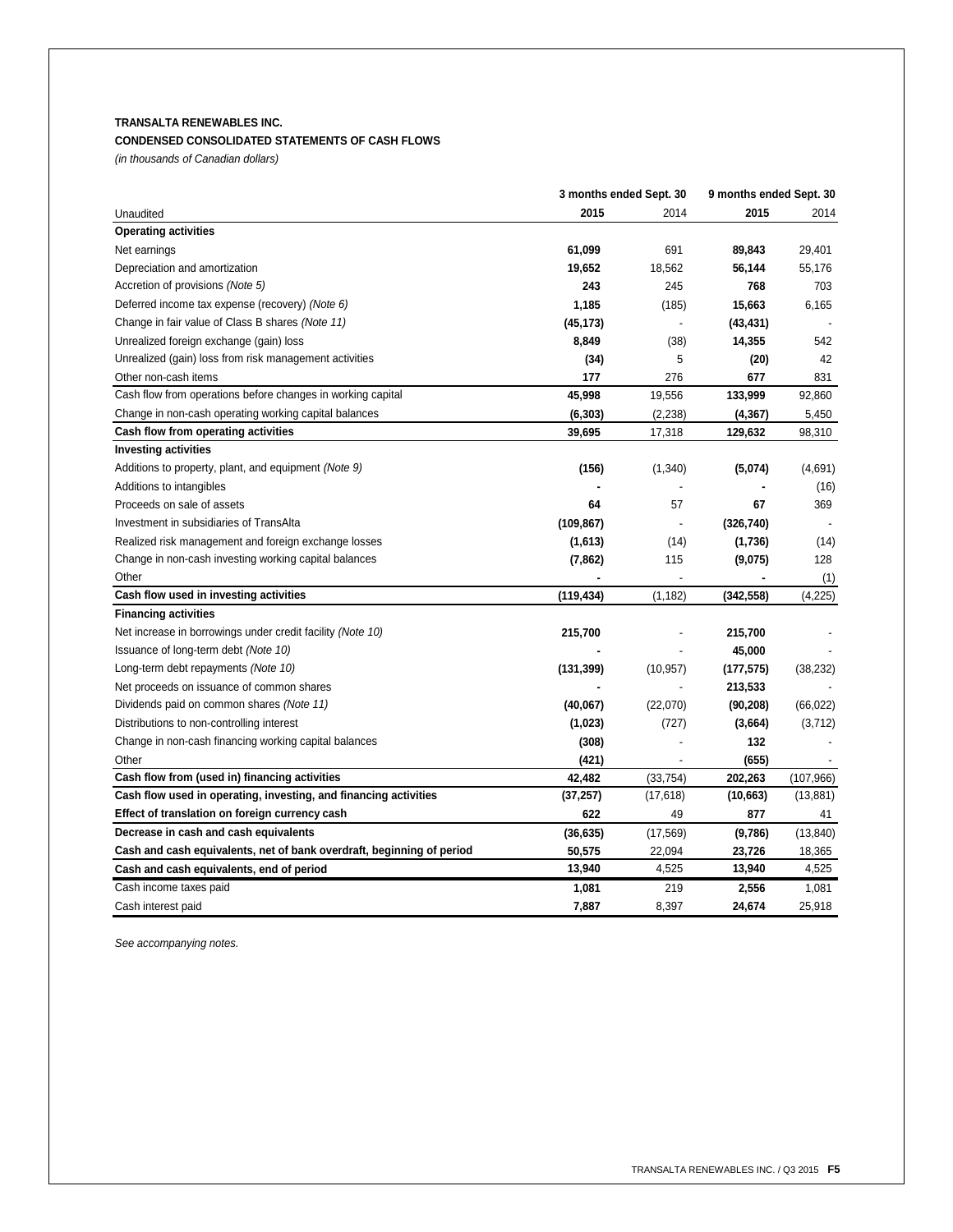# **NOTES TO CONDENSED CONSOLIDATED FINANCIAL STATEMENTS (UNAUDITED)**

*(Tabular amounts in thousands of Canadian dollars, except as otherwise noted)*

## 1. BACKGROUND AND ACCOUNTING POLICIES

## **A. The Corporation**

TransAlta Renewables Inc. ("TransAlta Renewables" or the "Corporation") holds a portfolio of renewable and natural gas power generation facilities, and other infrastructure assets. The Corporation owns 12 hydroelectric ("hydro") facilities and 16 wind farms in Canada, and holds economic interests in a wind farm in the United States ("U.S.") and a portfolio of gas-fired generation and related infrastructure assets in Australia. The Corporation's head office is located in Calgary, Alberta.

## **B. Basis of Preparation**

These unaudited interim condensed consolidated financial statements have been prepared by management in compliance with International Accounting Standard ("IAS") 34 *Interim Financial Reporting* using the same accounting policies as those used in the Corporation's most recent annual consolidated financial statements. These unaudited interim condensed consolidated financial statements do not include all of the disclosures included in the Corporation's annual consolidated financial statements. Accordingly, these should be read in conjunction with the Corporation's most recent annual consolidated financial statements which are available on SEDAR at www.sedar.com.

The unaudited interim condensed consolidated financial statements include the accounts of the Corporation and the subsidiaries that it controls.

The unaudited interim condensed consolidated financial statements have been prepared on a historical cost basis, except for derivative financial instruments, which are stated at fair value.

The unaudited interim condensed consolidated financial statements reflect all adjustments that consist of normal recurring adjustments and accruals that are, in the opinion of management, necessary for a fair presentation of results. The Corporation's results are partly seasonal due to the nature of electricity, which is generally consumed as it is generated; and the nature of wind and run-of-river hydro resources, which fluctuate based on both seasonal patterns and annual weather variation. Typically, run-of-river hydro facilities generate most of their electricity and revenues during the spring and summer months when melting snow starts feeding watersheds and rivers. Inversely, wind speeds are historically greater during the cold winter months and lower in the warm summer months.

These unaudited interim condensed consolidated financial statements were authorized for issue by the Board of Directors on Oct. 30, 2015.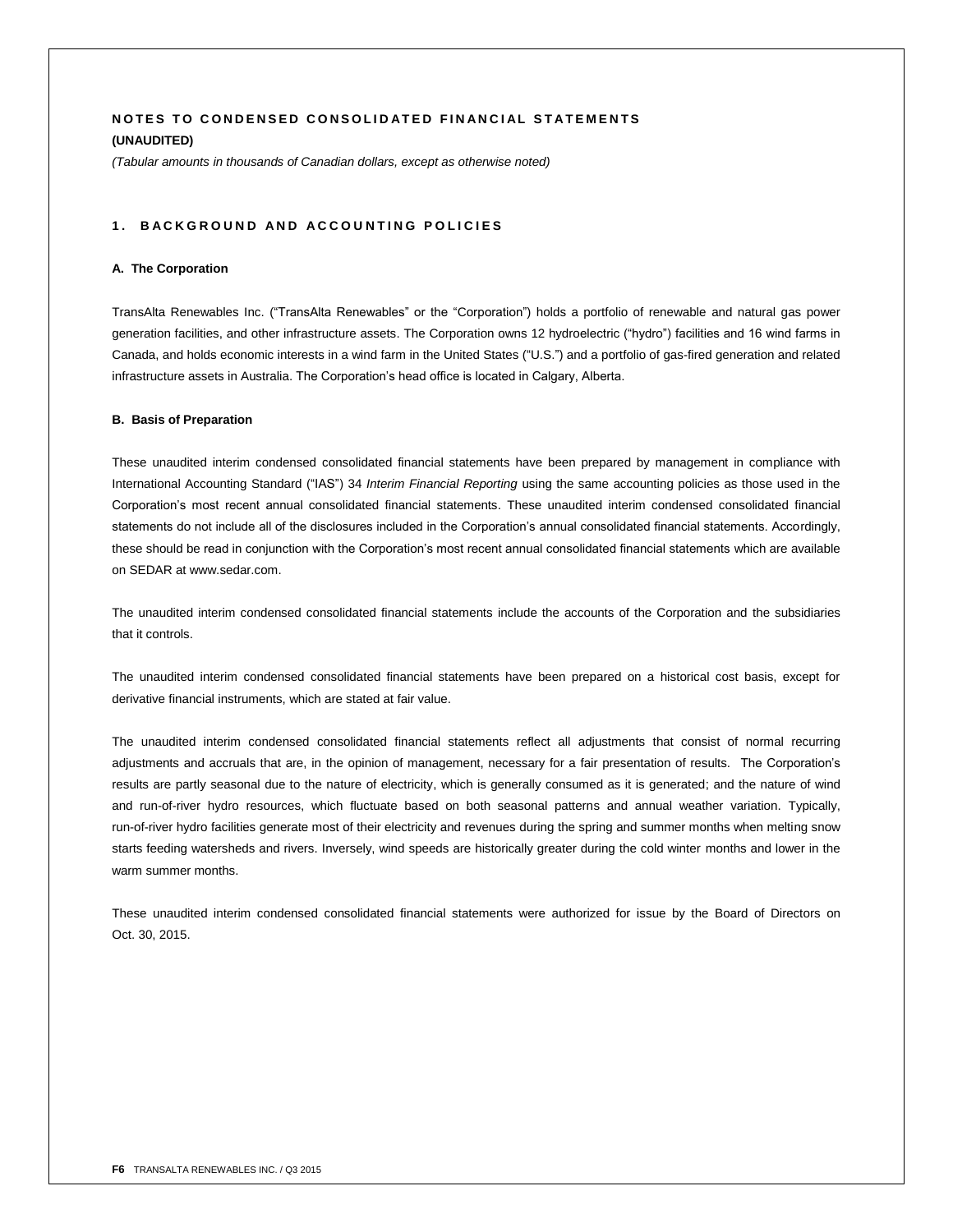## **C. Use of Estimates and Significant Judgments**

The preparation of these unaudited interim condensed consolidated financial statements in accordance with IAS 34 requires management to use judgment and make estimates and assumptions that could affect the reported amounts of assets, liabilities, revenues, and expenses, and disclosures of contingent assets and liabilities. These estimates are subject to uncertainty. Actual results could differ from these estimates due to factors such as fluctuations in interest rates, foreign exchange rates, inflation and commodity prices, and changes in economic conditions, legislation, and regulations. Refer to Note 2(Q) of the Corporation's most recent annual consolidated financial statements for a more detailed discussion of the significant accounting judgments and key sources of estimation uncertainty. Additional significant judgments are described in the following Note 2(A).

# **2 . A C C O U N T I N G C H A N G E S**

## **A. Current Accounting Changes**

During the nine month period ended Sept. 30, 2015, the Corporation entered into financial instruments and derivatives that are accounted for at fair value, with the initial and subsequent changes in fair value affecting earnings in the period the change occurs. The fair values of financial instruments and derivatives are classified within three levels, with Level III fair values determined using inputs for the asset or liability that are not readily observable. These fair value levels are outlined and discussed in more detail in Note 8*.* Some of the Corporation's fair values are included in Level III because they require the use of internal valuation techniques or models to determine fair value. The determination of the fair value of these contracts can be complex and relies on judgments and estimates concerning operating revenue, costs, discount rates, and business alternatives, among other factors. These fair value estimates may not necessarily be indicative of the amounts that could be realized or settled, and changes in these assumptions could affect the reported fair value of the financial instruments. Fair values can fluctuate significantly and can be favourable or unfavourable depending on current market conditions.

## **B. Future Accounting Changes**

Accounting standards that have been previously issued by the International Accounting Standards Board but are not yet effective, and have not been applied by the Corporation include IFRS 9 *Financial Instruments* and IFRS 15 *Revenue from Contracts with Customers*. Refer to Note 3 of the Corporation's most recent annual consolidated financial statements for information regarding the requirements of IFRS 9 and IFRS 15.

In September 2015, the IASB issued an amendment to IFRS 15 to defer the Jan. 1, 2017 effective date by one year. Accordingly, both IFRS 9 and IFRS 15 are effective for annual periods beginning on or after Jan. 1, 2018. Early application is permitted for both.

The Corporation continues to assess the impact of adopting these standards on its consolidated financial statements.

# **3. SIGNIFICANT EVENTS**

## **Investment in TransAlta Corporation's ("TransAlta") Western Australian Portfolio**

On May 7, 2015, the Corporation invested in an economic interest that is based on the cash flows of TransAlta's Australian assets (the "Transaction"). The Transaction was originally announced on March 23, 2015. TransAlta's Australia assets, held by TransAlta Energy (Australia) Pty Ltd. ("TEA"), presently consists of 425 MW of power generation from six gas-fueled operating facilities and the 150 MW South Hedland Power Station project, currently under construction, as well as the recently commissioned 270 kilometre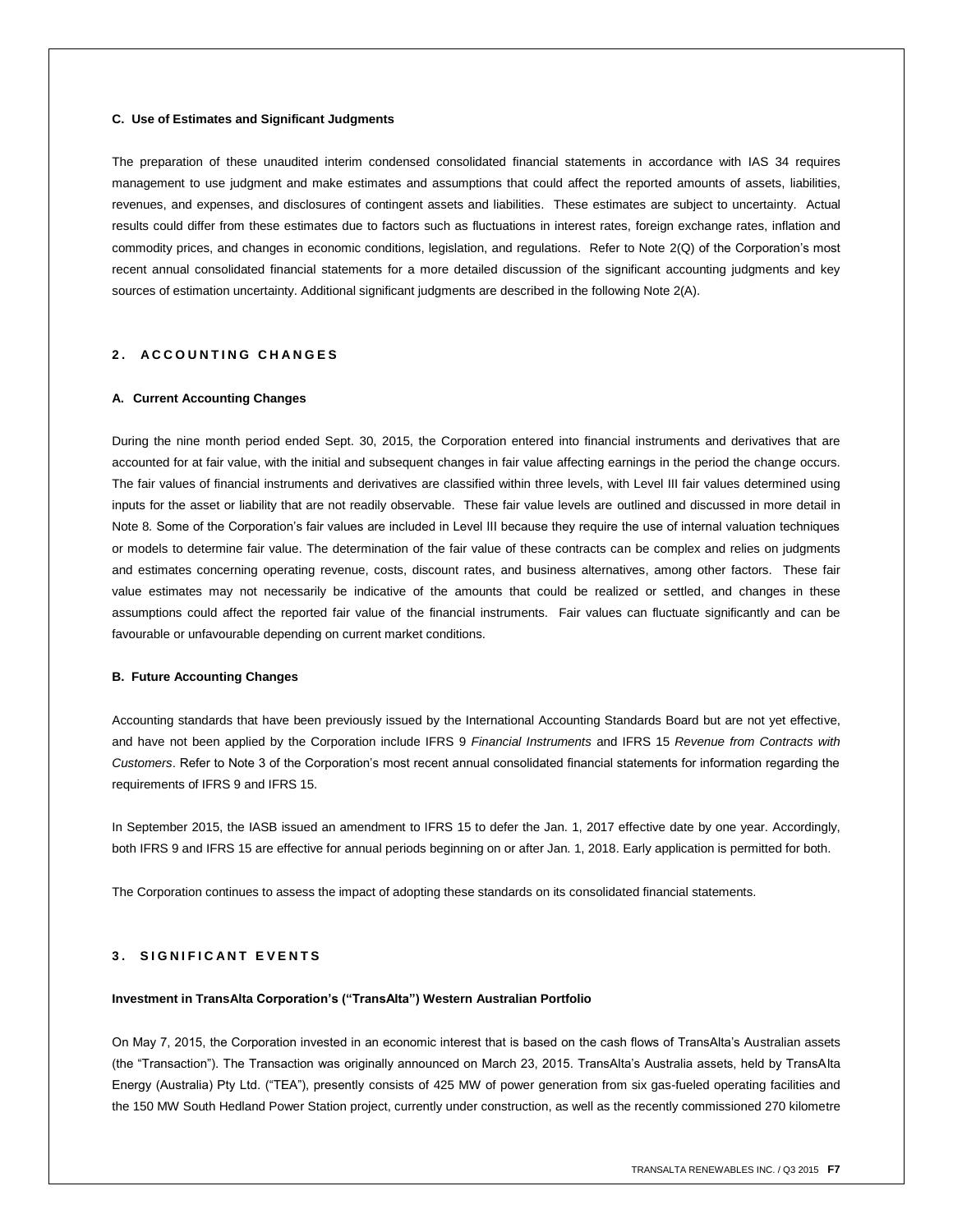gas pipeline (the "Australian Assets"). TransAlta will continue to own, manage, and operate the Australian Assets. The Transaction was set at \$1.78 billion, and consists of an initial investment and a commitment to fund the remaining construction costs for the South Hedland project. The investment agreement provides the Corporation with certain protections in relation to exchange rates, the cost to complete the construction of the South Hedland project, and the timing of the commencement of its commercial operation.

## *Initial Investment*

The Corporation's initial investment was set at \$1,284 million and consists of securities of TEA which provide the Corporation a priority return on invested capital (mandatory redeemable preferred shares or "MRPS"), Class A Preferred shares (tracking preferred shares) issued by another subsidiary of TransAlta, which provide an economic interest based on cash flows of the Australian Assets broadly equal to the underlying net distributable profits of TEA, and a return based on guarantees of TEA obligations indirectly assumed by the Corporation.

As consideration, the Corporation provided to TransAlta \$216.9 million in cash, 58,270,933 Common Shares, and 26,086,956 Class B Shares. The Class B Shares provide voting rights equivalent to the Common Shares and are non-dividend paying, and will convert to Common Shares when the South Hedland project is fully commissioned. The number of Common Shares that TransAlta will receive on the conversion of the Class B Shares will be adjusted based on the actual amount that the Corporation funds for the construction and commissioning of the South Hedland project relative to the budgeted costs. In the event that the construction amount funded by the Corporation exceeds the budgeted costs, TransAlta will receive fewer Common Shares upon conversion and, comparably, TransAlta will receive more Common Shares in the event that the Corporation funds less than the budgeted costs.

The Corporation funded the cash proceeds through the public issuance of 17,858,423 subscription receipts (each, a "Subscription Receipt") at a price of \$12.65 per Subscription Receipt. The offering closed in two parts on April 15 and 23, 2015. In total, the Corporation received approximately \$226 million in gross proceeds, and incurred \$8.2 million in share issue costs, net of \$3.1 million income tax recovery. Upon the closing of the Transaction, each holder of Subscription Receipts received one Common Share of the Corporation and a cash dividend equivalent payment of \$0.06416 for each Subscription Receipt held. As a result, the Corporation issued 17,858,423 Common Shares and paid a total dividend equivalent of \$1.1 million.

Upon closing of the Transaction on May 7, the Transaction values were revised to fair values on that day in accordance with IFRS requirements, as described in Note 8.

## *Commitment to Fund Construction of the South Hedland project*

The remaining budgeted costs to be funded by the Corporation in connection with the construction and commissioning of the South Hedland project (through the "Contribution Agreement") were estimated at approximately \$491 million (AUD\$507 million) at closing, and are expected to be funded through a combination of internally generated cash flow and borrowings under a credit facility. Under the Contribution Agreement, when funds are required by TEA for construction purposes, the Corporation will subscribe for and purchase preferred shares, MRPS, or other securities issued by TEA, all which will be denominated and payable in Australian dollars. The Corporation expects to fund these costs over an approximate two year time period, until the anticipated commissioning of the South Hedland project in mid-2017. To protect against adverse fluctuations in the exchange rate between the Canadian and Australian dollars over this period, and the impact such fluctuations will have on the total Canadian dollar funding cost, the Corporation entered into a hedge agreement with TransAlta, whereby the cost of the Australian dollars has been fixed at \$0.9684 Canadian per Australian dollar. The hedge on contribution commitment is considered a held-for-trading derivative and accordingly it is accounted for at fair value through profit and loss.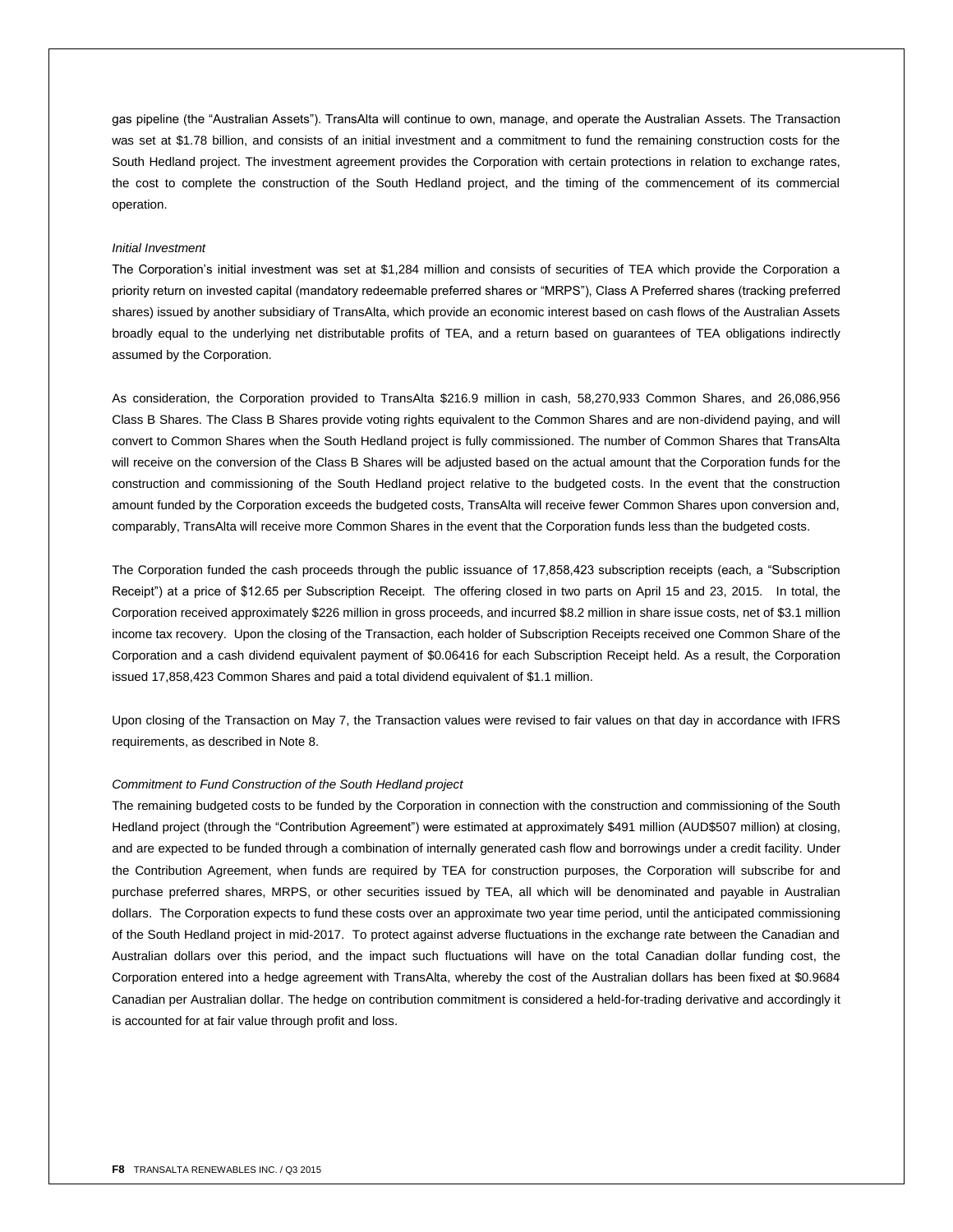# **4 . F I N A N C E I N C O M E R E L A T E D T O S U B S I D I A R I E S O F T R A N S A L T A**

Finance income related to subsidiaries of TransAlta is comprised of income from various interests that in aggregate and over time indirectly provide the Corporation with cash flows based on those of TEA and TransAlta Wyoming Wind LLC, respectively.

|                                                          | 3 months ended Sept. 30 |      | 9 months ended Sept. 30 |       |
|----------------------------------------------------------|-------------------------|------|-------------------------|-------|
|                                                          | 2015                    | 2014 | 2015                    | 2014  |
| Interest income from investment in mandatory redeemable  |                         |      |                         |       |
| preferred shares of TEA                                  | 8,516                   |      | 13.124                  |       |
| Fee income from indirect guarantee of TEA obligations    | 4,785                   |      | 7,630                   |       |
| Dividend income from investment in preferred shares      |                         |      |                         |       |
| tracking adjusted TEA amounts                            | 12,132                  |      | 21,332                  |       |
| Total finance income related to TEA                      | 25,433                  |      | 42,086                  |       |
| Dividend income from investment in preferred shares      |                         |      |                         |       |
| tracking earnings and distributions of TransAlta Wyoming |                         |      |                         |       |
| Wind LLC                                                 | 4.442                   | 215  | 7.841                   | 6,439 |
| Total                                                    | 29,875                  | 215  | 49.927                  | 6.439 |

Finance income is recognized in cash flows from operating activities in the Condensed Consolidated Statements of Cash Flows. Foreign exchange gains and losses related to monetary investments in subsidiaries of TransAlta are recognized within foreign exchange gain (loss) in the Condensed Consolidated Statements of Earnings.

Summary of investments in subsidiaries of TransAlta:

| As at                                                        | Sept. 30, 2015 | Dec. 31, 2014 |
|--------------------------------------------------------------|----------------|---------------|
| Investment in mandatory redeemable preferred shares of TEA   | 514,203        |               |
| Investment in preferred shares tracking adjusted TEA amounts | 803,752        |               |
| Investment in preferred shares of TEA                        | 10.296         |               |
| Total investments in subsidiaries related to TEA             | 1.328.251      |               |
| Investment in preferred shares tracking earnings and         |                |               |
| distributions of TransAlta Wyoming Wind LLC                  | 137.818        | 119.179       |
| <b>Total investment in subsidiaries of TransAlta</b>         | 1,466,069      | 119.179       |

Interest income from the investment in MRPS of TEA represents income realized from the average coupon rates. The Corporation also receives a fee for providing the guarantees disclosed in Note 13. Ultimately, these cash flows are deducted from the TEA amounts that form the basis for dividends payable. That basis is broadly comprised of earnings before interest, income taxes, depreciation, and amortization, plus net cash interest, less cash taxes, sustaining capital expenditures and other adjustments. Income from all sources is fixed in Canadian dollars at the following exchange rates:

|                           |      |      |      |      |      | <b>Thereafter until</b> |
|---------------------------|------|------|------|------|------|-------------------------|
|                           | 2015 | 2016 | 2017 | 2018 | 2019 | June 30, 2020           |
| Income denominated in AUD | 0.98 | 0.96 | 0.96 | 0.94 | 0.94 | 0.94                    |
| Income denominated in USD | .24  | 1.24 | 1.24 | .24  | 1.24 | .20                     |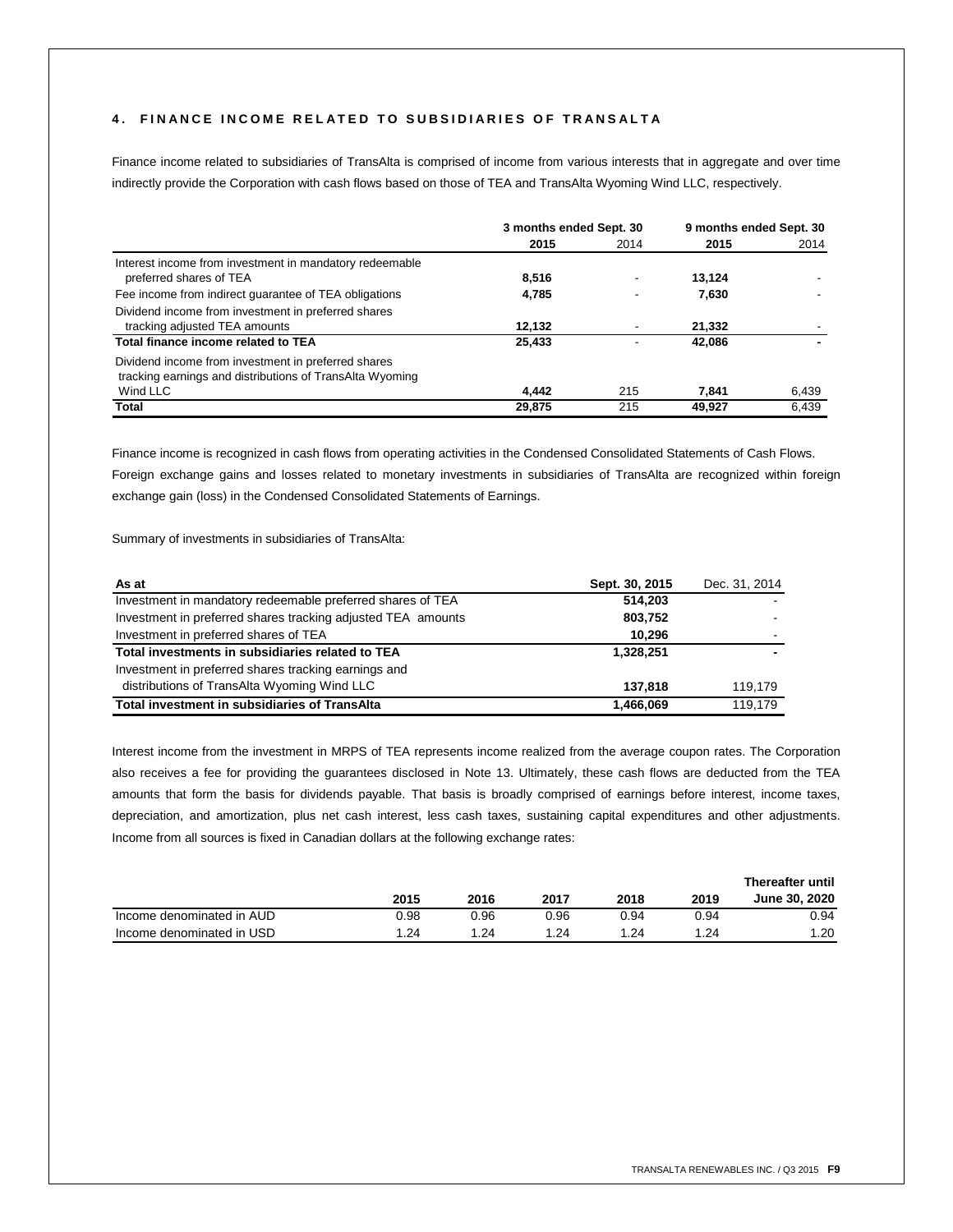Changes in the investments in subsidiaries of TransAlta that relate to TEA are detailed as follows:

|                                                                                     | <b>Mandatory Redeemable</b><br><b>Preferred Shares of</b><br>$TEA^{(1)}$ | Preferred<br><b>Shares</b><br>Tracking TEA<br><b>Amounts</b> | Preferred<br><b>Shares of</b><br>TEA | Total     |
|-------------------------------------------------------------------------------------|--------------------------------------------------------------------------|--------------------------------------------------------------|--------------------------------------|-----------|
| Issuance on initial investment (Note 8)                                             | 423.152                                                                  | 795.983                                                      |                                      | 1,219,135 |
| Additional investment                                                               | 98,656                                                                   |                                                              | 11.211                               | 109,867   |
| Unrealized foreign exchange losses recognized in earnings                           | (7,605)                                                                  |                                                              |                                      | (7,605)   |
| Net change in fair value of available-for-sale financial asset<br>recognized in OCI |                                                                          | 7.769                                                        | (915)                                | 6,854     |
| Investment balance at Sept. 30, 2015                                                | 514.203                                                                  | 803.752                                                      | 10.296                               | 1,328,251 |

*(1) Principal amount at the date of issuance on May 7th, 2015 was AUD\$443,527 and an investment of AUD\$103,000 during the third quarter. The total principal amount as at Sept. 30, 2015 was AUD\$546,527.*

During the third quarter of 2015, the Corporation made an additional investment in MRPS and Preferred Shares of TEA as part of the Contribution Agreement in connection with the construction of South Hedland. The Preferred Shares of TEA are non-voting and rank subordinate to all present and future secured and unsecured indebtedness of TEA, subordinate to the MRPS, but senior to all other classes of issued and outstanding shares in the capital of TEA. The dividends are non-cumulative and payable quarterly at a rate of 7.4 per cent per annum. The Preferred Shares have been designated as an available-for-sale financial asset.

The Corporation estimated the fair value of the preferred shares tracking adjusted TEA amounts utilizing significant unobservable inputs such as TEA's long-range forecast as part of a discounted cash flow model, as outlined in Note 8(B)(I)(c).

Key assumptions in respect of significant unobservable inputs used in the fair value measurement include the discount rate and the quarterly cash flows from the instrument and guarantee fees. The model extends over 32 years. The table below summarizes quantitative data regarding these unobservable inputs:

|                      | Inception date    |                   |
|----------------------|-------------------|-------------------|
| Unobservable input   | (May 7, 2015)     | Sept. 30, 2015    |
| Discount rate        | 7.2 per cent      | 7.6 per cent      |
| Quarterly cash flows | Average of 15,400 | Average of 15,473 |

The changes in the fair value of the tracking preferred shares during the period from issuance to Sept. 30, 2015 are primarily attributable to gains on foreign exchange offset by the increased discount rate.

The following table summarizes the impact on the fair value measurement of a change in the above unobservable inputs to reflect reasonably possible alternative assumptions:

|                                      | <b>Alternative</b>        | Change in fair value as |
|--------------------------------------|---------------------------|-------------------------|
| Unobservable input                   | assumption                | at Sept. 30, 2015       |
| Basis point change in discount rates | -10 basis points decrease | 7.282                   |
|                                      | +10 basis points increase | (7, 167)                |
| Quarterly cash flows                 | +1% increase              | 8.034                   |
|                                      | - 1% decrease             | (8,034)                 |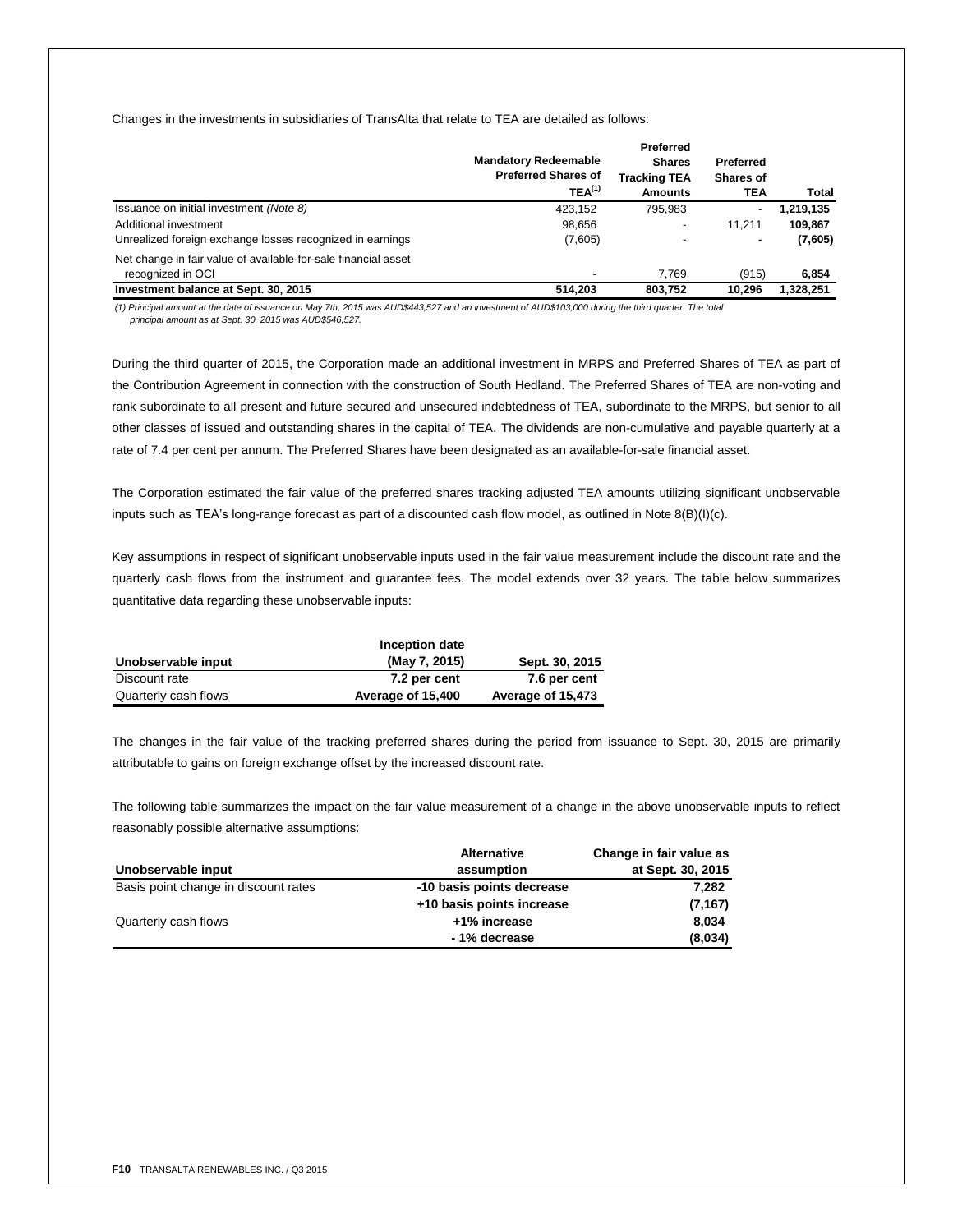# **5 . N E T I N T E R E S T E X P E N S E**

The components of net interest expense (recovery) are as follows:

|                                                                   | 3 months ended Sept. 30 |       | 9 months ended Sept. 30 |        |
|-------------------------------------------------------------------|-------------------------|-------|-------------------------|--------|
|                                                                   | 2015                    | 2014  | 2015                    | 2014   |
| Interest on long-term debt                                        | 8,686                   | 8.777 | 26,199                  | 26,671 |
| Interest on letters of credit and guarantees pledged by TransAlta | 25                      |       | 70                      | 25     |
| Interest income                                                   | (26)                    | (11)  | (138)                   | (16)   |
| Accretion of provisions                                           | 243                     | 245   | 768                     | 703    |
| Net interest expense                                              | 8.928                   | 9.012 | 26,899                  | 27.383 |

# **6 . I N C O M E T A X E S**

The components of income tax expense are as follows:

|                                                                                                                              | 3 months ended Sept. 30 |       | 9 months ended Sept. 30 |       |
|------------------------------------------------------------------------------------------------------------------------------|-------------------------|-------|-------------------------|-------|
|                                                                                                                              | 2015                    | 2014  | 2015                    | 2014  |
| Current income tax expense                                                                                                   | 820                     | 167   | 1.869                   | 884   |
| Adjustments in respect of current income tax of previous years                                                               |                         |       | (157)                   | (132) |
| Adjustments in respect of deferred income tax of previous years<br>Deferred income tax expense arising from the writedown of |                         | 93    | (1, 373)                | 269   |
| deferred tax assets $^{(1)}$<br>Deferred income tax expense (recovery) related to the origination and                        | 3,007                   |       | 4,943                   |       |
| reversal of temporary differences <sup>(2)</sup>                                                                             | (1,822)                 | (278) | 8.311                   | 5,896 |
| Deferred income tax expense resulting from changes in tax rates <sup>(3)</sup>                                               |                         |       | 3,782                   |       |
| Income tax expense (recovery)                                                                                                | 2,005                   | (18)  | 17.375                  | 6,917 |

*(1) Relates to the write down of the deferred tax assets on realized and unrealized foreign exchange capital losses as the Corporation does not expect to realize capital gains in the foreseeable future.*

*(2) The nine months ended Sept. 30, 2015 include a \$4,200 impact of fair value differences at initial recognition in the Transaction.*

*(3)Impact of increase in Alberta corporate income tax rate from 10 per cent to 12 per cent.*

Presented in the Condensed Consolidated Statements of Earnings as follows:

|                                        | 3 months ended Sept. 30 |       | 9 months ended Sept. 30 |       |
|----------------------------------------|-------------------------|-------|-------------------------|-------|
|                                        | 2015                    | 2014  | 2015                    | 2014  |
| Current income tax expense             | 820                     | 167   | 1.712                   | 752   |
| Deferred income tax expense (recovery) | 1.185                   | (185) | 15.663                  | 6.165 |
| Income tax expense (recovery)          | 2,005                   | (18)  | 17,375                  | 6,917 |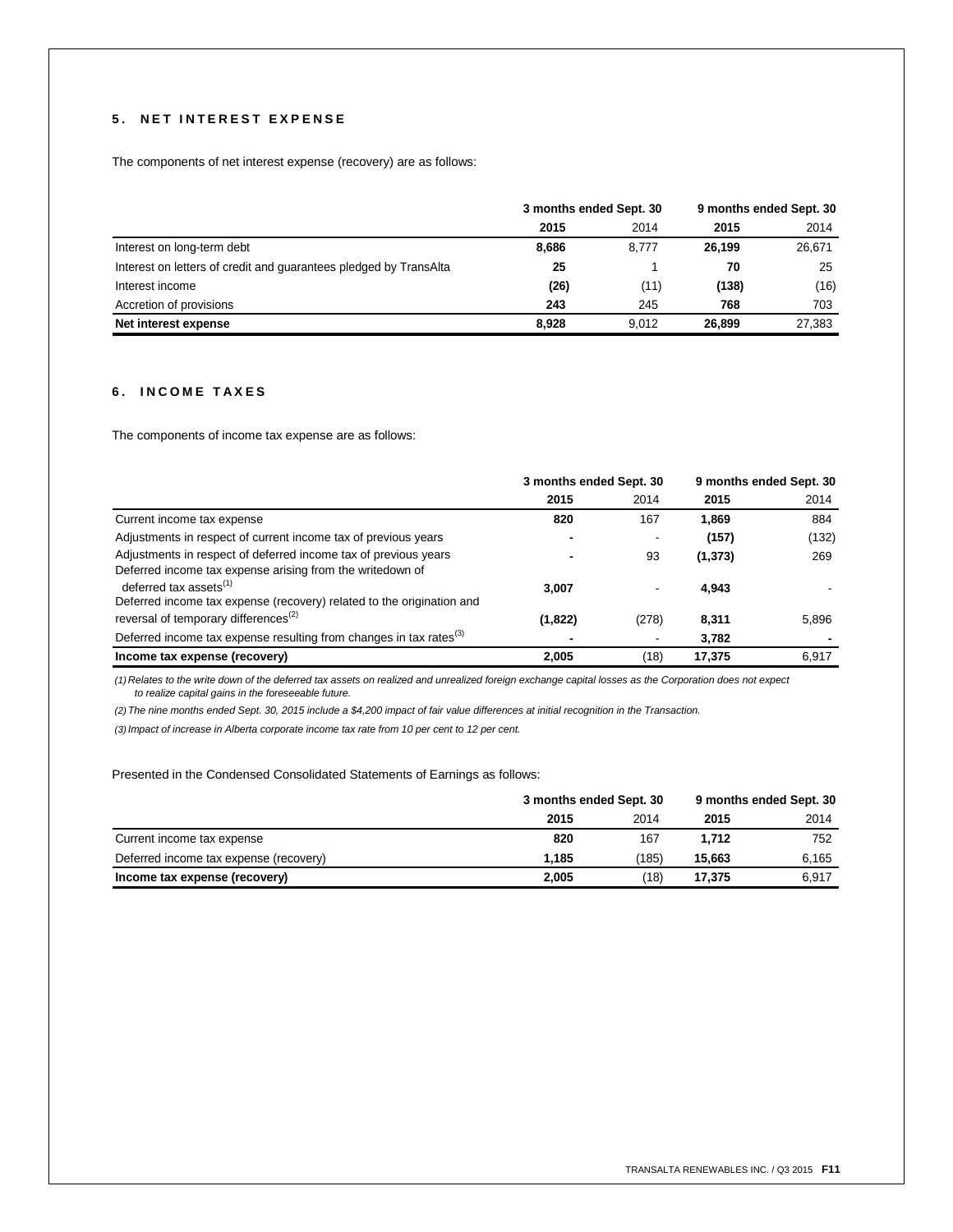## **7 . N O N - C O N T R O L L I N G I N T E R E S T**

The Corporation's non-controlling interest is comprised of Natural Forces Technologies Inc.'s 17 per cent interest in Kent Hills 1 and 2 ("Kent Hills") wind farms. Summarized financial information relating to 100 per cent of Kent Hills is as follows:

|                                             | 3 months ended Sept. 30 |       | 9 months ended Sept. 30 |        |
|---------------------------------------------|-------------------------|-------|-------------------------|--------|
|                                             | 2015                    | 2014  | 2015                    | 2014   |
| <b>Results of operations</b>                |                         |       |                         |        |
| Revenues                                    | 6.356                   | 8.058 | 25.592                  | 26.056 |
| Net earnings and total comprehensive income | 2.611                   | 4.249 | 13.948                  | 14.165 |

| As at                      | Sept. 30, 2015 | Dec. 31, 2014 |
|----------------------------|----------------|---------------|
| <b>Financial position</b>  |                |               |
| Current assets             | 5.084          | 6.654         |
| Long-term assets           | 212,665        | 218,950       |
| <b>Current liabilities</b> | (2, 278)       | (2, 452)      |
| Long-term liabilities      | (447)          | (520)         |
| Total equity               | (215, 024)     | (222, 632)    |

# **8. FINANCIAL INSTRUMENTS AND RISK MANAGEMENT**

## **A. Financial Assets and Liabilities – Measurement**

Financial assets and financial liabilities are measured on an ongoing basis at fair value or amortized cost.

Following the close of the Transaction described in Note 3, the Corporation is party to new financial instruments. The MRPS of TEA have been classified as loans and receivable, the preferred shares tracking adjusted TEA amounts and the preferred shares of TEA have been classified as available-for-sale, and the Class B shares issued have been classified as a financial liability at fair value through profit or loss. The hedge on contribution commitments has been classified as a held-for-trade derivative.

## **B. Fair Value of Financial Instruments**

## **I. Level I, II, and III Fair Value Measurements**

The Level I, II, and III classifications in the fair value hierarchy utilized by the Corporation are defined below. The fair value measurement of a financial instrument is included in only one of the three levels, the determination of which is based on the lowest level input that is significant to the derivation of the fair value.

## **a. Level I**

Fair values are determined using inputs that are quoted prices (unadjusted) in active markets for identical assets or liabilities that the Corporation has the ability to access at the measurement date.

## **b. Level II**

Fair values are determined, directly or indirectly, using inputs that are observable for the asset or liability, either directly or indirectly.

Fair values within the Level II category are determined through the use of quoted prices in active markets, which in some cases are adjusted for factors specific to the asset or liability, such as basis, credit valuation, and location differentials.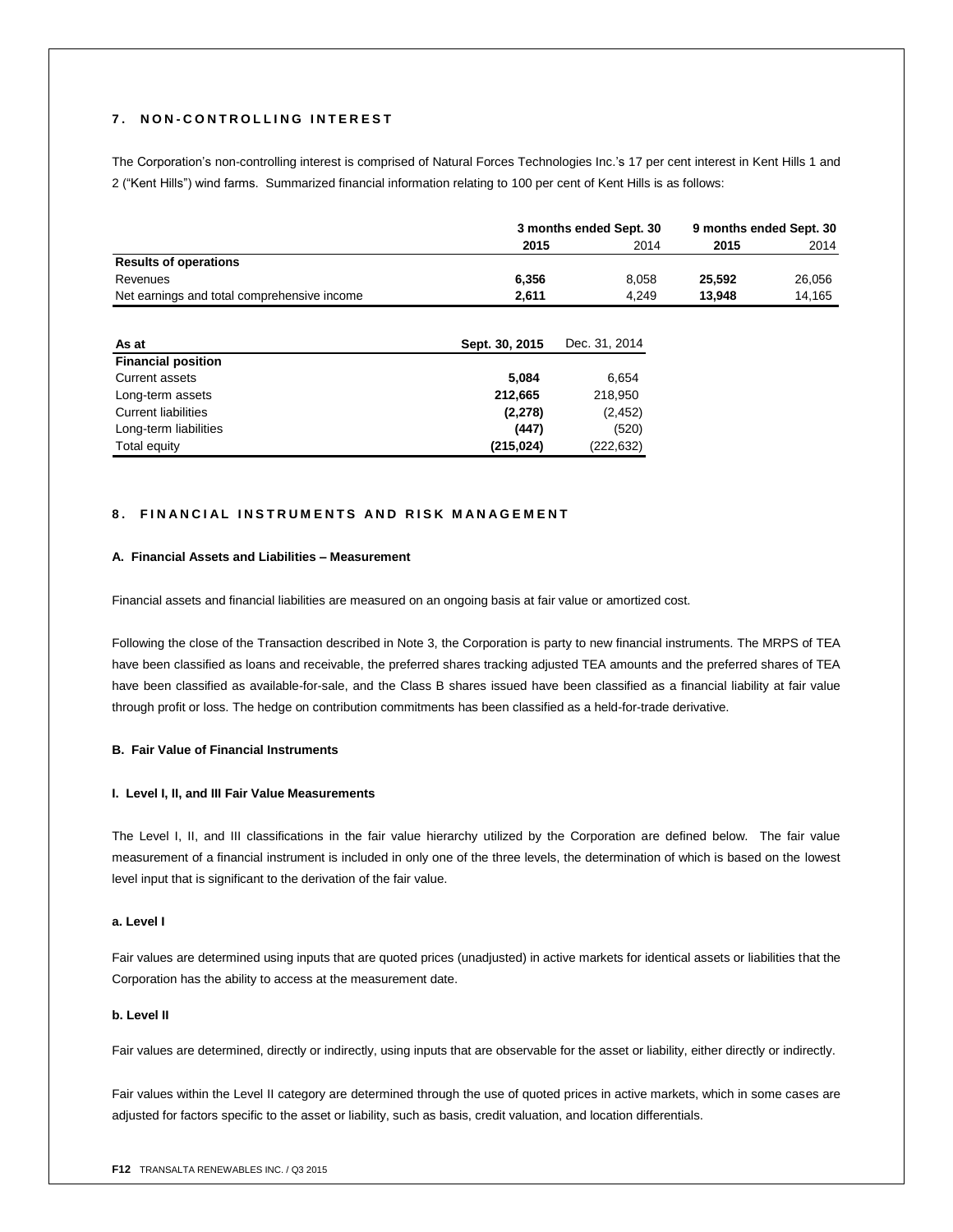The Corporation's commodity risk management Level II financial instruments include over-the-counter derivatives with values based on observable commodity futures curves and derivatives with inputs validated by broker quotes or other publicly available market data providers. Level II fair values are also determined using valuation techniques, such as option pricing models and regression or extrapolation formulas, where the inputs are readily observable, including commodity prices for similar assets or liabilities in active markets, and implied volatilities for options.

In determining Level II fair values of other risk management assets and liabilities and the preferred shares of TEA measured and carried at fair value, the Corporation uses observable inputs other than unadjusted quoted prices that are observable for the asset or liability, such as interest rate yield curves and currency rates. For certain financial instruments where insufficient trading volume or lack of recent trades exists, the Corporation relies on similar interest or currency rate inputs and other third-party information such as credit spreads. The fair value of the preferred shares of TEA is determined by calculating an implied price based on a current assessment of the yield to maturity.

# **c. Level III**

Fair values are determined using inputs for the asset or liability that are not readily observable.

In estimating the fair value of the preferred shares tracking adjusted TEA amounts, the Corporation uses a discounted cash flow method, and makes estimates and assumptions about sales prices, production, capital expenditures, asset retirement costs, and other related cash inflows and outflows over the life of the facilities, as well as the remaining life of the facilities. In developing these assumptions, management uses estimates of contracted prices, anticipated production levels, planned and unplanned outages, changes to regulations, and transmission capacity or constraints for the estimated remaining life of the facilities. Appropriate discount rates reflecting the risks specific to TEA are used in the valuations. Management also develops assumptions in respect of ongoing financing and tax positions of TEA. These estimates and assumptions are susceptible to change from period to period and actual results can, and often do, differ from the estimates, and can have either a positive or negative impact on the estimate of the fair value of the instrument, and may be material. Additional disclosures on this measurement are presented in Note 4.

Estimates of the fair value of the Class B shares liability can vary based on the estimated cost of construction and commissioning of the South Hedland project by TEA, which can vary based on emergent or unforeseen capital needs of the project, or release of uncommitted planned contingency funds. Additional disclosures on this measurement are presented in Note 11.

TransAlta enters into commodity risk management contracts on behalf of the Corporation. These contracts may include commodity transactions for which market-observable data is not available or contracts with terms that extend beyond a liquid trading period where forward price forecasts are not available for the full period of the contract. In these cases, Level III fair values are determined by TransAlta personnel using valuation techniques such as the mark-to-forecast model with inputs that are based on historical data such as unit availability, transmission congestion, demand profiles for individual non-standard deals and structured products, volatilities and correlations between products derived from historical prices, and/or a combination of external and internal fundamental modelling, including discounting. The policies and procedures that TransAlta has established for its own risk management activities and for the determination of Level III fair values are applied to the transactions TransAlta undertakes for the Corporation. Additional disclosures on Level III measurements are presented in the following section.

## **II. Fair Values at Initial Recognition – Transaction**

Financial instruments exchanged in the Transaction were initially recognized at fair value on May 7th, 2015. Usually, transaction prices are the best evidence of fair value. Because the terms of the Transaction were finalized on March 23, 2015, valuation differences from the originally estimated initial investment value of \$1,284 million have arisen. These changes result from variations in foreign exchange rates and equity prices in the intervening period. Further changes arose from the recognition of the benefit to the Corporation of the non-participation feature of Class B shares.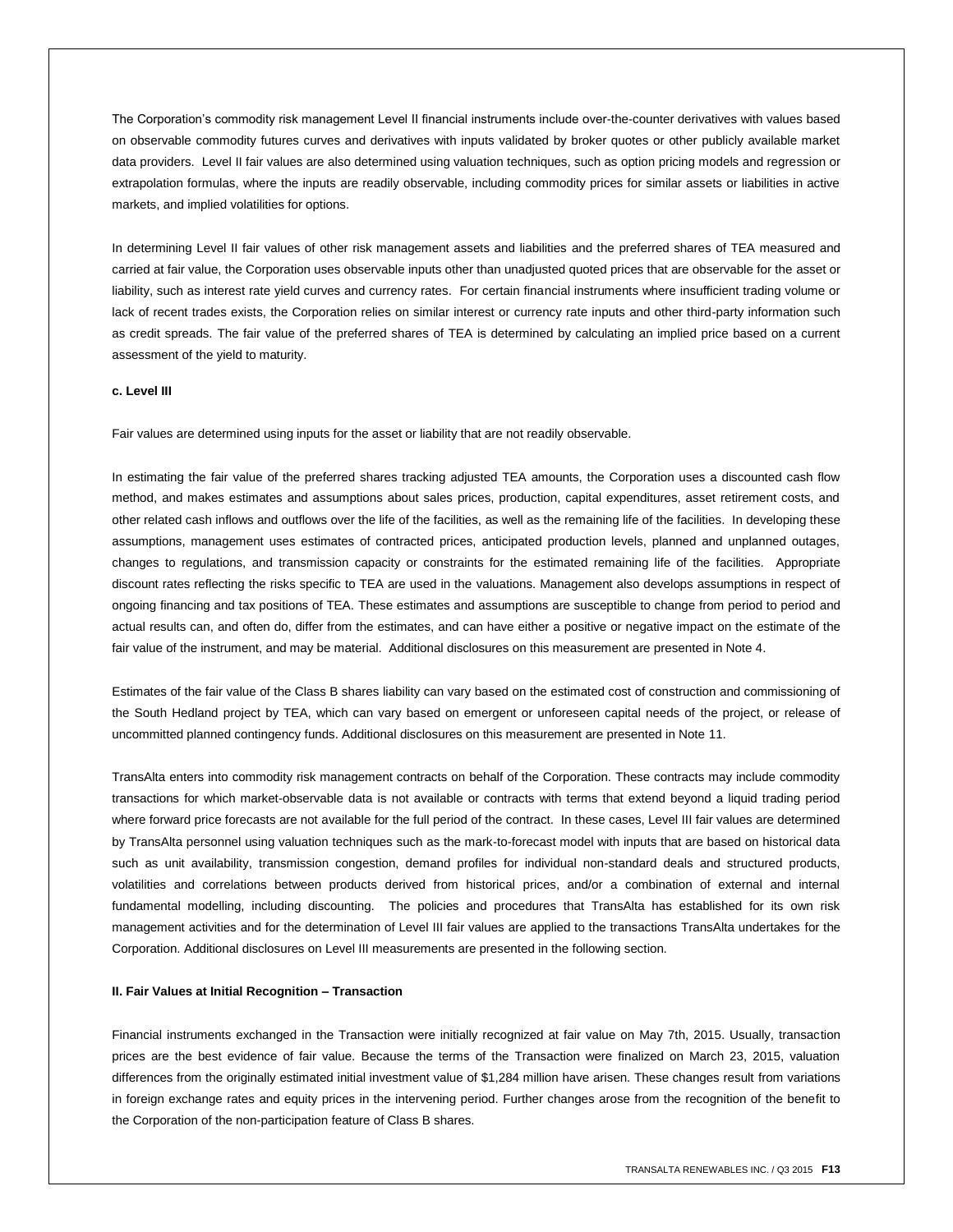Fair value of the least observable financial instrument exchanged at that date, the tracking preferred shares, was determined by reference to the net value of other instruments at closing date, as follows:

|                                                          | <b>Fair value</b> |                                                                                                                                                                                                                                                      |            |
|----------------------------------------------------------|-------------------|------------------------------------------------------------------------------------------------------------------------------------------------------------------------------------------------------------------------------------------------------|------------|
| <b>Instrument</b>                                        | level             | <b>Primary valuation basis</b>                                                                                                                                                                                                                       | Value      |
| Common shares issued to TransAlta                        |                   | Closing common share price on May 7th, 2015                                                                                                                                                                                                          | 712,071    |
| Class B shares issued to TransAlta                       | Ш                 | Closing common share price on May 7th, 2015, minus the present<br>value of estimated \$0.07 per share monthly dividend, discounted<br>using a risk free rate for the period to conversion, assuming South<br>Hedland on schedule and costs at target | 277,043    |
| Cash consideration to TransAlta                          |                   | Cash value                                                                                                                                                                                                                                           | 216,873    |
| Derivative hedge liability on contribution<br>commitment | Ш                 | Currency rates                                                                                                                                                                                                                                       | 13.148     |
| Mandatory redeemable preferred shares                    | Ш                 | Yield to maturity and currency rates                                                                                                                                                                                                                 | (423, 152) |
| Tracking preferred shares                                | Ш                 | Net value                                                                                                                                                                                                                                            | 795.983    |

## **III. Financial Instruments – Risk Management Assets and Liabilities Measured at Fair Value**

The Corporation's commodity-based risk management assets and liabilities relate to trading activities and certain contracting activities. Other risk management assets and liabilities include risk management assets and liabilities that are used in hedging foreign currency exposures, including those related to the Contribution Agreement described in Note 3.

The following table summarizes the net risk management assets (liabilities) as at Sept. 30, 2015 and Dec. 31, 2014:

|                                                               | <b>Cash flow</b><br>hedges |           |           | Non-<br>hedaes | Non-<br>hedaes | Total        |  |  |
|---------------------------------------------------------------|----------------------------|-----------|-----------|----------------|----------------|--------------|--|--|
|                                                               | Level II                   | Level II  | Level III | Level II       | Level III      | <b>Total</b> |  |  |
| Net risk management assets (liabilities)<br>at Sept. 30, 2015 | 12                         | (18, 386) | (106)     | (18, 374)      | (106)          | (18, 480)    |  |  |
| Net risk management assets (liabilities)<br>at Dec. 31, 2014  | 14                         | (3)       | (128)     | 11             | (128)          | (117)        |  |  |

The change in non-hedge liabilities is primarily attributable to the hedge on contribution commitments.

## **IV. Financial Instruments – Not Measured at Fair Value**

The fair value of the MRPS of TEA and long-term debt is as follows:

|                                          |                |                   |           |         | Total    |
|------------------------------------------|----------------|-------------------|-----------|---------|----------|
|                                          |                | <b>Fair value</b> |           |         | carrying |
|                                          | Level I        | Level II          | Level III | Total   | value    |
| Mandatory redeemable preferred shares of |                |                   |           |         |          |
| TEA - Sept. 30, 2015                     | ٠              | 468,659           |           | 468,659 | 514,203  |
| Long-term debt $(1)$ - Sept. 30, 2015    | ۰              | 760,135           | ۰         | 760.135 | 761,815  |
| Long-term debt $(1)$ - Dec. 31, 2014     | $\blacksquare$ | 682.121           | ۰         | 682.121 | 658,455  |

*(1) Includes current portion*

The fair value of the Corporation's debentures is determined using prices observed in secondary markets. The fair value of the MRPS and other long-term debt is determined by calculating an implied price based on a current assessment of the yield to maturity. Reductions in fair value since June 30, 2015 are primarily attributable to changes in observed market yields.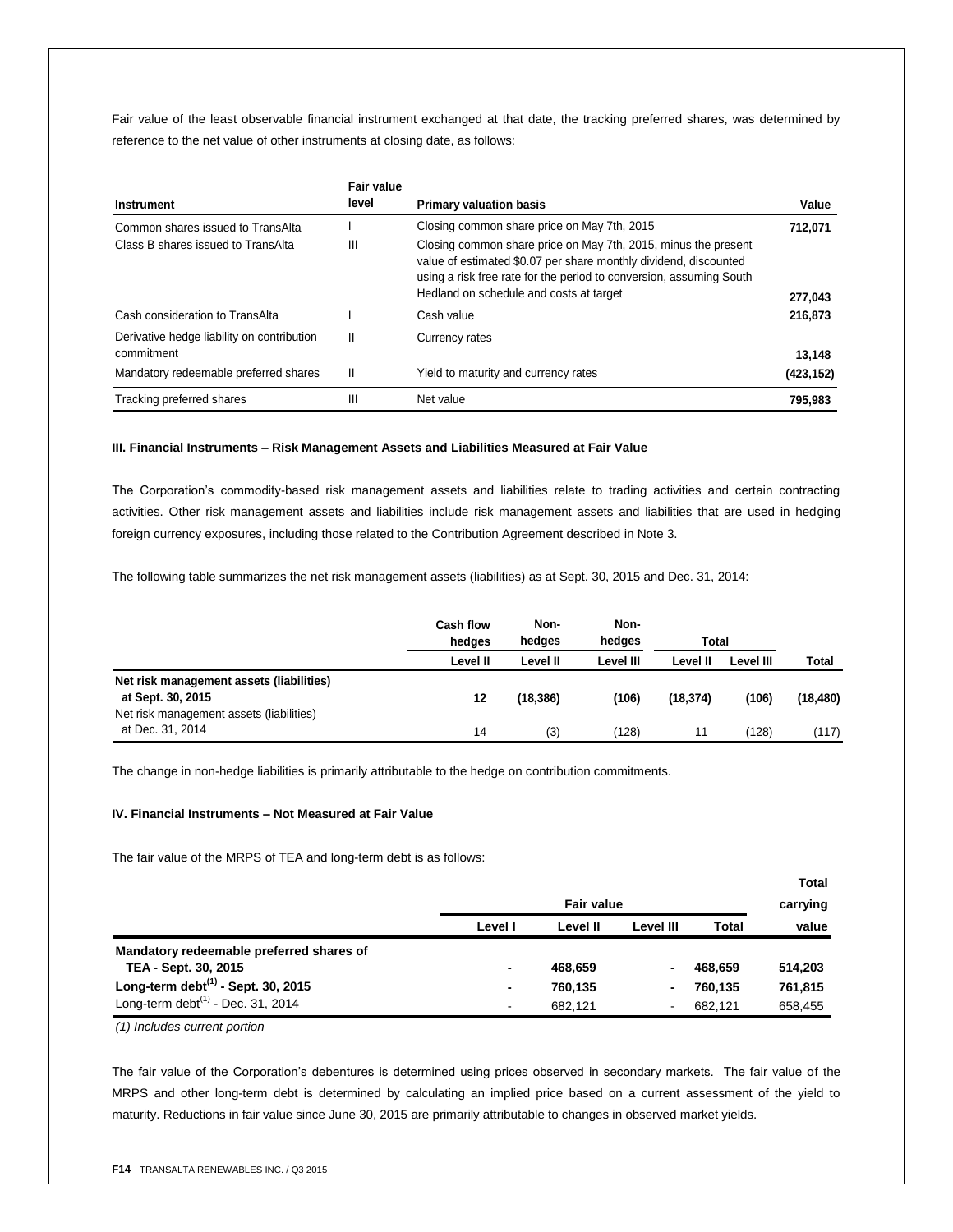The book value of other short-term financial assets and liabilities (cash and cash equivalents, accounts receivable, accounts payable and accrued liabilities, and dividends payable) approximates fair value due to the liquid nature of the asset or liability.

The Corporation's investment in the preferred shares tracking earnings and distributions of TransAlta Wyoming Wind LLC continues to be measured at cost under similar conditions as described in the Corporation's most recent annual financial statements.

## **C. Nature and Extent of Risks Arising from Financial Instruments and Derivatives**

The following discussion is limited to specific risk measures, which are more fully discussed in Note 12(C) of the Corporation's most recent annual consolidated financial statements.

## **I. Foreign Currency Rate Risk**

Following the closing of the Transaction, the Corporation is now exposed to changes in the value of the Australian dollar. The Corporation has mitigated the anticipated incremental exposure to the Australian and US dollar denominated cash flows arising from the Transaction for the period through June 30, 2020 through the use of contractual agreements with TransAlta. As at Sept. 30, 2015, a four cent increase or decrease in the Australian dollar relative to the Canadian dollar would increase or decrease net earnings of the Corporation by \$27.1 million, and result in an increase or decrease in OCI, including underlying valuation impacts of non-monetary available-for-sale securities, of \$32.5 million.

The preferred shares tracking TEA amounts further contain embedded US-denominated cash flows. A four cent increase or decrease in the US dollar relative to the Canadian dollar relative to this indirect exposure would increase or decrease OCI of the Corporation by \$15 million.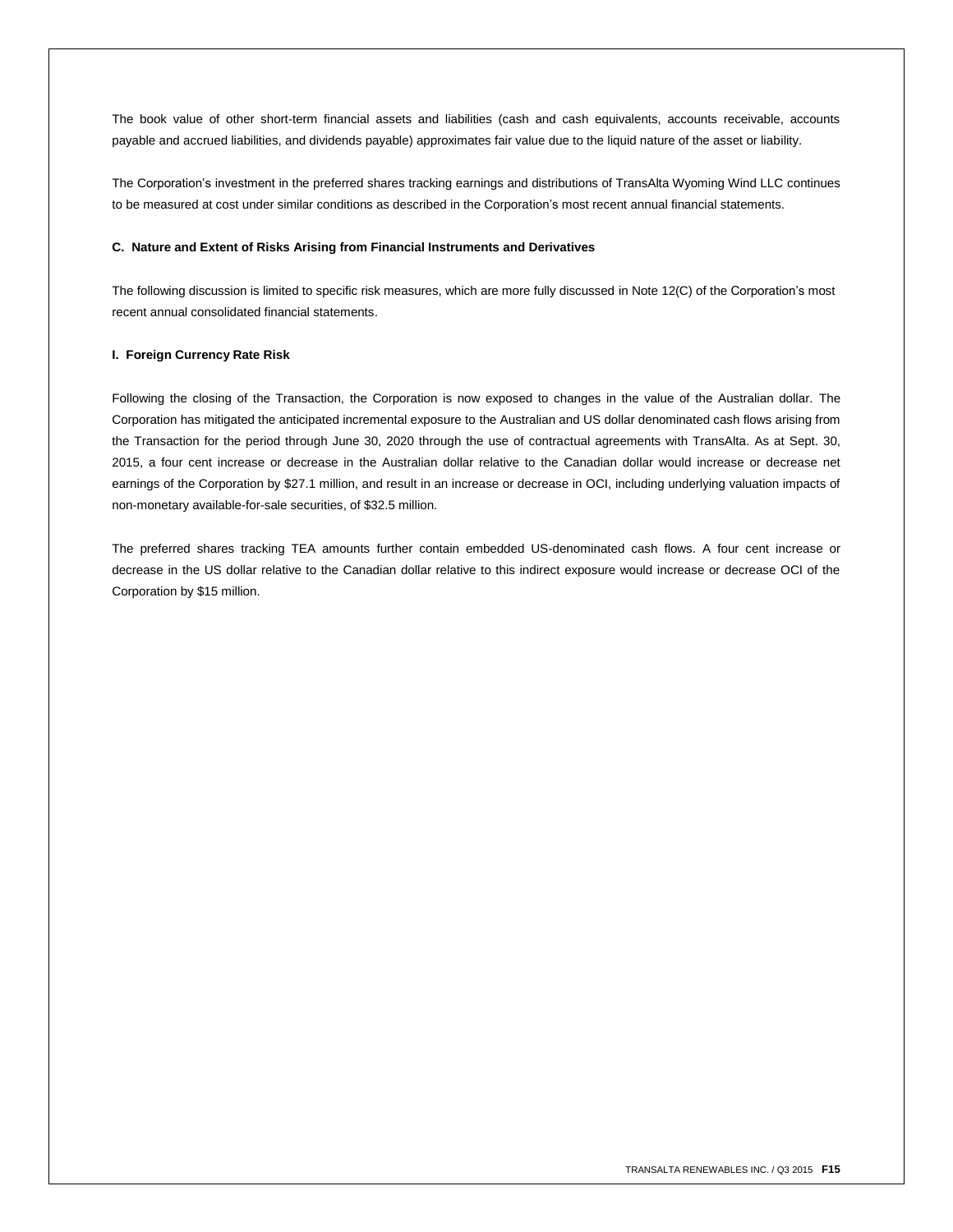# **II. Credit Risk**

The Corporation's maximum exposure to credit risk at Sept. 30, 2015, without taking into account collateral held or right of set-off, and including indirect exposure arising from the Corporation's investment in preferred shares tracking adjusted TEA amounts, is detailed as follows:

| Component                                                            |           | Amount Key risk assessment factors                                                                                                                                                                                                                                                                                                                                                                                                                                                    |
|----------------------------------------------------------------------|-----------|---------------------------------------------------------------------------------------------------------------------------------------------------------------------------------------------------------------------------------------------------------------------------------------------------------------------------------------------------------------------------------------------------------------------------------------------------------------------------------------|
| Direct exposure                                                      |           |                                                                                                                                                                                                                                                                                                                                                                                                                                                                                       |
| Accounts receivable and risk<br>management assets                    | 40.894    | All of the Corporation's counterparties were considered investment grade. At<br>Sept. 30, 2015, the Corporation had three unrelated customers whose<br>outstanding balances each accounted for greater than 10 per cent of the total<br>third party trade accounts receivable outstanding. The Corporation has<br>evaluated the risk of default related to these customers to be minimal.<br>The outstanding balance also includes a dividend receivable of \$12.1 million on         |
|                                                                      |           | the tracking preferred shares from a subsidiary of TransAlta. As the dividend<br>declaration was made while considering the sufficiency of funds available, the<br>risk of default has been assessed as minimal.                                                                                                                                                                                                                                                                      |
| <b>MRPS</b>                                                          | 514,203   | The MRPS form TEA's least subordinate significant form of long-term financing,<br>which benefits from TEA's contract and counterparty profile.                                                                                                                                                                                                                                                                                                                                        |
| <b>Total - Direct exposure</b>                                       | 555,097   |                                                                                                                                                                                                                                                                                                                                                                                                                                                                                       |
| Indirect exposure                                                    |           |                                                                                                                                                                                                                                                                                                                                                                                                                                                                                       |
| Accounts receivable and<br>finance lease receivable of<br><b>TEA</b> | 484.900   | TEA had one unrelated below investment grade customer whose outstanding<br>balances accounted for 96% of total trade accounts receivable and finance lease<br>receivable outstanding. Risk of significant loss arising from this counterparty has<br>been assessed as low, considering the counterparty's financial position, and how<br>TEA provides its services in an area of the counterparty's lower-cost operations,<br>and TransAlta's other credit risk management practices. |
| <b>Total</b>                                                         | 1,039,997 |                                                                                                                                                                                                                                                                                                                                                                                                                                                                                       |

The Corporation uses external credit ratings, as well as internal ratings in circumstances where external ratings are not available, to establish credit limits for counterparties. In certain cases, the Corporation will require security instruments such as parental guarantees, letters of credit, cash collateral or third party credit insurance to reduce overall credit risk. As at Sept. 30, 2015, no significant component of the amounts forming part of the Corporation's exposure to credit risk were either past due or impaired.

## **III. Other Market Risks**

Following the closing of the Transaction, the Corporation is exposed to additional market risks, based on changes in the fair value of the Class B shares, and the preferred shares tracking adjusted TEA amounts, and the TEA preferred shares. A one per cent increase (decrease) in the value of these securities would result in a \$2.3 million decrease (increase) in net income, and an \$8.1 million increase (decrease) in OCI, respectively.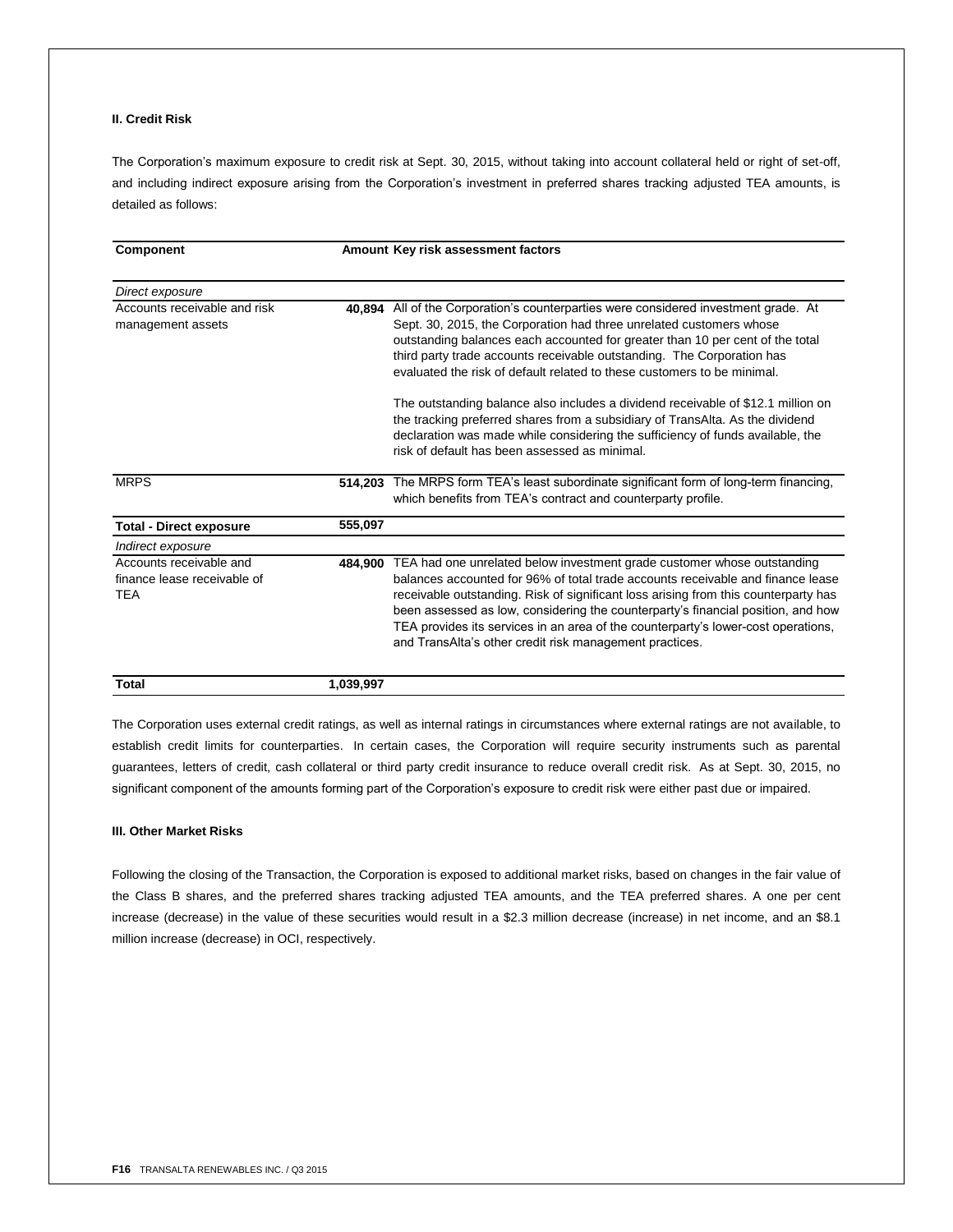# **IV. Liquidity Risk**

The following table presents the contractual maturities of the Corporation's financial liabilities as at Sept. 30, 2015 and also include committed contributions under the terms of the Contribution Agreement:

|                                           |         |         |         |                          |        | 2020 and       |              |
|-------------------------------------------|---------|---------|---------|--------------------------|--------|----------------|--------------|
|                                           | 2015    | 2016    | 2017    | 2018                     | 2019   | thereafter     | <b>Total</b> |
| Accounts payable and accrued liabilities  | 18,525  |         |         |                          |        |                | 18,525       |
| Long-term debt                            | 235.820 | 70,587  | 24.413  | 305.179                  | 26.422 | 101.088        | 763,509      |
| Net risk management (assets) liabilities  | 2,002   | 4,801   | 11.570  | (1)                      | (1)    | 109            | 18,480       |
| Interest on long-term debt <sup>(1)</sup> | 9.099   | 24.387  | 21.911  | 13.952                   | 3,958  | 6.414          | 79,721       |
| Dividends payable                         | 26.711  |         |         |                          |        |                | 26.711       |
| Contribution commitment <sup>(1)</sup>    | 63.914  | 104.587 | 211.111 | $\overline{\phantom{a}}$ | ۰      | $\blacksquare$ | 379,612      |
| Total                                     | 356.071 | 204.362 | 269.005 | 319.130                  | 30.379 | 107.611        | 1,286,558    |

*(1) Not recognized as a financial liability on the Condensed Consolidated Statements of Financial Position.*

The Corporation manages liquidity risk associated with debentures and committed contributions through preparing and revising long-term external financing plans reflecting business plans and market availability of capital.

The Class B shares liability will be settled by the issuance of common shares, and accordingly, does not give rise to liquidity risk.

# **9. PROPERTY, PLANT, AND EQUIPMENT**

A reconciliation of the changes in the carrying amount of property, plant & equipment ("PP&E") is as follows:

|                                                  | Hydro      | Wind       | <b>Capital spares</b> |              |
|--------------------------------------------------|------------|------------|-----------------------|--------------|
|                                                  | generation | generation | and other             | <b>Total</b> |
| As at Dec. 31, 2014                              | 191.057    | 1,450,287  | 8,936                 | 1,650,280    |
| <b>Additions</b>                                 | 505        | 4,322      | 247                   | 5,074        |
| Depreciation                                     | (4,916)    | (43, 373)  | ٠                     | (48, 289)    |
| Adjustment with TransAlta                        |            | (8, 242)   | ٠                     | (8, 242)     |
| Revisions and additions to decommissioning costs | (2, 431)   | (1, 384)   | ٠                     | (3,815)      |
| Retirements                                      | (110)      | (2, 274)   | ٠                     | (2, 384)     |
| Transfers                                        |            | 737        | (794)                 | (57)         |
| As at Sept. 30, 2015                             | 184,105    | 1,400,073  | 8,389                 | 1,592,567    |

During the first quarter of 2015, the Corporation recognized an adjustment to give effect to an indemnity from TransAlta for the benefit of the Corporation in respect to a dispute for final disbursements in relation to a construction project completed prior to the formation of the Corporation. As a result, as at Sept. 30, 2015, the Corporation received \$10.0 million from TransAlta, applied a reduction to PP&E of \$8.2 million, and recognized a liability of \$1.2 million in excess of a previously recognized accounts payable amount.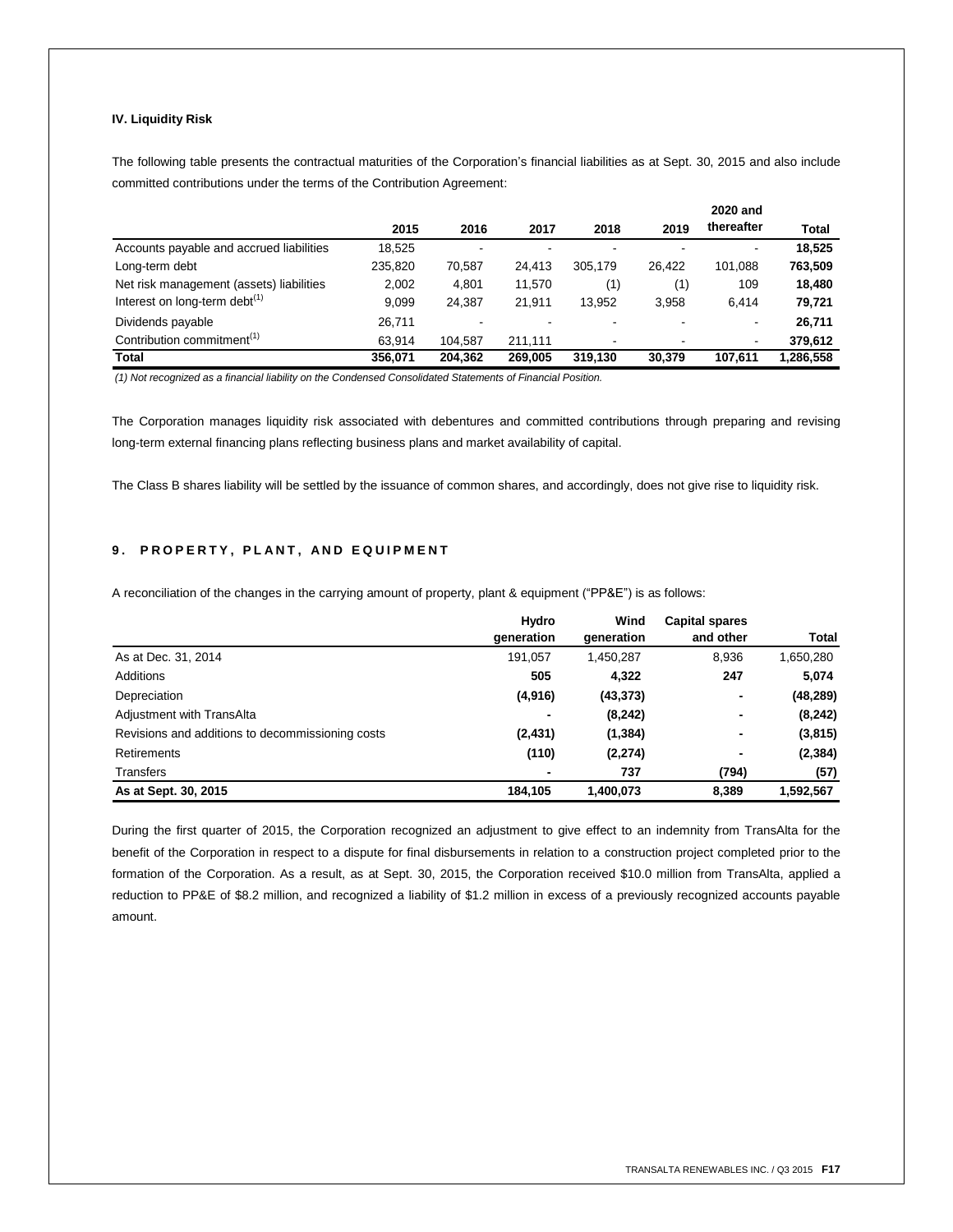# **1 0 . L O N G - T E R M D E B T**

# **A. Amounts Outstanding**

| As at                                        | Sept. 30, 2015 |            |                | Dec. 31, 2014 |                          |                |
|----------------------------------------------|----------------|------------|----------------|---------------|--------------------------|----------------|
|                                              | Carrying       | Face       |                | Carrying      | Face                     |                |
|                                              | value          | value      | Interest $(1)$ | value         | value                    | Interest $(1)$ |
| Credit facility                              | 215,700        | 215.700    | 2.80%          | ٠             | $\overline{\phantom{a}}$ |                |
| Unsecured debentures <sup>(2)</sup>          | 228,849        | 230,326    | 5.99%          | 344.201       | 346.698                  | 5.91%          |
| Secured debenture                            | 44,783         | 45,000     | 2.95%          | 34,978        | 35.000                   | 5.28%          |
| Amortizing Term Loan                         | 155.790        | 155.790    | 4.00%          | 178.364       | 178.364                  | 4.00%          |
| Wyoming Wind Acquisition Loan <sup>(3)</sup> | 116,693        | 116,693    | 4.00%          | 100,912       | 100,912                  | 4.00%          |
|                                              | 761,815        | 763,509    |                | 658,455       | 660,974                  |                |
| Less: current portion                        | (286, 286)     | (286, 286) |                | (194, 951)    | (194, 951)               |                |
| Total long-term debt                         | 475,529        | 477.223    |                | 463.504       | 466,023                  |                |

*(1) Interest rate reflects the stipulated rate or the average rate weighted by principal amounts outstanding.*

*(2) Includes US\$20.0 million (2014 - US\$20.0 million).*

*(3) US\$87.0 million (2014 - US\$87.0 million).*

During the quarter, unsecured debentures totaling \$120 million and bearing interest at 5.33 per cent matured and were paid out.

The Corporation has a \$350 million credit facility with TransAlta (Dec. 31, 2014 - \$100 million). As at Sept. 30, 2015 \$215.7 million was drawn on the facility for the repayment of the \$120 million unsecured debentures during the quarter and for additional financing of the South Hedland construction project as described in Note 4. At Dec. 31, 2014, no amounts were drawn on this facility.

On Feb. 11, 2015, the Corporation and its partner refinanced maturing debt at the Pingston hydro facility. The Corporation's share of gross proceeds was \$45 million. The bonds bear interest at the annual fixed interest rate of 2.95 per cent, payable semi-annually with no principal repayments until maturity in May 2023. Proceeds were used to repay the \$35 million secured debenture bearing interest at 5.28 per cent.

The Corporation anticipates refinancing its maturing debt based on reasonable commercial terms. On Oct.1, 2015, the Corporation issued secured debentures and repaid various debts as described in Note 15.

# **B. Restrictions**

Unsecured debentures include restrictive covenants requiring the proceeds received from the sale of certain assets to be reinvested into similar renewable assets or in the repayment of the non-recourse debentures.

The secured debenture is secured by a renewable generation facility and is subject to customary financing restrictions which restrict the Corporation's ability to access funds generated by the facility's operations.

# **1 1 . C L A S S B S H A R E S**

As at Sept. 30, 2015, there are 26,086,956 Class B shares outstanding (Dec. 31, 2014 – nil), following closing of the Transaction. The characteristics of Class B shares are described in Note 3. As the Class B shares are convertible into common shares at a variable rate, they are classified as liabilities and their change in value is recognized in net earnings. Changes in the value of the Class B shares are unrealized and relate to the change in value of underlying common shares during the period, net of the effect of estimated foregone dividends, as discounted using a risk-free rate for the period to conversion.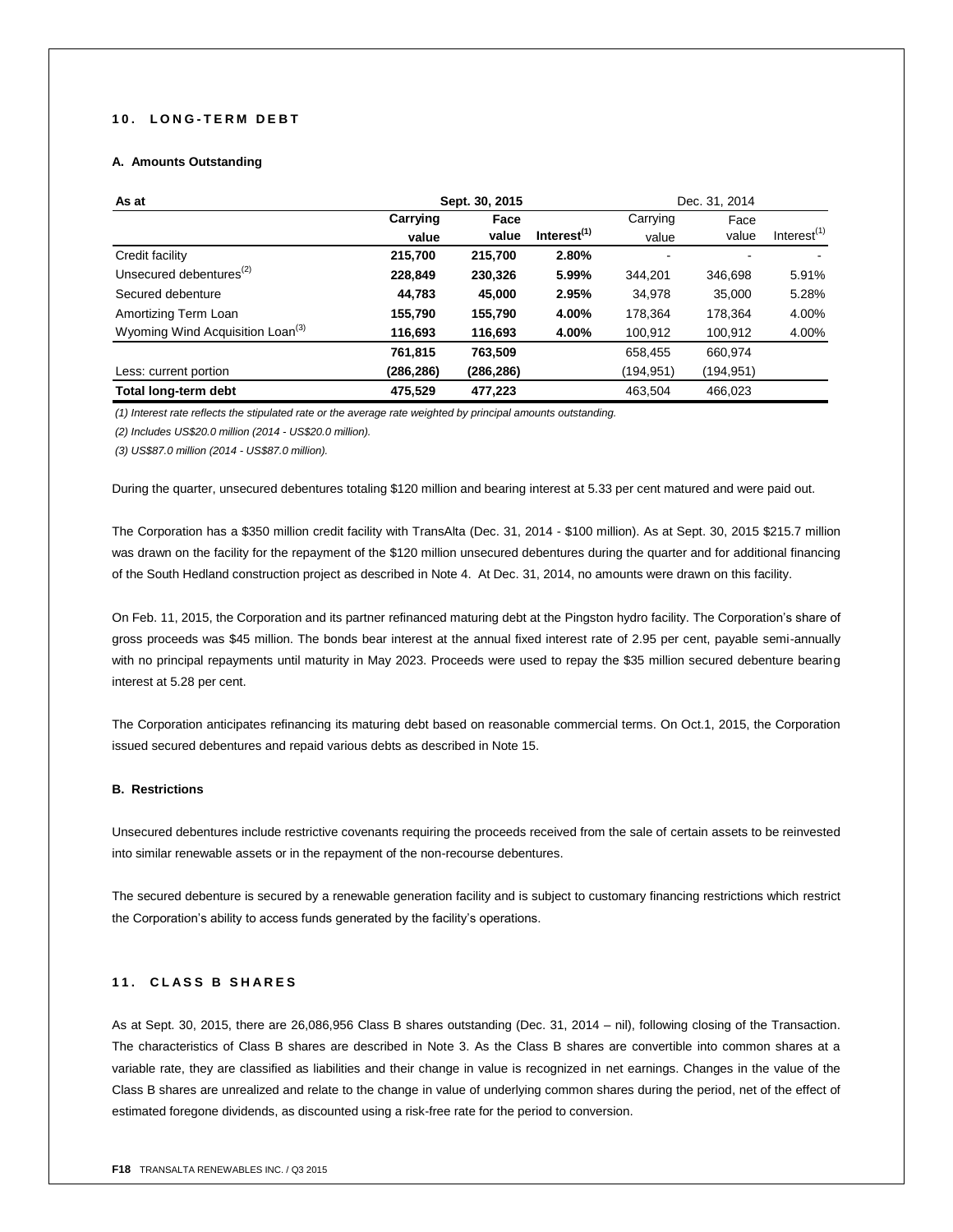Estimated commissioning date and total costs for the construction of the South Hedland project represent significant unobservable inputs to the valuation. At inception and on Sept. 30, 2015, commissioning is anticipated as scheduled and costs were estimated to be at target. A one per cent increase or decrease in costs would have resulted in a \$3.5 million corresponding decrease or increase in fair value, respectively. A one month delay or acceleration in achieving commissioning would have resulted in a corresponding \$2 million decrease or increase in fair value, respectively.

# **1 2 . C O M M O N S H A R E S**

## **A. Authorized and Outstanding**

The Corporation is authorized to issue an unlimited number of common shares without nominal or par value and an unlimited number of preferred shares. The common shares entitle the holders thereof to one vote per share at meetings of shareholders. The preferred shares are issuable in series and have such rights, restrictions, conditions, and limitations as the Board of Directors (the "Board") may from time to time determine. No preferred shares have been issued.

The change in issued and outstanding common shares during the nine months ended Sept. 30, 2015 and the year ended Dec. 31, 2014, respectively, are as follows:

| As at                                       | Sept. 30, 2015 | Dec. 31, 2014 |                          |             |
|---------------------------------------------|----------------|---------------|--------------------------|-------------|
|                                             | Common         |               | Common                   |             |
|                                             | shares         | Amount        | shares                   | Amount      |
|                                             | (millions)     | (thousands)   | (millions)               | (thousands) |
| Issued and outstanding, beginning of period | 114.7          | 1,223,845     | 114.7                    | 1.223.845   |
| <b>Issued to TransAlta</b>                  | 58.2           | 712.070       | $\overline{\phantom{a}}$ |             |
| Public offering                             | 17.9           | 216.590       | ۰                        |             |
| Issued and outstanding, end of period       | 190.8          | 2,152,505     | 114.7                    | 1.223.845   |

## **B. Dividends**

The declaration of dividends on the Corporation's common shares is at the discretion of the Board.

The following table summarizes the common share dividends declared within the nine months ended Sept. 30, 2015 and 2014, excluding dividend equivalent payments described in Note 3.

|                             | Total dividends per |                        |           | Other        |
|-----------------------------|---------------------|------------------------|-----------|--------------|
| Dividends declared          | share               | <b>Total dividends</b> | TransAlta | shareholders |
| Period ended Sept. 30, 2015 | 0.61248             | 102.204                | 73.848    | 28.356       |
| Period ended Sept. 30, 2014 | 0.44912             | 51.498                 | 36.204    | 15.294       |

On Oct. 30, 2015, the Corporation declared dividends of \$0.07 per common share, payable on Dec. 31, 2015, Jan. 29, 2016 and Feb. 29, 2016.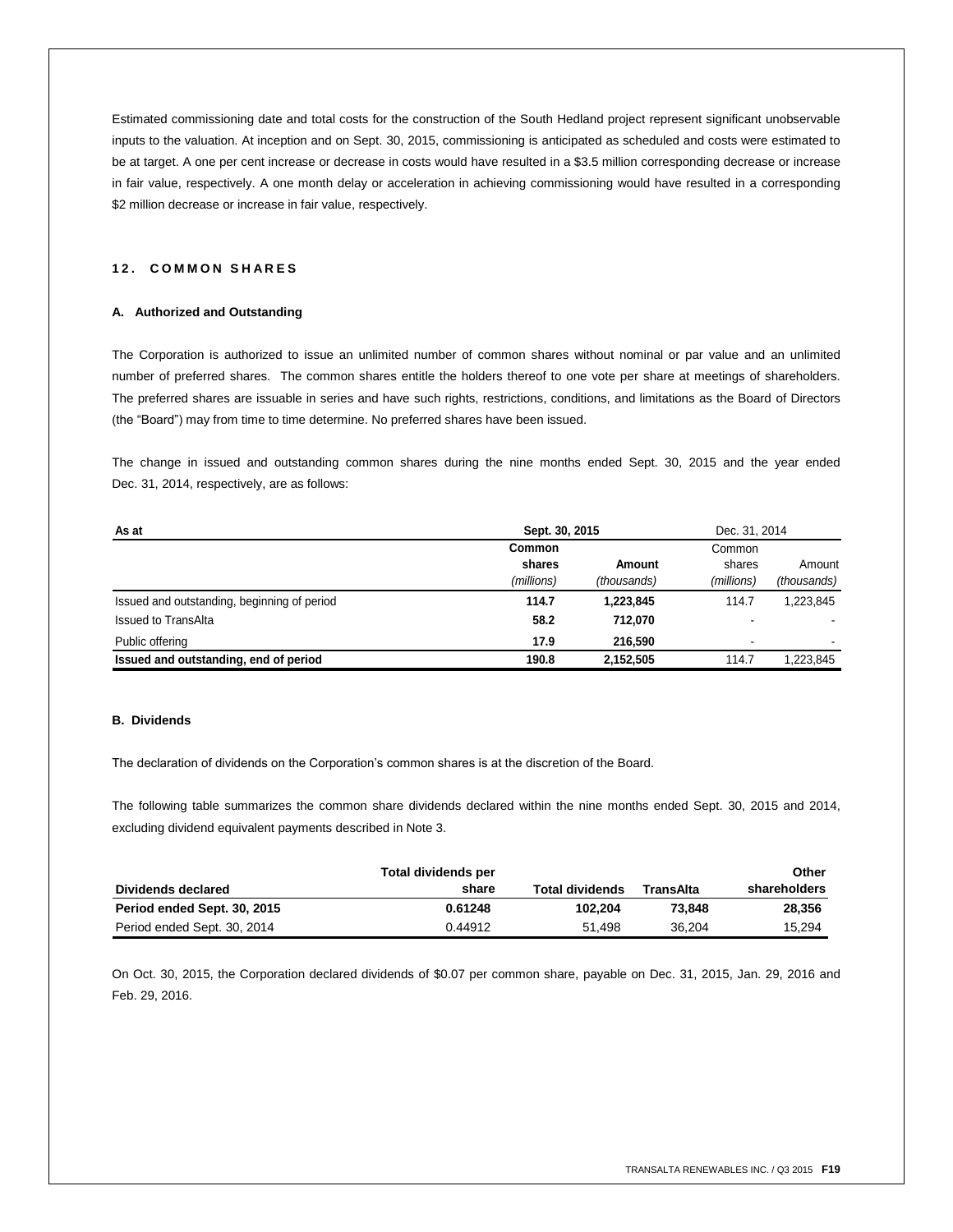## **C. Earnings per Share**

Basic earnings per share is based on net earnings attributable to the common shareholders and is calculated based upon the weighted average number of common shares outstanding during the periods presented. The Corporation has no dilutive or potentially dilutive instruments. Class B shares are excluded from the calculation.

## **1 3 . C O M M I T M E N T S A N D C O N T I N G E N C I E S**

## **A. Litigation**

In the normal course of business, the Corporation may become party to litigation claims. There are currently no known claims that the Corporation has determined as significant enough to require disclosure.

## **B. Guarantees**

As part of the Transaction, the Corporation entered into a Guarantee and Indemnification Agreement in favour of TransAlta related to certain guarantees it has provided to third parties in respect of certain obligations of TEA (the "TEA Guarantees"). The Corporation has agreed to indemnify TransAlta from and against all claims, actions, proceedings, liabilities, losses, costs, expenses or damages against or incurred by it arising out of or in connection with the TEA Guarantees and to reimburse TransAlta in full for the amount of any payment made by it under and in accordance with the TEA Guarantees, relating to actions, omissions, events and circumstances which occur on or after May 7, 2015. As at Sept. 30, 2015 the total amounts guaranteed by the Corporation were \$941.2 million.

As consideration for this indemnity, TransAlta is required to pay the Corporation the Canadian dollar equivalent of the guarantor fees it receives from TEA in respect of any of the TEA Guarantees, subject to the fixed rate conversion as described in Note 4.

## **C. Contribution Commitment**

As described in Note 3, the Corporation entered into a Contribution Agreement to fund the remaining costs for the construction and commissioning of the South Hedland project, which at Sept. 30, 2015 are estimated to be approximately \$380 million (AUD\$392 million).

## **1 4 . R E L A T E D P A R T Y T R A N S A C T I O N S A N D B A L A N C E S**

The Corporation has entered into certain agreements and transactions with TransAlta which are discussed in more detail in Note 24 of the Corporation's most recent annual consolidated financial statements.

## **A. Related Party Transactions**

Related party transactions include the finance income related to subsidiaries of TransAlta, the changes in fair value of Class B shares liability and the interest on letters of credit and guarantees pledged by TransAlta disclosed in Note 5.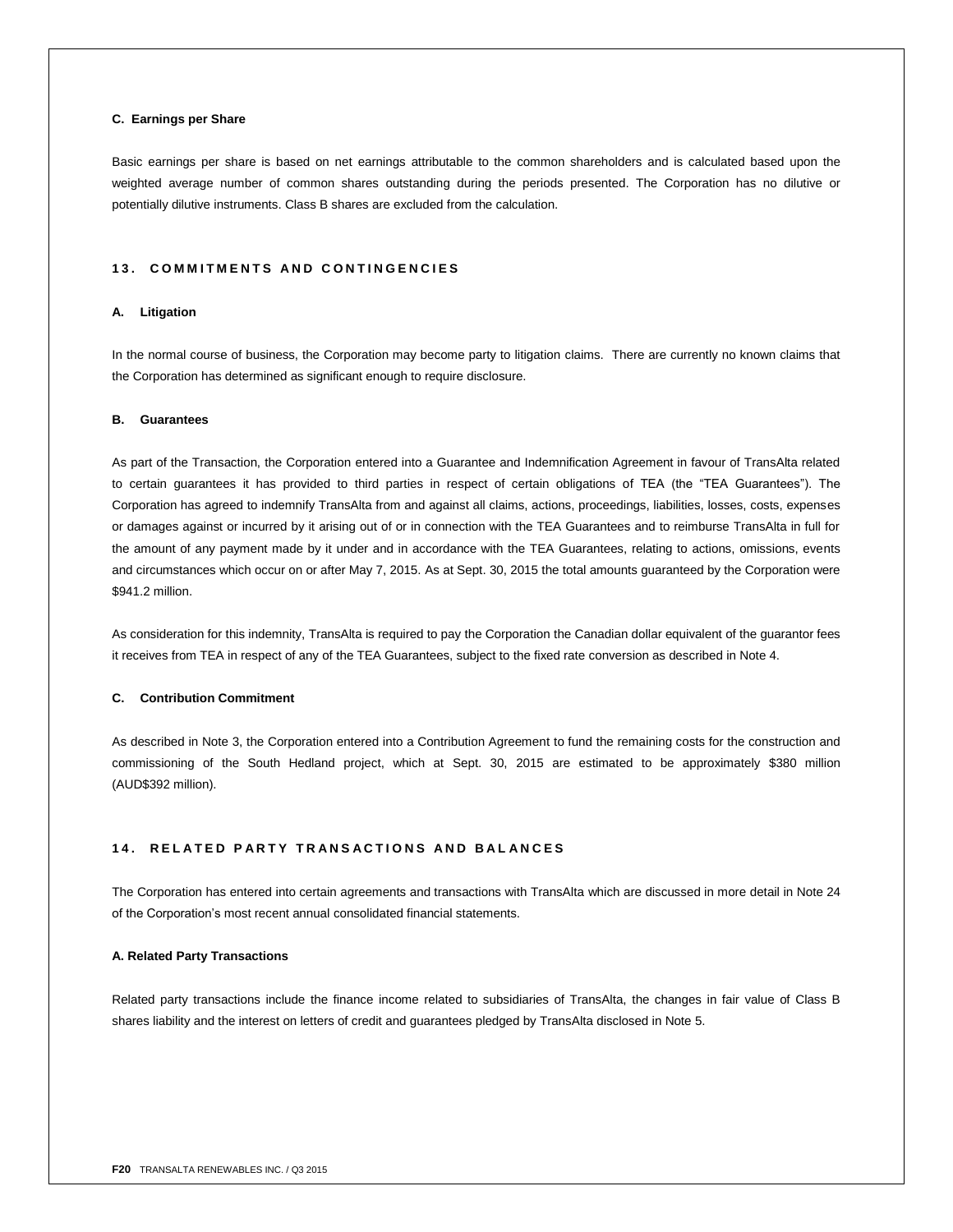Significant related party transactions that are not otherwise presented elsewhere consist of the following:

|                                                                 | 3 months ended Sept. 30 |       | 9 months ended Sept. 30 |        |
|-----------------------------------------------------------------|-------------------------|-------|-------------------------|--------|
|                                                                 | 2015                    | 2014  | 2015                    | 2014   |
| Revenue from TransAlta PPAs                                     | 7,631                   | 6,099 | 24.238                  | 21,105 |
| Royalty and other revenue-based costs adjustment                | 104                     | 1.457 | 73                      | 1,457  |
| Revenue from emission reduction credits <sup>(1)</sup>          |                         |       | 2.320                   |        |
| G&A Reimbursement Fee                                           | 2,657                   | 2.619 | 7,943                   | 7,761  |
| Interest expense on Amortizing Term Loan                        | 1,621                   | 1.848 | 4.985                   | 5,650  |
| Interest expense on Wyoming Wind Acquisition Loan               | 1,152                   | 954   | 3.317                   | 3,031  |
| Interest expense on credit facility                             | 497                     |       | 497                     |        |
| Realized foreign exchange loss on hedge contribution commitment | 1,499                   |       | 1.499                   |        |

(1) The value of the emission reduction credits was determined by reference to market information for similar instruments, including historical transactions with third parties, with the transaction ultimately reviewed and approved by the Corporation's independent members of the Board of Directors.

All of these transactions are with TransAlta or subsidiaries of TransAlta.

## **B. Related Party Balances**

Related party balances include the investments in subsidiaries of TransAlta, the risk management assets and liabilities, as well as the Amortizing Term Loan, Wyoming Wind Acquisition Loan, and credit facility disclosed in Note 10, the Class B shares liability, and the guarantees provided by the Corporation on behalf of TransAlta and TEA disclosed in Note 13.

Significant related party balances that are not otherwise presented elsewhere consist of the following:

| As at                                                              | Sept. 30, 2015 | Dec. 31, 2014 |
|--------------------------------------------------------------------|----------------|---------------|
| Trade and other receivables                                        | 20.144         | 7,136         |
| Trade accounts payable                                             | 2,881          | 3,142         |
| Interest payable                                                   | 1,385          | 2,795         |
| Dividends payable                                                  | 19.444         | 10,345        |
| Letters of credit issued by TransAlta on behalf of the Corporation | 31.095         | 4.503         |
| Guarantees provided by TransAlta on behalf of the Corporation      | 226,000        | 226,500       |

All of these balances are with TransAlta or subsidiaries of TransAlta.

# 15. SUBSEQUENT EVENT

On Oct. 1, 2015, the Corporation closed the financing on a \$442 million bond offering for its indirect wholly-owned subsidiary, Melancthon Wolfe Wind LP (the "Issuer"), which is secured by a first ranking charge over all assets of the Issuer, the Melancthon and Wolfe Island wind farms. The bonds are amortizing and bear interest at a rate of 3.834 per cent, payable semi-annually and mature on December 31, 2028.

Net proceeds were used to repay the Amortizing Term Loan and Wyoming Wind Acquisition Loan to TransAlta in full, with the balance paying down the credit facility as described in Note 10.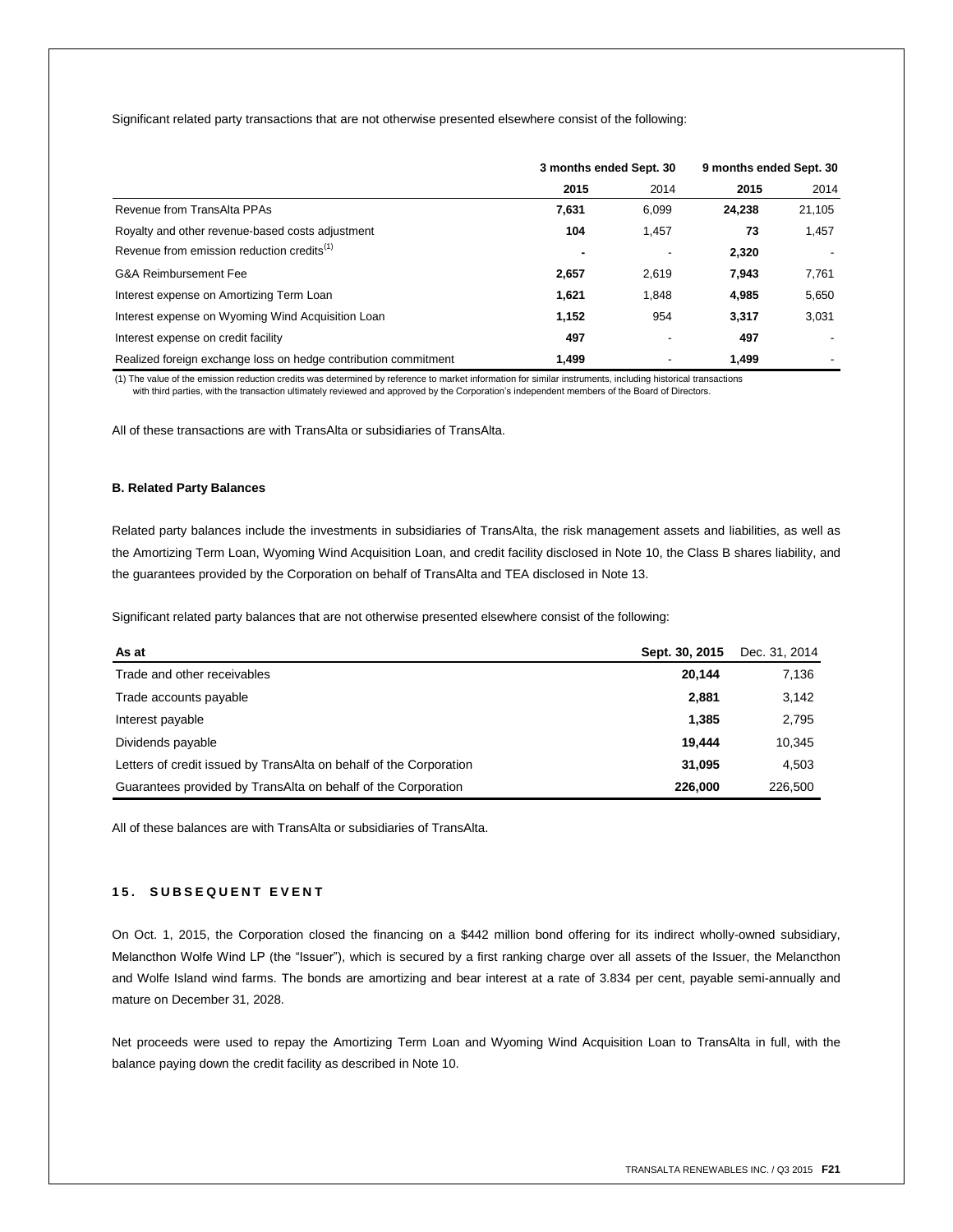## **GLOSSARY OF KEY TERMS**

**Amortizing Term Loan** - An unsecured, Amortizing Term Loan from TransAlta, with an initial amount in 2013 of \$200 million.

**Capacity** - The rated continuous load-carrying ability, expressed in megawatts, of generation equipment.

**G&A Reimbursement Fee** - The fee payable to TransAlta under the Management, Administrative and Operational Services Agreement to compensate TransAlta for the provision of all the general administrative services as may be required or advisable for the management of the affairs of the Corporation.

**Gigawatt** - A measure of electric power equal to 1,000 megawatts.

**Gigawatt Hour (GWh)** - A measure of electricity consumption equivalent to the use of 1,000 megawatts of power over a period of one hour.

**Greenhouse Gas (GHG)** - Gases having potential to retain heat in the atmosphere, including water vapour, carbon dioxide, methane, nitrous oxide, hydrofluorocarbons, and perfluorocarbons.

**Mandatory Redeemable Preferred Shares (MRPS)** - An investment in the Mandatory Redeemable Preferred Shares of TransAlta Energy (Australia) Pty Ltd. We are entitled to receive cash dividends on the MRPS.

**Megawatt (MW)** - A measure of electric power equal to 1,000,000 watts.

**Megawatt Hour (MWh)** - A measure of electricity consumption equivalent to the use of 1,000,000 watts of power over a period of one hour.

**Net Maximum Capacity** - The maximum capacity or effective rating, modified for ambient limitations, that a generating unit or power plant can sustain over a specific period, less the capacity used to supply the demand of station service or auxiliary needs.

**PPA** - A power purchase and sale agreement between a power generator and a third-party acquirer of electricity.

**Preferred Shares (PS)** - An investment in the Preferred Shares of TransAlta Energy (Australia) Pty LTD. We are entitled to receive non-cumulative dividends on the PS.

**Renewable Power** - Power generated from renewable terrestrial mechanisms including wind, hydro, geothermal, and solar with regeneration.

**Tracking Preferred Shares (TPS)** - An investment in the Tracking Preferred Shares of a TransAlta subsidiary, which provide cumulative variable dividends broadly equal to the underlying net distributable profits of TransAlta Energy (Australia) Pty Ltd.

**TransAlta PPAs** - PPAs between TransAlta and the Corporation providing for the purchase by TransAlta, for a fixed price, all of the power produced by certain wind and hydro facilities. The initial price payable in 2013 by TransAlta for output was \$30.00/MWh for wind facilities and \$45.00 per MWh for hydro facilities, which amounts are adjusted annually for changes in the Consumer Price Index.

**Unplanned Outage** - The shutdown of a generating unit due to an unanticipated breakdown.

Credit Facility - A \$350 million unsecured credit facility with TransAlta. The facility is available for general corporate purposes including financing ongoing working capital requirements.

**Wyoming Wind Acquisition Loan** - An unsecured loan from TransAlta to fund the acquisition of the economic interest in the 144 MW wind farm in Wyoming with an initial amount in 2013 of US\$102 million.

**Wyoming Wind Preferred Shares** - A US\$102.7 million investment in Class A Preferred Shares of a TransAlta subsidiary to acquire the economic interest in the 144 MW wind farm in Wyoming.